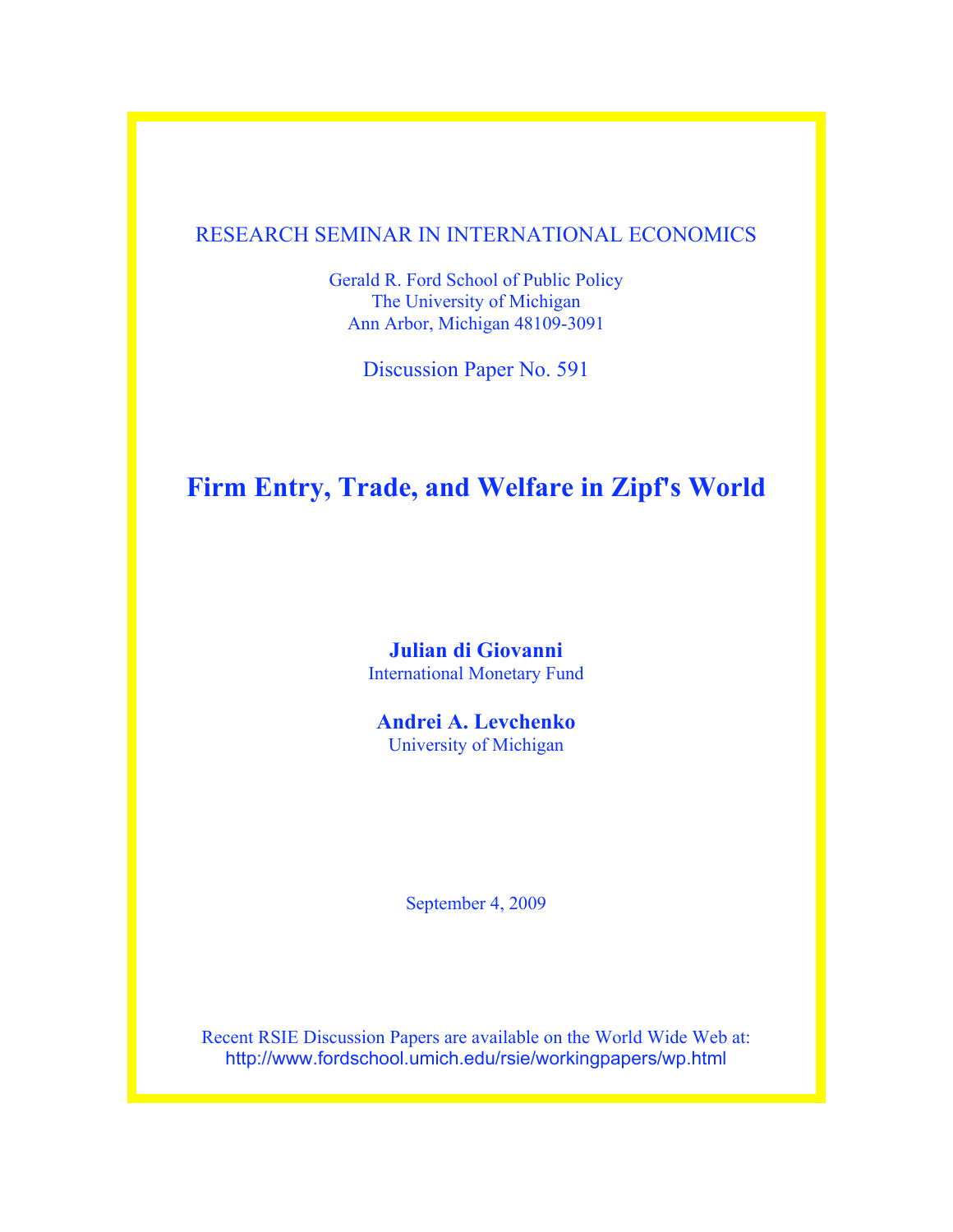# Firm Entry, Trade, and Welfare in Zipf's World<sup>∗</sup>

Julian di Giovanni International Monetary Fund

Andrei A. Levchenko University of Michigan

September 4, 2009

#### Abstract

Firm size follows Zipf's Law, a very fat-tailed distribution that implies a few large firms account for a disproportionate share of overall economic activity. This distribution of firm size is crucial for evaluating the welfare impact of macroeconomic policies such as barriers to entry or trade liberalization. Using a multi-country model of production and trade in which the parameters are calibrated to match the observed distribution of firm size, we show that the welfare impact of high entry costs is small. In the sample of the largest 50 economies in the world, a reduction in entry costs all the way to the U.S. level leads to an average increase in welfare of only 3.25%. In addition, when the firm size distribution follows Zipf's Law, the welfare impact of the extensive margin of trade – newly imported goods – vanishes. The extensive margin of imports accounts for only about 3.5% of the total gains from a 10% reduction in trade barriers in our model. This is because under Zipf's Law, the large, inframarginal firms have a far greater welfare impact than the much smaller firms that comprise the extensive margin in these policy experiments. The distribution of firm size matters for these results: in a counterfactual model economy that does not exhibit Zipf's Law the gains from a reduction in entry barriers are an order of magnitude larger, while the gains from trade liberalization are an order of magnitude smaller.

JEL Classifications: F12, F15

Keywords: Zipf's Law, welfare, entry costs, trade barriers

<sup>∗</sup>We are grateful to Francesc Ortega, Romain Ranci`ere, David Romer, Matthew Shapiro, and seminar participants at the University of Michigan, Trinity College Dublin, International Monetary Fund, 2009 NBER ITI Spring Meetings, and 2009 CEPR ESSIM for helpful suggestions. The views expressed in this paper are those of the authors and should not be attributed to the International Monetary Fund, its Executive Board, or its management. E-mail (URL): JdiGiovanni@imf.org (http://julian.digiovanni.ca), alev@umich.edu (http://alevchenko.com).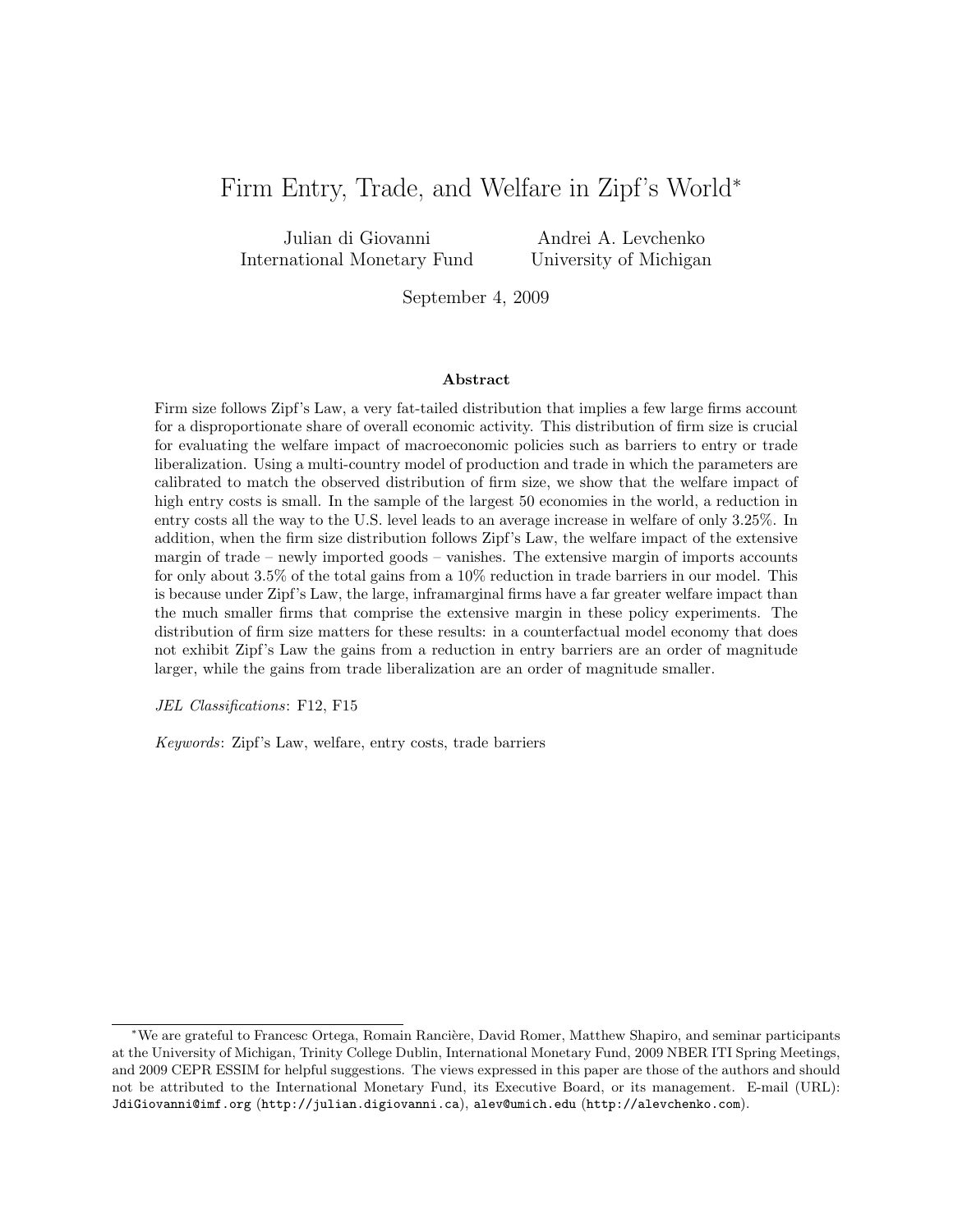### 1 Introduction

There is growing recognition that the structure of the economy is important for understanding economic outcomes as well as the impact of policies.<sup>1</sup> This paper investigates the implications of one particular characteristic of the economy – the distribution of firm size. The most striking fact about the firm size distribution is that it is extremely fat tailed. Several studies have documented that it follows a power law with an exponent close to  $-1$ , a result known as Zipf's Law.<sup>2</sup>

The literature has sought to explore under what conditions Zipf's Law can arise (see, e.g., Gabaix 1999, Luttmer 2007, Rossi-Hansberg and Wright 2007). By contrast, much less is known about how this phenomenon affects economic outcomes.<sup>3</sup> This paper explores how Zipf's Law affects our conclusions about the welfare impact of two policy changes: a reduction in barriers to firm entry and trade opening. We first show that the welfare implications of these policies are very sensitive to the assumption regarding the firm size distribution. We then quantify their welfare impact in a calibrated multi-country general equilibrium model of production and trade, emphasizing the channels at work and the features of the economy that are crucial for the results.

Ever since the influential work of Djankov, La Porta, Lopez-De-Silanes and Shleifer (2002), it has been known that cross-country differences in the cost of entry by firms are pronounced. These authors assemble data on the entry regulations in 85 countries, and document that the amount of time, the number of procedures, and the costs – in either dollar terms or as a percentage of per capita income – required to start a business vary widely between countries.<sup>4</sup> The World Bank's Doing Business Initiative collected data on regulations regarding obtaining licenses, registering property, hiring workers, getting credit, and more. Almost invariably, the data show that the variation in these regulations across countries is considerable. In addition, in a cross section of countries entry barriers are robustly negatively correlated with per-capita income and other measures of welfare.

Parallel to the research on entry barriers, the recent advances in international trade have focused attention on the role of individual firms, both in theory and the empirics. Naturally, when the unit of the analysis is the firm, much of the emphasis has been placed on the entry decision into export markets, the so-called "extensive margin." Many stylized facts have emerged: most firms do not

<sup>&</sup>lt;sup>1</sup>To give but a few recent examples, Hsieh and Klenow (2008) demonstrate that correcting for misallocation of resources across firms in India and China can raise TFP in those countries by as much as 50%; Carvalho (2008) finds that aggregate fluctuations can arise from sectoral shocks given the observed structure of the Input-Output matrix; and Ghironi and Melitz (2005) show that the exporting behavior of individual firms helps explain the persistence of PPP deviations.

<sup>&</sup>lt;sup>2</sup>Axtell (2001) provides empirical evidence that the distribution of sales and employment in the Census of U.S. firms follows Zipf's Law. Similar findings obtain for several European countries (Fujiwara, Aoyama, Di Guilmi, Souma and Gallegati 2004) and Japan (Okuyama, Takayasu and Takayasu 1999). Other phenomena known to follow power laws include city size, income and wealth, and CEO compensation (Gabaix 2008).

<sup>&</sup>lt;sup>3</sup>Exceptions include Gabaix (2009) and di Giovanni and Levchenko (2009), who study the implications of Zipf's Law for macroeconomic volatility, and Gabaix and Landier (2007), who examine its relationship to executive compensation.

<sup>4</sup>To give one example, the official cost of following all the procedures to set up a business ranges from 0.5% of per capita GDP in the U.S. to 4.6 times per capita GDP in the Dominican Republic.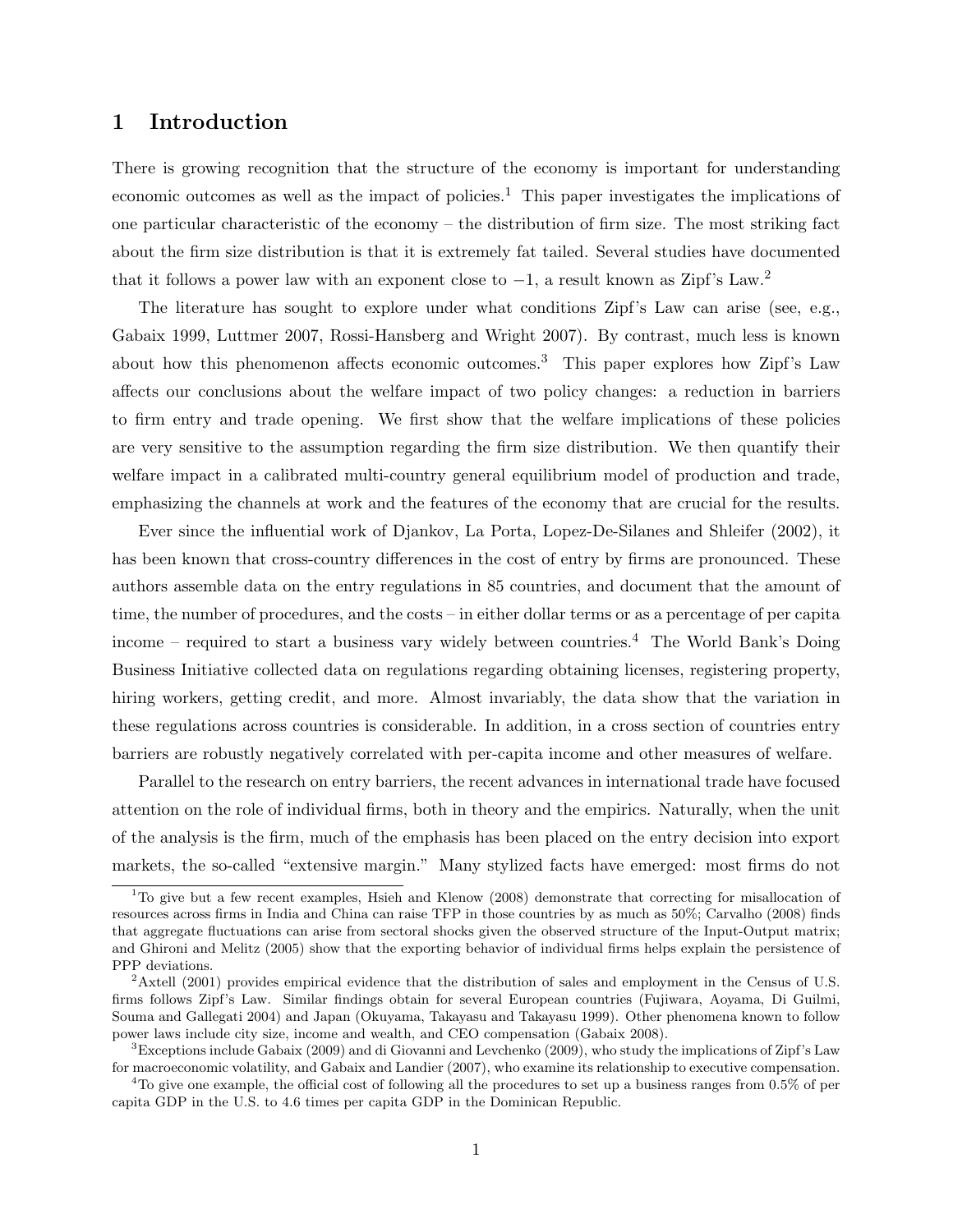export, most exporters only sell small amounts abroad, while the bulk of exports at any one point in time is accounted for by a relatively small number of firms (see, e.g. Bernard, Jensen, Redding and Schott 2007). The extensive margin has been the focus of several theoretical and quantitative exercises, such as Ghironi and Melitz (2005), Chaney (2008), and Helpman, Melitz and Rubinstein (2008), among many others.

If entry is important – be it into production, or the export markets – it is becoming clear that one of the ways it matters is through the varieties available as intermediate inputs in production. Jones (2007, 2008) shows that the use of intermediate inputs creates a TFP multiplier that goes some way to explaining observed income differences across countries. Cowan and Neut (2007) were the first to argue that in countries with worse institutions, production will use fewer intermediates, adversely affecting productivity. Acemoglu, Antràs and Helpman (2007) and Costinot (2009) provide models that endogenize the number of varieties used in production as a function of economic institutions. On the trade side, it has also been argued that imported intermediates play an important role in domestic productivity.<sup>5</sup> This suggests that in order to assess the welfare impact of entry, our model must feature foreign and domestic intermediate inputs and the associated multiplier.

How does the existence of Zipf's Law inform our conclusions about the importance of domestic or foreign entry, be it for consumption or as intermediate inputs? In other words, how much does the extensive margin matter in a world dominated by the very large firms? To answer this question, this paper sets up a workhorse multi-country model of international trade in the spirit of Melitz (2003) and Eaton, Kortum and Kramarz (2008), and calibrates it paying special attention to the parameters governing the size distribution of firms. In particular, we choose the model parameter values such that firm size follows Zipf's Law. In addition, to capture the variation in fixed costs of entry across countries, our calibration uses entry cost data from the World Bank's Doing Business Indicators database.

In a quantitative exercise, it is important to match the distribution of firm size because Zipf's Law is a very special distribution. A random variable generating a power law with exponent between −1 and −2 has infinite variance. When the power law exponent is less than 1 in absolute value, the mean becomes infinite as well. Another way to put this is that the economy is dominated by a small number of very large firms, or to use a term coined by Gabaix  $(2009)$ , the economy is "granular." We adopt this terminology throughout the paper, and refer to the calibration using Zipf's Law as the granular calibration. We then contrast the quantitative implications of Zipf's Law with an exercise in which the distribution of firm size has finite variance (labeling it the "non-granular" case).

<sup>&</sup>lt;sup>5</sup>For instance, Amiti and Konings (2007), Kasahara and Rodrigue (2008), Luong (2008), and Halpern, Koren and Szeidl (2009) provide empirical evidence that newly available foreign intermediate inputs increased the TFP of individual firms.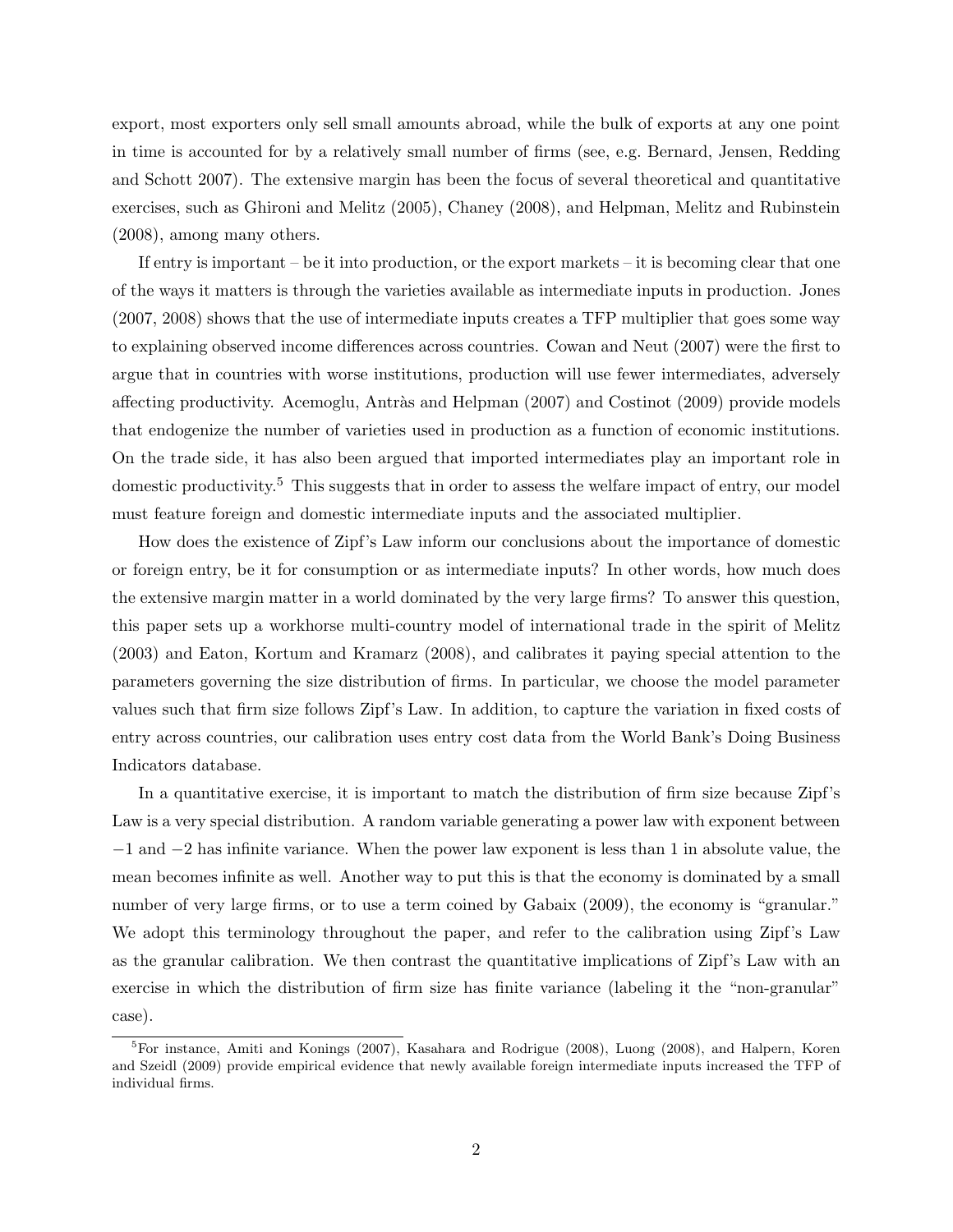The main results can be summarized as follows. First, welfare gains from a reduction in fixed costs of entry in the granular model are modest. In the sample of the largest 50 economies in the world, a reduction in entry costs all the way to the U.S. level leads to an average increase in welfare of only 3.25%. It turns out that the assumption of Zipf's Law matters a great deal here. Gains are about 12 times higher in the non-granular calibration compared to the granular one. Second, the gains from a 10% reduction in variable trade costs are far greater (by a factor of 15) in the granular model compared to the non-granular one. Third, the intensive margin, given by the reduction in the prices of existing imports, accounts for almost 98% of the total welfare impact of trade barrier reduction. Somewhat surprisingly, the relative importance of the intensive margin is not affected much by the Zipf's Law assumption. And finally, the extensive margin of foreign varieties accounts for only 3.6% of the gains from a reduction in trade barriers in the granular calibration, compared to  $9\%$  in the non-granular one.<sup>6</sup>

In summary, the distribution of firm size matters a great deal for whether fixed or variable costs have a larger welfare impact. In fact, depending on whether the firm size distribution is granular or not, the conclusions are reversed: in the granular world fixed costs matter little, while variable costs a great deal; the opposite is true in the non-granular world.

What is the intuition for these results? The distribution of firm size is informative about the relative importance of marginal exporters compared to the inframarginal ones for welfare. In a granular world, the marginal exporters are far less productive, and therefore much smaller and sell much less. As a result, their weight in the price index (this index corresponding roughly to the inverse of welfare) is extremely low. By contrast, the inframarginal, extremely large firms sell a lot and carry a large weight in the price index. Therefore, what happens to the large firms has a firstorder impact on welfare. Put simply, suppose a country is already importing the most successful brands of television sets: Sony, Panasonic, etc. A reduction in variable trade costs makes these existing brands cheaper, but also has an impact on the extensive margin: it introduces many more inferior brands of televisions into the country. The model calibrated to the empirically observed distribution of firm size is telling us that the intensive margin – cheaper Sony TV sets – matters far more for welfare than the many additional bad brands that are now available. In fact, we show analytically that in the limit as the model parameters approach the values observed in the data, the welfare impact of the extensive margin of foreign trade goes to zero.

We are not the first to note that the welfare gains from new varieties may not be very large. Arkolakis, Demidova, Klenow and Rodriguez-Clare (2008) argue that the welfare gains from new imported goods will depend on the productivity of new varieties relative to existing ones, and that

 ${}^{6}$ The disappearing domestic varieties (the domestic extensive margin) have a correspondingly negative welfare impact.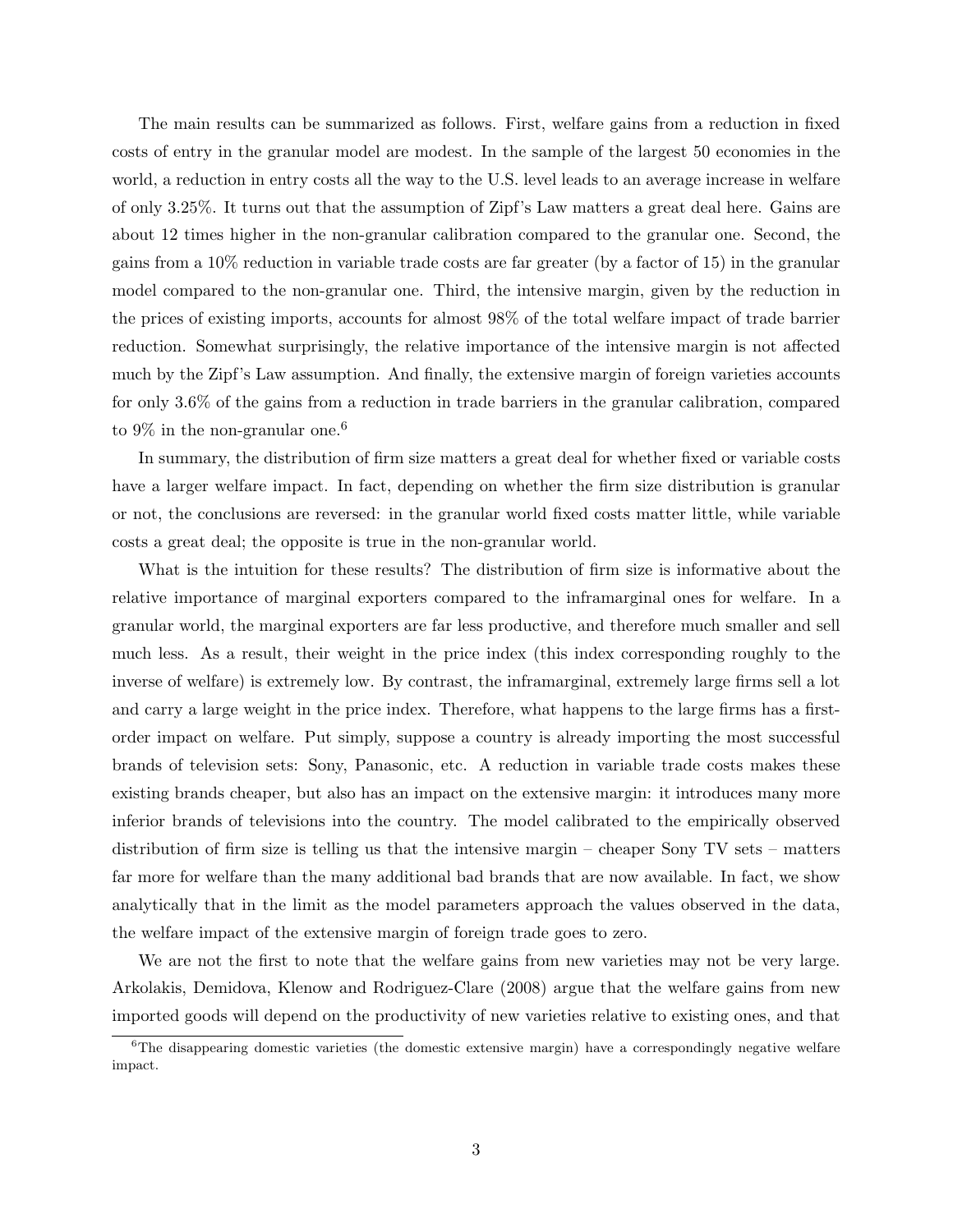in practice, the price level adjustment due to new varieties is likely to be small.<sup>7</sup> In addition, they show that in the standard model of monopolistic competition with endogenous variety, gains from trade are summarized by the overall trade volume relative to domestic absorption, something that is also true in our model. Feenstra (2009) argues that in a Melitz model with free entry, the positive welfare impact of newly imported varieties is exactly cancelled out by the negative welfare impact of disappearing domestic varieties, resulting in gains from variety that are precisely nil.<sup>8</sup>

Conceptually, our paper offers two innovations. First, we make it explicit that the observed distribution of firm size is informative about the relative importance of entry costs and the extensive margin of imports, and use it to discipline the quantitative exercise. We contrast the welfare impacts of fixed versus variable trade costs, and show how the distribution of firm size affects their relative magnitudes. Our results complement Feenstra's by demonstrating that under Zipf's Law, the welfare impact of not only the "net extensive margin" – foreign plus domestic – but also of the "gross extensive margin" – foreign and domestic individually – vanishes. In a sense, this is a stronger result as it does not depend on the two gross margins cancelling out perfectly. Instead we show that they are both vanishingly small in absolute value. And second, from a modeling standpoint, our analysis features foreign and domestic varieties as intermediate inputs in production. This turns out to be important: as we show below, the introduction of intermediate inputs affects both analytical and quantitative results. Finally, this paper develops the quantitative implications of reductions in entry costs and trade barriers for both the intensive and the extensive margins in a calibrated multi-country model.

Before moving on to the description of the model, a caveat is in order for interpreting the results. Our quantitative exercise does not strictly speaking tell us that the extensive margin does not matter for welfare. As such, it is not in direct contradiction with the empirical studies that find a welfare impact of increased varieties (Broda and Weinstein 2006, Goldberg, Khandelwal, Pavcnik and Topalova 2008). What our results demonstrate is that if the extensive margin is to matter for welfare, it would be through channels not captured by the standard model in this paper. This is important because the literature so far has overwhelmingly used this type model for the study of the extensive margin. In other words, some other mechanisms need to be specified for the extensive margin to have a discernible welfare impact.

The rest of the paper is organized as follows. Section 2 presents the theoretical framework. We show how the parameters of the model govern the distribution of firm size, and how they can be mapped into the empirical firm size distribution. We then derive a number of analytical results that foreshadow the conclusions from the quantitative exercise. Section 3 solves the model economy

<sup>&</sup>lt;sup>7</sup>In a dynamic two-country model of trade and innovation, Atkeson and Burstein (2008) argue that the impact of the extensive margin on the rate of innovation is likely to be small as well.

<sup>&</sup>lt;sup>8</sup>This result does not appear to hold in a Chaney (2008)-type model with a fixed mass of entrepreneurs.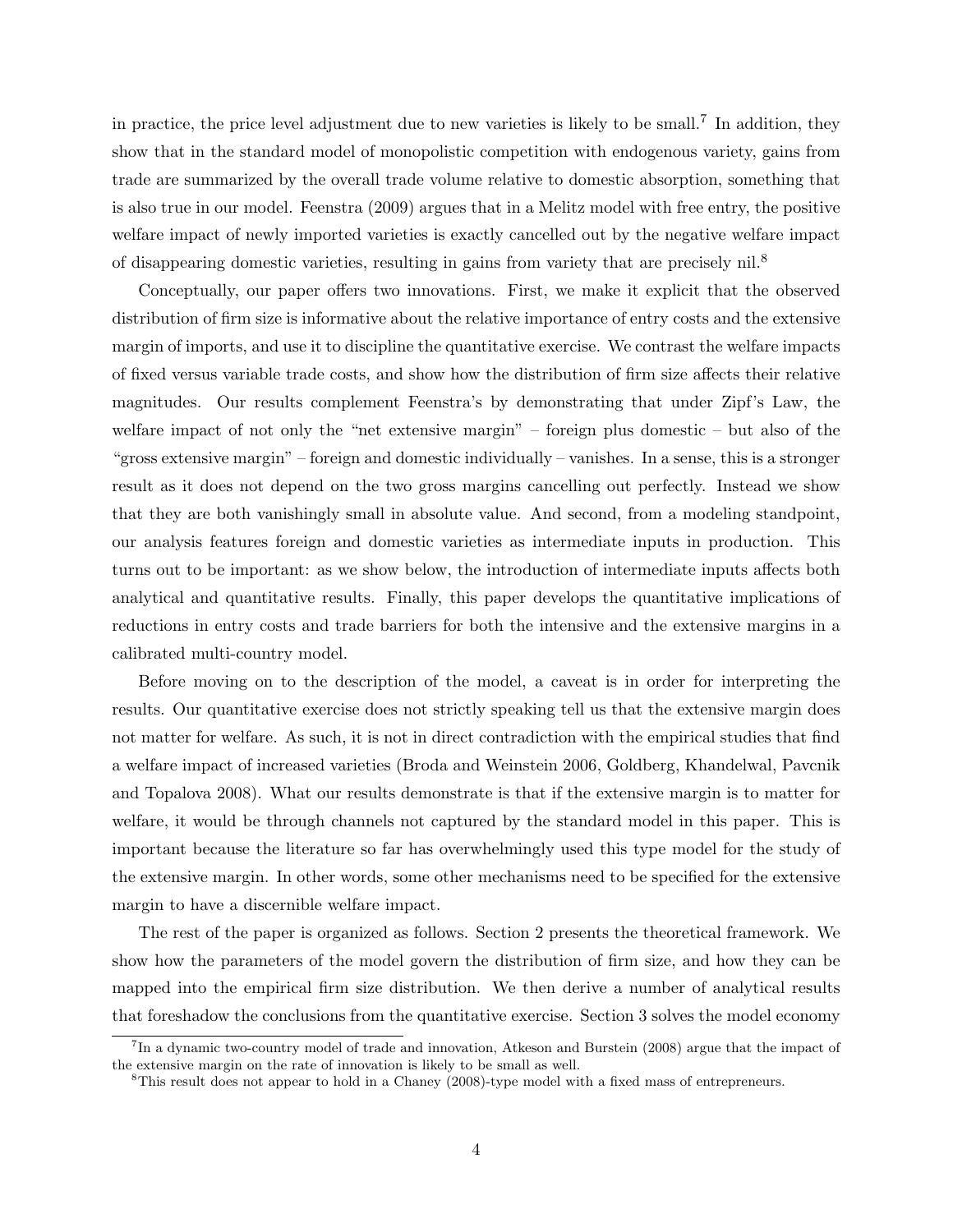numerically and presents the main quantitative results. Section 4 concludes.

### 2 Theoretical Framework

The world is comprised of N countries, indexed by  $i, j = 1, \ldots, N$ . In country i, buyers (who could be final consumers or firms buying intermediate inputs) maximize

$$
\max \left[ \int_{J_i} Q_i(k)^{\frac{\varepsilon - 1}{\varepsilon}} dk \right]^{\frac{\varepsilon}{\varepsilon - 1}}
$$
  
s.t.  

$$
\int_{J_i} p_i(k) Q_i(k) dk = X_i,
$$

where  $Q_i(k)$  is the quantity sold of good k in country i,  $p_i(k)$  is the price of this good,  $X_i$  is total expenditure in the economy, and  $J_i$  is the number of varieties consumed in country i, coming from all countries. It is well known that demand for variety  $k$  is equal to

$$
Q_i(k) = \frac{X_i}{P_i^{1-\varepsilon}} p_i(k)^{-\varepsilon}
$$
\n(1)

in country  $i$ , where  $P_i$  is the ideal price index in this economy,

$$
P_i = \left[ \int_{J_i} p_i(k)^{1-\varepsilon} dk \right]^{\frac{1}{1-\varepsilon}}.
$$
\n(2)

Each country has a fixed number of potential (but not actual) entrepreneurs  $n_i$ , as in Eaton et al. (2008), Chaney (2008), and Arkolakis (2008). Each potential entrepreneur can produce a unique CES variety, and thus has some market power: it faces the demand for its variety given by (1). There are both fixed and variable costs of production and trade. Each entrepreneur's type is given by the marginal cost  $a(k)$ . On the basis of this cost, each entrepreneur in country i decides whether or not to pay the fixed cost of production  $f_{ii}$ , and which, if any, export markets to serve. To start exporting from country j to country i, a firm must pay the fixed cost  $f_{ij}$ , and an iceberg per-unit cost of  $\tau_{ij} > 1.9$ 

There is one factor of production, labor, with country endowments given by  $L_j$ ,  $j = 1, \ldots, N$ . Production uses both labor and intermediate inputs. In particular, the entrepreneur with marginal  $\cot a(k)$  must use this many input bundles to produce one unit of output. An input bundle consists of labor and an aggregate of intermediate inputs, and has a cost  $c_j = w_j^{\beta} P_j^{1-\beta}$  $y_j^{1-\beta}$ , where  $w_j$  is the wage of workers in country j, and  $P_j$  is, as above, the ideal price index of all varieties available in j. Firm k from country j selling to country i faces a demand curve given by  $(1)$ , and has a marginal cost  $\tau_{ij}c_ja(k)$  of serving this market. As is well known, the profit maximizing price is a constant markup

<sup>&</sup>lt;sup>9</sup>That is, the firm in country j must ship  $\tau_{ij} > 1$  units to country i in order for one unit of the good to arrive there. We normalize the iceberg cost of domestic sales to one:  $\tau_{ii} = 1$ .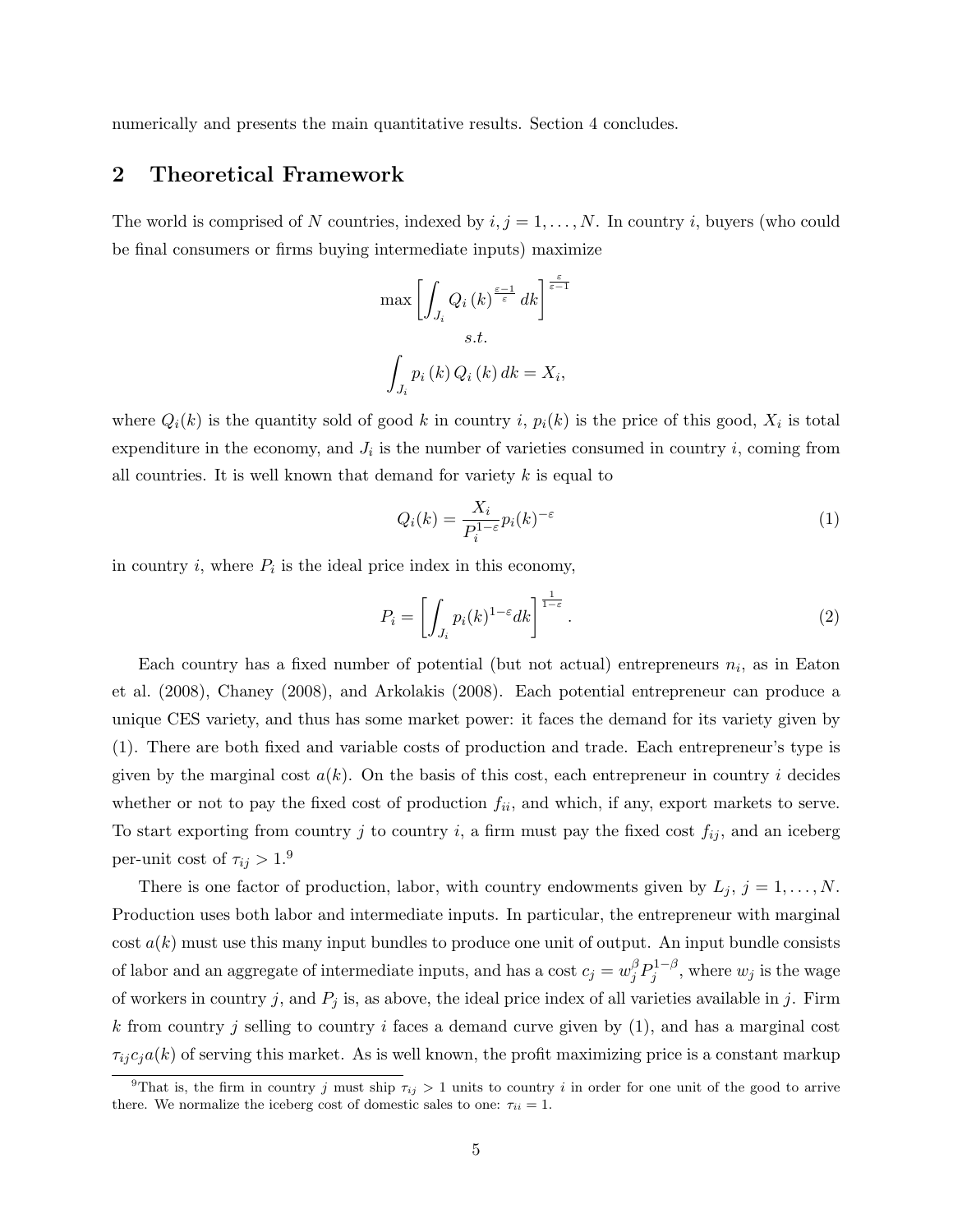over marginal cost,  $p_i(k) = \frac{\varepsilon}{\varepsilon - 1} \tau_{ij} c_j a(k)$ , the quantity supplied is equal to  $\frac{X_i}{P_i^{1-\varepsilon}}$  $\left(\frac{\varepsilon}{\varepsilon-1}\tau_{ij}c_ja(k)\right)^{-\varepsilon},$ and the total ex-post variable profits are:

$$
\pi_{ij}^V(k) = \frac{X_i}{\varepsilon P_i^{1-\varepsilon}} \left( \frac{\varepsilon}{\varepsilon - 1} \tau_{ij} c_j a(k) \right)^{1-\varepsilon}.
$$
\n(3)

Note that these are variable profits of a firm in country  $j$  from selling its good to country  $i$  only. These expressions are valid for each country pair  $i, j$ , including domestic sales:  $i = j$ .

The production structure of the economy is pinned down by the number of firms from each country that enter each market. In particular, there is a cutoff marginal cost  $a_{ij}$ , above which firms in country j do not serve market i. We assume (and later verify in the calibration exercise), that all firms that decide to export abroad are sufficiently productive to also serve their domestic markets. On the other hand, there is a range of productivities for which firms serve their domestic markets, but choose not to export. In this case, firms with marginal cost above  $a_{jj}$  in country j do not operate at all. The cutoff  $a_{ij}$  characterizes the entrepreneur in j who earns zero profits from shipping to country  $i$ :

$$
a_{ij} = \frac{\varepsilon - 1}{\varepsilon} \frac{P_i}{\tau_{ij} c_j} \left( \frac{X_i}{\varepsilon c_j f_{ij}} \right)^{\frac{1}{\varepsilon - 1}}.
$$
\n(4)

.

Closing the model involves finding expressions for  $a_{ij}$ ,  $P_i$ , and  $w_i$  for all  $i, j = 1, ..., N$ . The price level for country i can be expressed as follows:

$$
P_i = \left\{ \sum_{j=1}^N \int_{J_{ij}} \left[ \frac{\varepsilon}{\varepsilon - 1} \tau_{ij} c_j a(k) \right]^{1-\varepsilon} dk \right\}^{\frac{1}{1-\varepsilon}},
$$

where  $J_{ij}$  is the set of varieties exported from country j to country i. In order to solve the model, we make the standard assumption that productivity,  $1/a$ , is Pareto $(b, \theta)$ , where b is the minimum value productivity can take, and  $\theta$  regulates dispersion. The cdf of productivity is given by:

$$
\Pr(1/a < x) = 1 - \left(\frac{b}{x}\right)^{\theta}
$$

It is then straightforward to show that the marginal cost, a, has a distribution function  $G(a)$  $(ba)^{\theta}$ . The price level then becomes, after plugging in the expression for  $a_{ij}$  in (4):

$$
P_i = \left(\sum_{j=1}^N n_j \int_0^{a_{ij}} \left[\frac{\varepsilon}{\varepsilon - 1} \tau_{ij} c_j a\right]^{1-\varepsilon} dG(a)\right)^{\frac{1}{1-\varepsilon}}
$$
(5)

$$
= \frac{1}{b} \left[ \frac{\theta}{\theta - (\varepsilon - 1)} \right]^{-\frac{1}{\theta}} \frac{\varepsilon}{\varepsilon - 1} \left( \frac{X_i}{\varepsilon} \right)^{-\frac{\theta - (\varepsilon - 1)}{\theta(\varepsilon - 1)}} \left( \sum_{j=1}^N n_j \left( \frac{1}{\tau_{ij} c_j} \right)^{\theta} \left( \frac{1}{c_j f_{ij}} \right)^{\frac{\theta - (\varepsilon - 1)}{\varepsilon - 1}} \right)^{-\frac{1}{\theta}}.
$$
 (6)

Having expressed  $P_i$  and  $a_{ij}$  in terms of  $X_i$  and  $c_i$ , for all  $i, j = 1, \ldots, N$ , it remains to close the model by solving for the  $X_i$ 's and  $w_i$ 's. To do this, we impose balanced trade for each country, and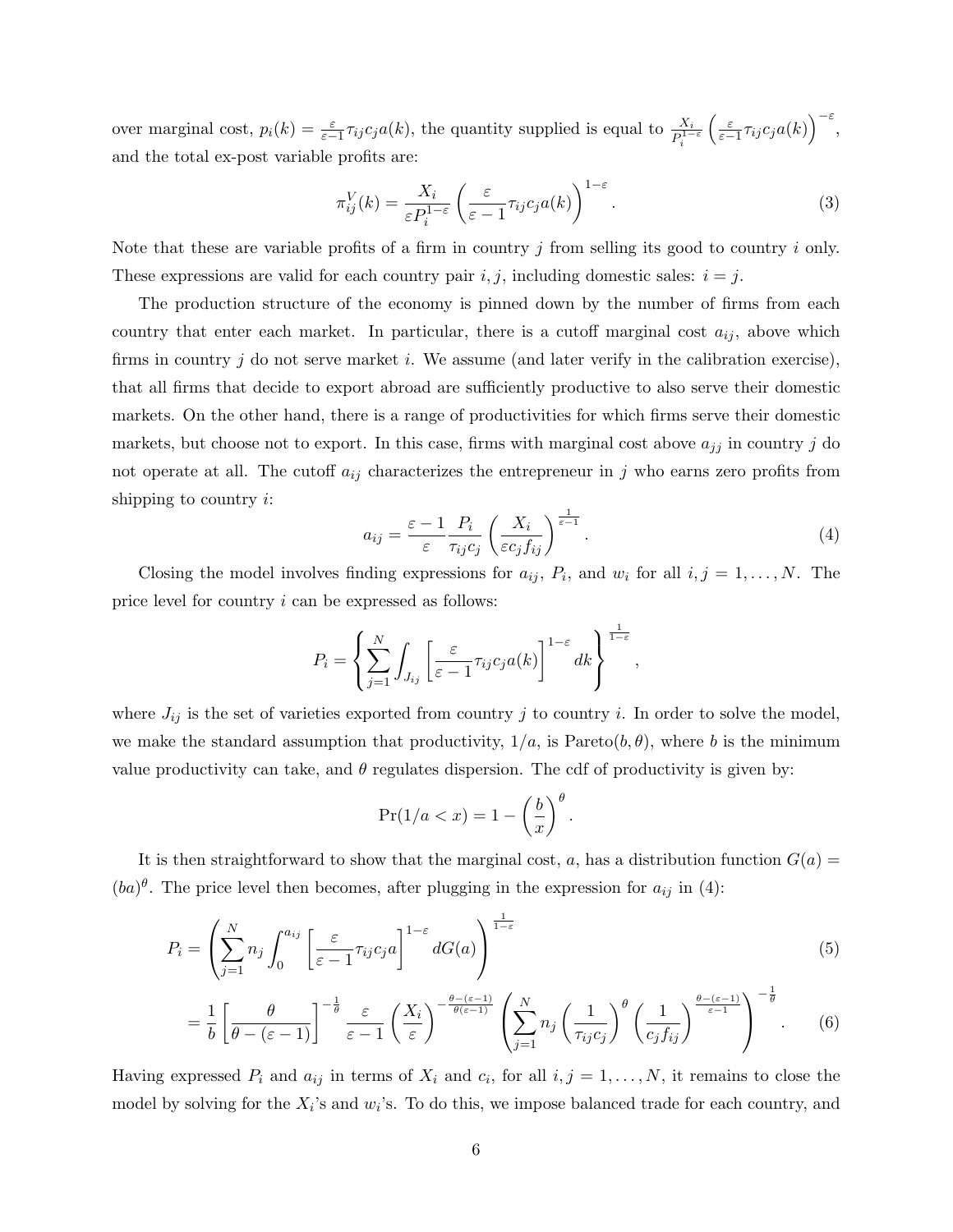use the convenient property (originally noted by Eaton and Kortum 2005) that total profits in the economy are a constant multiple of  $X_i$ .

Proposition 1 Total profits of firms based in country i are a constant multiple of total expenditure:  $\Pi_i = \frac{\varepsilon - 1}{\theta \varepsilon} X_i.$ 

### **Proof:** See Appendix A. ■

Since by definition total sales in the economy are equal to  $X_i$ , and the total profits are  $\frac{\varepsilon-1}{\theta \varepsilon} X_i$ , the total spending on inputs is  $(1 - \frac{\varepsilon - 1}{\theta \varepsilon}) X_i$ . Labor receives a constant fraction  $\beta$  of the spending on inputs. Thus, each country's GDP is a constant multiple its total labor income:

$$
X_i = \frac{1}{\beta \left(1 - \frac{\varepsilon - 1}{\varepsilon \theta}\right)} w_i L_i. \tag{7}
$$

The total sales from country  $i$  to country  $j$  can be written as:

$$
X_{ji} = \frac{X_j}{P_j^{1-\varepsilon}} \left( \frac{\varepsilon}{\varepsilon - 1} \tau_{ji} c_i \right)^{1-\varepsilon} n_i \frac{b^\theta \theta}{\theta - (\varepsilon - 1)} a_{ji}^{\theta - (\varepsilon - 1)}.
$$

Using the expression for  $a_{ji}$  in (4), and  $P_j$  in (6), total exports from i to j become:

$$
X_{ji} = \frac{n_i \left(\frac{1}{\tau_{ji} c_i}\right)^{\theta} \left(\frac{1}{c_i f_{ji}}\right)^{\frac{\theta - (\varepsilon - 1)}{\varepsilon - 1}}}{\sum_{l=1}^{N} n_l \left(\frac{1}{\tau_{jl} c_l}\right)^{\theta} \left(\frac{1}{c_l f_{jl}}\right)^{\frac{\theta - (\varepsilon - 1)}{\varepsilon - 1}} X_j}.
$$
\n
$$
(8)
$$

Using the trade balance conditions,  $X_i = \sum_{j=1}^{N} X_{ji}$  for each  $i = 1, ..., N$ , the expression for total GDP,  $X_i$ , in (7), and the definition of  $c_i$  leads to the following system of equations in  $w_i$ :

$$
w_i L_i = \sum_{j=1}^{N} \frac{n_i \left(\frac{1}{\tau_{ji} w_i^{\beta} P_i^{1-\beta}}\right)^{\theta} \left(\frac{1}{w_i^{\beta} P_i^{1-\beta} f_{ji}}\right)^{\frac{\theta-(\varepsilon-1)}{\varepsilon-1}}}{\sum_{l=1}^{N} n_l \left(\frac{1}{\tau_{jl} w_l^{\beta} P_l^{1-\beta}}\right)^{\theta} \left(\frac{1}{w_l^{\beta} P_l^{1-\beta} f_{jl}}\right)^{\frac{\theta-(\varepsilon-1)}{\varepsilon-1}} w_j L_j},\tag{9}
$$

 $i = 1, \ldots, N$ . There are  $N - 1$  independent equations in this system, which can be solved for wages in  $N-1$  countries given a numéraire wage in the remaining country. The wages and the price levels in all countries are determined jointly by equations (9) for wages and (6) for prices. We will solve these numerically in order to carry out the main quantitative exercise in this paper.

#### 2.1 The Distribution of Firm Size: Model and Data

It has been argued that in the data, the distribution of firm size follows a power law, with an exponent close to 1 in absolute value. In this section, we first build a bridge between the model and the data by showing that the distribution of firm sales in the workhorse model outlined above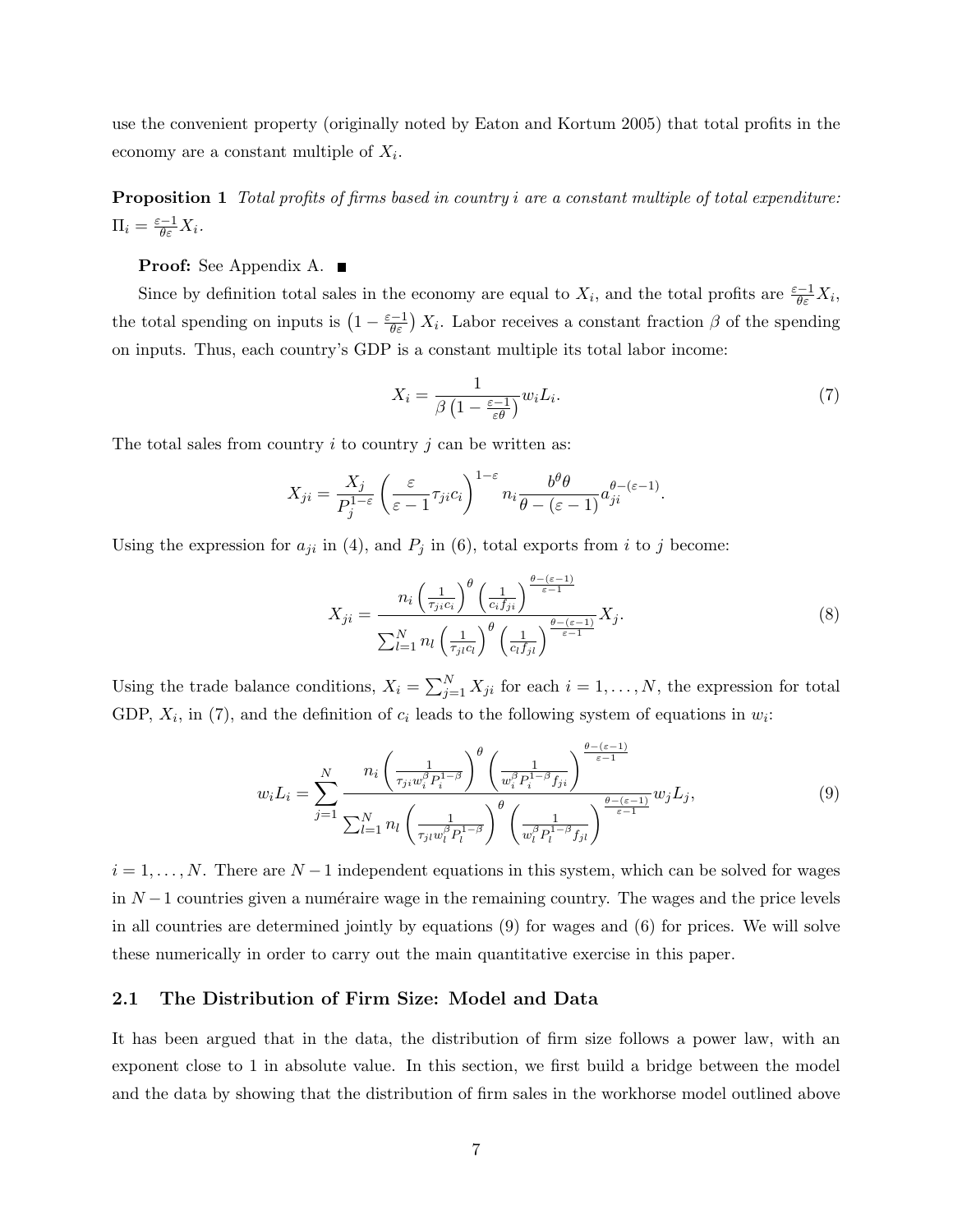does indeed follow a power law. Consequently, we argue that the distribution of firm size in the data places a key restriction on the important parameter values in the model. Finally, we review the available empirical evidence on the firm size distribution.

Denote by lower case  $x(a(k))$  the sales of an individual firm k. Firm sales x follow a power law if

$$
\Pr(x > s) = cs^{-\zeta}.\tag{10}
$$

It turns out that the baseline Melitz-Pareto model delivers a power law in firm size. In our model, the sales of a firm as a function of its marginal cost are:  $x(a) = Ca^{1-\epsilon}$ , where the constant C reflects the size of overall demand, and we drop the country subscripts. Under the assumption that  $1/a \sim \text{Pareto}(b, \theta)$ , the power law follows:

$$
\Pr(x > s) = \Pr(Ca^{1-\varepsilon} > s) = \Pr\left(a^{1-\varepsilon} > \frac{s}{C}\right) =
$$
\n
$$
\Pr\left(\left(\frac{1}{a}\right)^{\varepsilon-1} > \frac{s}{C}\right) = \Pr\left(\frac{1}{a} > \left(\frac{s}{C}\right)^{\frac{1}{\varepsilon-1}}\right) = \left(\frac{b^{\varepsilon-1}C}{s}\right)^{\frac{\theta}{\varepsilon-1}} = \left(b^{\varepsilon-1}C\right)^{\frac{\theta}{\varepsilon-1}} s^{-\frac{\theta}{\varepsilon-1}}
$$

satisfying (10) for  $c = (b^{\varepsilon-1}C)^{\frac{\theta}{\varepsilon-1}}$  and  $\zeta = \frac{\theta}{\varepsilon-1}$ . In addition, this calculation shows that  $x \sim \text{Pareto}(\overline{b^{\varepsilon-1}}C, \frac{\theta}{\varepsilon-1}).$ 

The key point for connecting the model to the data is that in the model, the slope of the power law is given by  $\frac{\theta}{\varepsilon-1}$ . Since this exponent can also be estimated in the data, what we observe in the data is informative about this combination of parameters. What do the data tell us about ζ? Available estimates put it very close to 1, suggesting that the distribution of firm size follows Zipf's Law. Figure 1 reproduces the now famous power law for firm size in the U.S. estimated by Axtell (2001). The fit of this relationship is typically very close: it is common to observe R-squareds in excess of 0.99. Using a variety of estimation techniques, Axtell reports a range of estimates of  $\zeta$ between 0.996 and 1.059, very precisely estimated with a standard errors between 0.054 and 0.064. It will become important below that the coefficient estimates are never significantly different from 1, and indeed never very far from 1 in absolute terms as well.

The question remains whether Zipf's Law obtains in the firm size distributions for many countries. Currently, no comprehensive set of results exists. Evidence for a limited set of European countries is presented by Fujiwara et al. (2004) and for Japan by Okuyama et al. (1999). In Appendix C, we use ORBIS/AMADEUS – the largest publicly available firm-level dataset covering a large number of countries – to show that firm size distributions are well approximated by a power law, with exponents quite close to  $-1$  in most countries.<sup>10</sup>

 $10$ Other related results also shed light on how fat-tailed size distributions are. For instance, it turns out that measures of Balassa revealed comparative advantage also follow power laws with exponent close to −1 (Hinloopen and van Marrewijk 2006)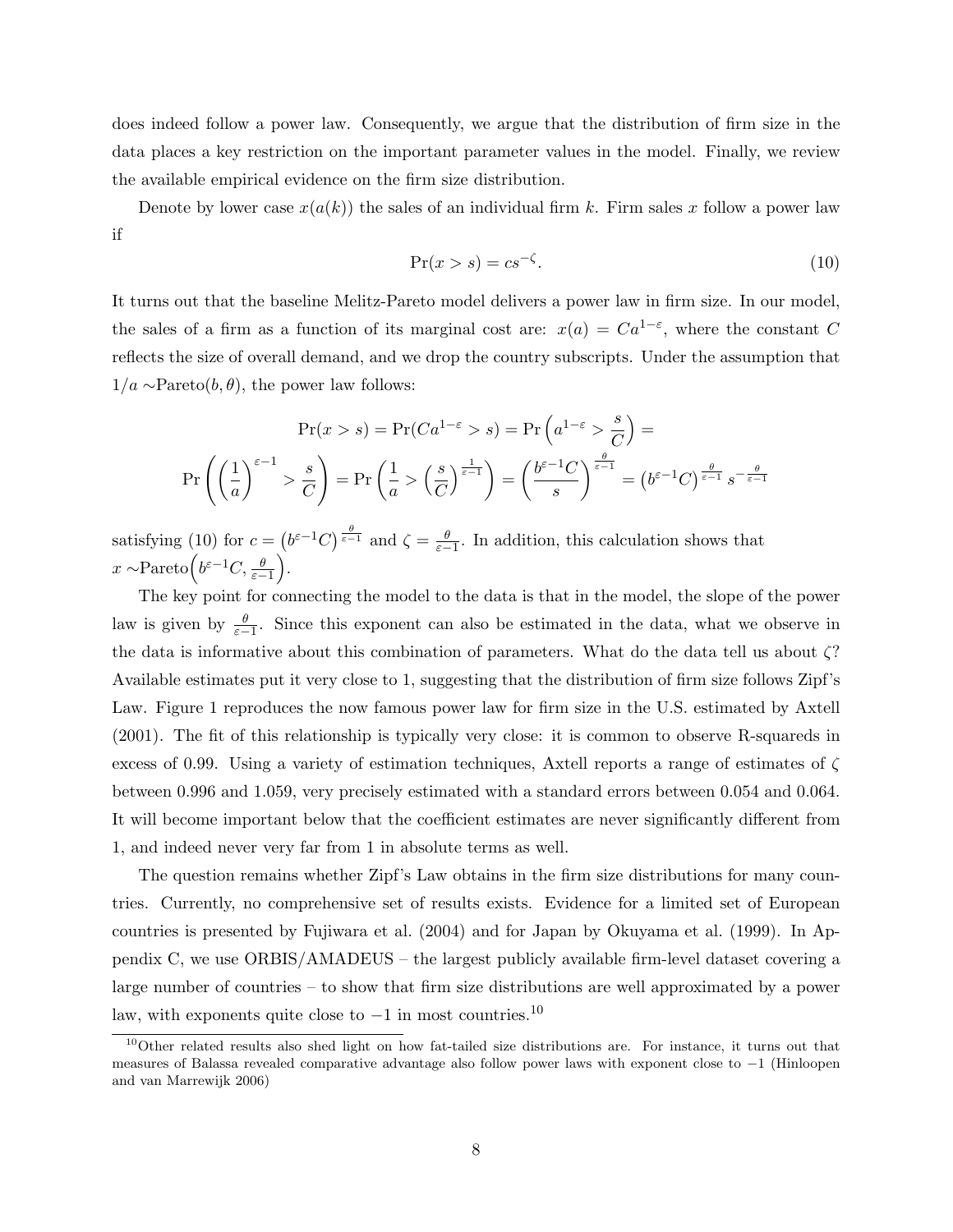To summarize, existing estimates of the distribution of firm size put discipline on the parameters of the Melitz-Pareto model. In particular, estimates suggest that  $\frac{\theta}{\varepsilon-1}$  is very close to 1. As we show in a series of exercises below, this has some striking implications regarding gains from reductions in entry barriers and trade costs, the relative importance of intensive and extensive margins, and the ability of trade openness to explain income differences between countries.

#### 2.2 Entry Costs, Trade Openness, and the Magnitude of Gains from Trade

We now present a number analytical results about the relative importance of fixed costs, trade openness, and the extensive margin for welfare. Real income per capita in country  $i$  is proportional to  $w_i/P_i$ , which is also a measure of welfare.<sup>11</sup> It is possible to use trade shares to simplify the expression for the price level. Define  $\pi_{ij} \equiv X_{ij}/X_i$  to be the share of total spending in country i on goods from country j. Using equation (8), setting  $i = j$  and rearranging yields the following relationship:

$$
\sum_{l=1}^N n_l \left(\frac{1}{\tau_{il}c_l}\right)^{\theta} \left(\frac{1}{c_l f_{il}}\right)^{\frac{\theta-(\varepsilon-1)}{\varepsilon-1}} = \frac{1}{\pi_{ii}} n_i \left(\frac{1}{c_i}\right)^{\theta} \left(\frac{1}{c_i f_{ii}}\right)^{\frac{\theta-(\varepsilon-1)}{\varepsilon-1}}.
$$

Plugging this expression into the price level (6) and rearranging, welfare under trade in this economy can be written as:

$$
\frac{w_i}{P_i} = \left\{ \frac{1}{b} \left[ \frac{\theta}{\theta - (\varepsilon - 1)} \right]^{-\frac{1}{\theta}} \frac{\varepsilon}{\varepsilon - 1} n_i^{\frac{1}{\theta}} \left( \frac{L_i}{f_i \varepsilon \beta \left( 1 - \frac{\varepsilon - 1}{\varepsilon \theta} \right)} \right)^{-\frac{\theta - (\varepsilon - 1)}{\theta(\varepsilon - 1)}} \pi_{ii}^{\frac{1}{\theta}} \right\}^{-\frac{1}{\beta - (1 - \beta)} \frac{\theta - (\varepsilon - 1)}{\theta(\varepsilon - 1)}}.
$$
(11)

This allows us to represent real income per capita in each country relative to the U.S. as a product of several components:

$$
\frac{w_i/P_i}{w_{US}/P_{US}} = \left(\frac{n_i}{n_{US}}\right)^{\frac{1}{\theta} \frac{1}{\beta - (1-\beta)\frac{\theta - (\varepsilon - 1)}{\theta(\varepsilon - 1)}}} \left(\frac{L_i}{L_{US}}\right)^{\frac{\theta - (\varepsilon - 1)}{\theta(\varepsilon - 1)}} \frac{1}{\beta - (1-\beta)\frac{\theta - (\varepsilon - 1)}{\theta(\varepsilon - 1)}} \times \left(\frac{f_{ii}}{f_{US,US}}\right)^{-\frac{\theta - (\varepsilon - 1)}{\theta(\varepsilon - 1)}} \frac{1}{\beta - (1-\beta)\frac{\theta - (\varepsilon - 1)}{\theta(\varepsilon - 1)}} \left(\frac{\pi_{ii}}{\pi_{US,US}}\right)^{-\frac{1}{\theta} \frac{1}{\beta - (1-\beta)\frac{\theta - (\varepsilon - 1)}{\theta(\varepsilon - 1)}}}
$$

.

.

A special case of this expression is obtained if we adopt the assumption in Alvarez and Lucas (2007), Chaney (2008), and di Giovanni and Levchenko (2009) that the number of productivity draws in each country is proportional to its size:  $n_i = \gamma L_i$ , where  $\gamma$  is a constant. In that case, income differences can be decomposed as:

$$
\frac{w_i/P_i}{w_{US}/P_{US}} = \left(\frac{L_i}{L_{US}}\right)^{\frac{1}{(\varepsilon-1)}\frac{1}{\beta-(1-\beta)\frac{\theta-(\varepsilon-1)}{\theta(\varepsilon-1)}}} \left(\frac{f_{ii}}{f_{US,US}}\right)^{-\frac{\theta-(\varepsilon-1)}{\theta(\varepsilon-1)}\frac{1}{\beta-(1-\beta)\frac{\theta-(\varepsilon-1)}{\theta(\varepsilon-1)}}} \left(\frac{\pi_{ii}}{\pi_{US,US}}\right)^{-\frac{1}{\theta}\frac{1}{\beta-(1-\beta)\frac{\theta-(\varepsilon-1)}{\theta(\varepsilon-1)}}}
$$

 $11$ Welfare is proportional to the real wage even though in this economy there are profits. From Proposition 1, profits are a constant multiple of the total expenditure, while due to the Cobb-Douglas functional form of the input bundle, the wage bill  $w_i L_i$  is a constant multiple of total expenditure as well. Hence, the total profits in the economy are a constant multiple of the wage bill, making the total welfare proportional to the real wage. See eq. (7).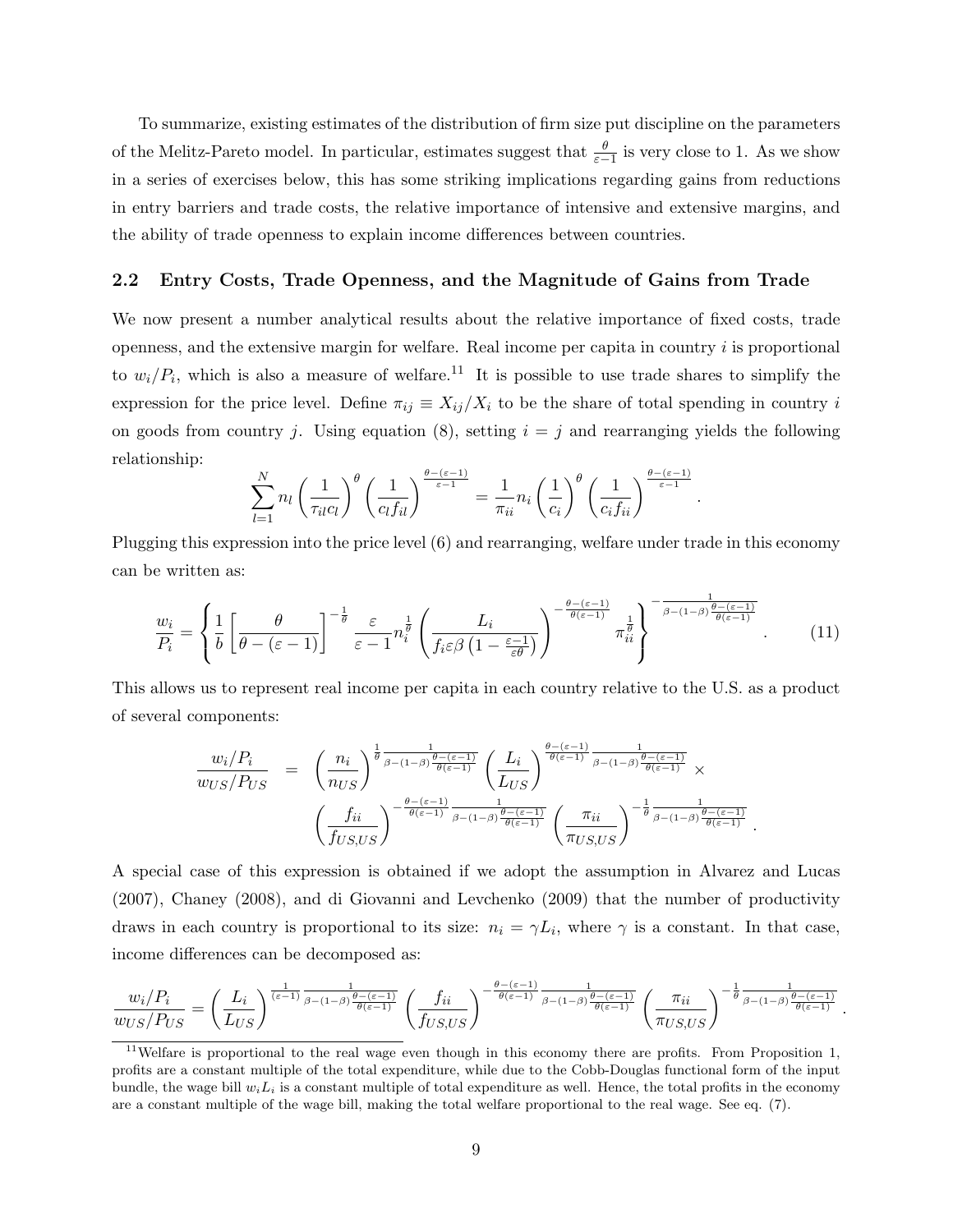This expression is similar in spirit to Waugh (2007), with some key differences. The similarity is in the contribution of trade to income differences, which is summarized simply by the relative openness  $\left( -\frac{\pi_{ii}}{\pi_{ii}} \right)$  $\pi_{US,US}$ ). The difference is that in our model entry costs also matter (the  $\frac{f_{ii}}{f_{ii}}$  $\frac{Ju}{f_{US,US}}$  term), and there is a "home market effect," such that larger countries have lower price levels and higher real per-capita incomes, all else equal.

We can get a sense of the magnitudes involved by examining both the variation in the relative fixed costs and openness, as well as the exponents. We choose the parameter values as follows: β = 0.5 from Jones (2008),  $\varepsilon = 6$  (Anderson and van Wincoop 2004), and  $\theta = 5.3$ , designed to match the power law exponent on firm size to U.S. data,  $\frac{\theta}{\varepsilon-1} = 1.06$  (Axtell 2001). Then, the exponents in the expression above become:

$$
\frac{w_i/P_i}{w_{US}/P_{US}} = \left(\frac{L_i}{L_{US}}\right)^{0.40} \left(\frac{f_{ii}}{f_{US,US}}\right)^{-0.02} \left(\frac{\pi_{ii}}{\pi_{US,US}}\right)^{-0.38}.
$$

It is immediate that the relative fixed costs will matter far less than the other two terms. In a granular economy, what is really important for welfare is the presence of the large, very productive firms, which are inframarginal and not affected much by the level of fixed costs.

To make this more precise, we use the World Bank's Doing Business Indicators to measure variation in  $\frac{f_{ii}}{f_{ii}}$  $\frac{Ju}{f_{US,US}}$  present in the data, and compute how much per-capita income variation those can generate. It turns out that the country at the 95th percentile of the fixed cost distribution has an  $f_{ii}$  that is between 16 and 658 times the U.S. value, depending on the precise indicator we use. Plugging those ratios into the equation above, we get that the country at the 95th percentile of fixed entry costs has an income level between 0.86 and 0.94 that of the U.S., all else equal. In a granular economy, differences in fixed costs of entry cannot generate large per-capita income – and welfare – differences.

What about trade? In the sample of the 49 largest economies by total GDP, the ratio  $-\frac{\pi_{ii}}{i}$  $\frac{m}{\pi_{US, US}}$  for the economy in the 95th percentile of openness is 0.577. Taking that to the correct exponent implies that this country has an income level 1.23 times that of the U.S. While the absolute variation in  $\pi_{ii}$  $\frac{m}{\pi_{US,US}}$  in the data is far lower than the variation in fixed costs, the impact of trade openness on welfare is larger.

The distribution of firm size matters for these magnitudes. To see what happens when we depart from Zipf's Law, we set  $\frac{\theta}{\varepsilon-1}$  equal to 2 (implying a value of  $\theta = 10$  given our chosen elasticity of substitution). When the exponent on the power law in firm size is greater than or equal to 2, the distribution of firm size has finite variance, and thus in Gabaix (2009)'s terminology, such an economy is no longer granular. Thus, in our non-granular calibrations we set the exponent on the power law in firm size to be the smallest such that the distribution still has a finite variance.

In a non-granular economy, the exponents change dramatically: on the  $\frac{f_{ii}}{f_{ii}}$  $\frac{Ju}{f_{US,US}}$  term, the ex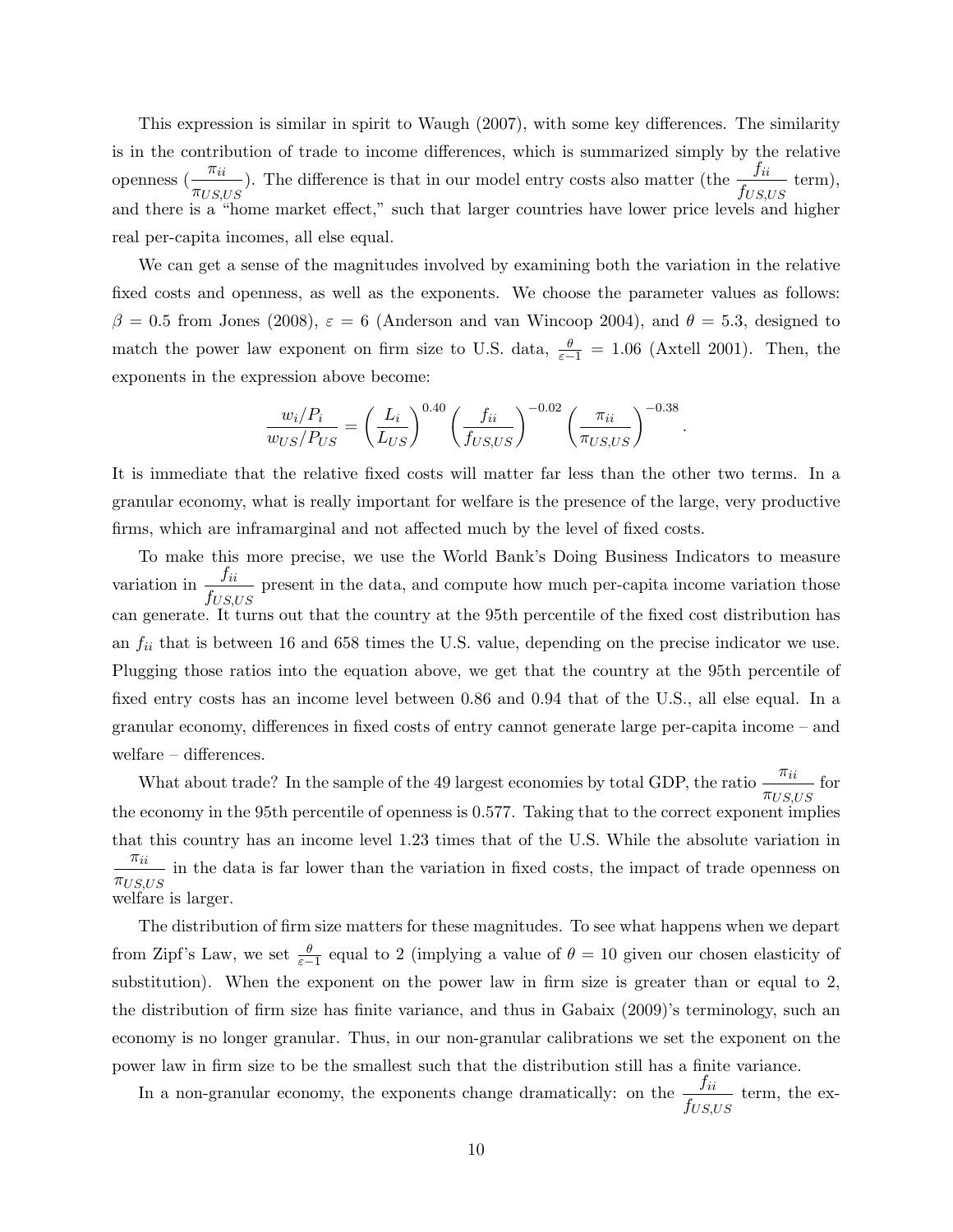ponent goes up from 0.02 to 0.22 in absolute value, a tenfold increase. By contrast, the exponent on the  $\frac{\pi_{ii}}{i}$  $\frac{m}{\pi_{US,US}}$  term drops by almost half, from 0.38 to 0.22. This implies that the importance of fixed costs rises: now, a country in the 95th percentile of the  $f_{ii}$  distribution has the income level between 0.23 and 0.54 that of the U.S.. By contrast, the contribution of trade drops by half: the 95th percentile most open country has income per capita only about 1.12 of the U.S. level.

As a related point, granularity matters a great deal for the magnitude of gains from trade. In this model, gains from trade are equal to: $^{12}$ 

$$
\frac{-\frac{1}{\theta} \frac{1}{\beta - (1-\beta) \frac{\theta - (\varepsilon - 1)}{\theta(\varepsilon - 1)}}}{\pi_{ii}}.
$$
\n(12)

.

.

A few things are notable about this expression. First, at a given  $\pi_{ii}$ , gains from trade are decreasing in  $\frac{\theta}{\varepsilon-1}$  as long as  $\beta\varepsilon > 1$ .<sup>13</sup> In other words, the more granular is the economy, the larger are the gains from trade. This is intuitive: in the world dominated by ultra-productive firms, the big gains from trade come from having access to those extremely productive foreign varieties. Using the values of  $\beta$ ,  $\varepsilon$ , and  $\theta$  described above, in the sample of 50 largest economies in the world, average gains from trade are 13%, with a standard deviation of 11% across countries. Assuming instead that  $\frac{\theta}{\varepsilon-1} = 2$  (the economy is not granular) reduces the estimated mean gains almost in half (7%), and the variation across countries in half as well (standard deviation of  $6\%$ ).

Second, at a given level of trade openness  $(\pi_{ii})$ , gains from trade are increasing in the share of intermediate goods in the input bundle,  $(1 - \beta)$ . This is an intermediate goods multiplier effect akin to Jones (2008): the more foreign varieties are used as intermediate goods in production, the more the country reaps a double benefit from trade: first as an increase in labor productivity due to foreign intermediates, and second as consumers of those foreign varieties.

Finally, in order to get a sense of the gains from trade, it is sufficient to simply look at the share of spending on domestic goods. This feature has been noted about Ricardian models (Eaton and

$$
P_A = \frac{1}{b} \left[ \frac{\theta}{\theta - (\varepsilon - 1)} \right]^{-\frac{1}{\theta}} \frac{\varepsilon}{\varepsilon - 1} n^{-\frac{1}{\theta}} c \left( \frac{X}{\varepsilon c f} \right)^{-\frac{\theta - (\varepsilon - 1)}{\theta(\varepsilon - 1)}}
$$

Using the expression for  $X$  in  $(7)$  and  $c$ , we can write welfare in autarky as follows:

$$
\frac{w_A}{P_A} = \left\{ \frac{1}{b} \left[ \frac{\theta}{\theta - (\varepsilon - 1)} \right]^{-\frac{1}{\theta}} \frac{\varepsilon}{\varepsilon - 1} n^{-\frac{1}{\theta}} \left( \frac{L}{f \varepsilon \beta \left( 1 - \frac{\varepsilon - 1}{\varepsilon \theta} \right)} \right)^{-\frac{\theta - (\varepsilon - 1)}{\theta(\varepsilon - 1)}} \right\}^{-\frac{1}{\beta - (1 - \beta)} \frac{\theta - (\varepsilon - 1)}{\theta(\varepsilon - 1)}}
$$

It is immediate from comparing this expression for autarky welfare to (11) that the two differ only by the term  $-\frac{1}{\theta} \frac{1}{\beta - (1-\beta) \frac{\theta - (\varepsilon - 1)}{\theta(\varepsilon - 1)}}$ , yielding equation (12).

π

<sup>13</sup>This latter condition is likely to be satisfied in the data. Typical estimates of  $\varepsilon$  range from 3 to 10, while  $\beta$  is on the order of 0.5 (Jones 2008).

 $12$ To find an expression for gains from trade, it is useful to write out the autarky price level and welfare. Setting  $N = 1$  in equation (6) and dropping country subscripts, the autarky price level becomes: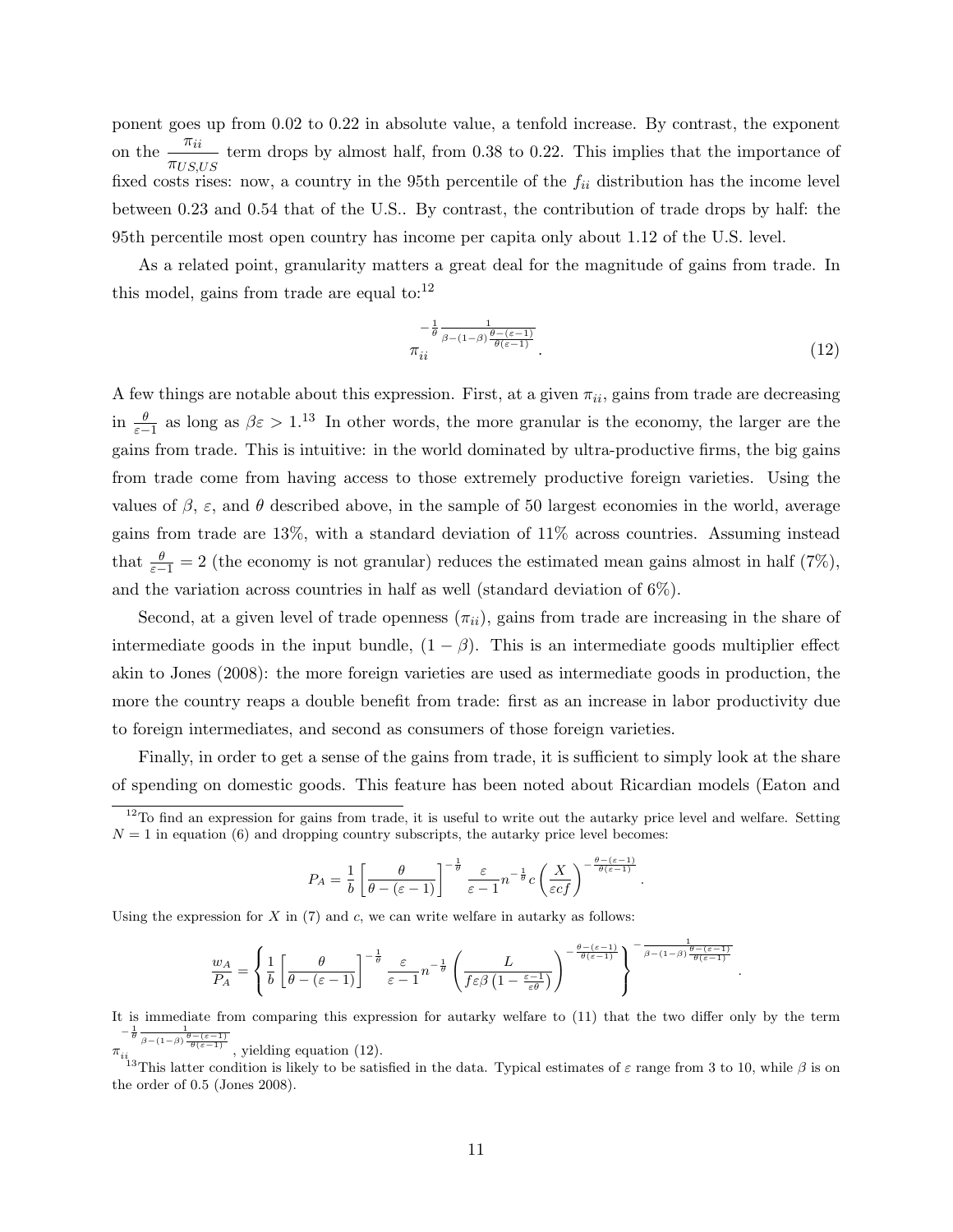Kortum 2002), as well as monopolistic competition models such as the one in this paper (Arkolakis et al. 2008).

At the same time, in the presence of intermediate goods it is no longer the case that in order to calculate the overall gains from trade, one needs to know only  $\pi_{ii}$  and the estimated elasticity of trade with respect to (variable) trade costs, as argued by Arkolakis et al. (2008). As can be gleaned from equation (8), the elasticity of bilateral trade with respect to  $\tau_{ji}$  is  $-\theta$ . It is true that, without intermediate goods, the gains from trade are given by  $\pi_{ii}^{-\frac{1}{\theta}}$ , so that the exponent on  $\pi_{ii}$  is exactly the inverse of that elasticity. However, in the presence of intermediate inputs, that is not the case: the exponent on  $\pi_{ii}$  is now  $-\frac{1}{\theta}$ θ 1  $\beta-(1-\beta)\frac{\theta-(\varepsilon-1)}{\theta(\varepsilon-1)}$ . In other words, in order to assess the gains from trade, we can no longer rely on one potentially observable object – the elasticity of bilateral trade with respect to  $\tau_{ji}$  – and instead need to take a stand on other parameters of the model, namely  $\beta$  and  $\varepsilon$ .

In this context, it is worth noting that the firm size distribution provides an alternative source of information regarding the model parameters. While at first blush one may believe that it is easy to estimate the elasticity of trade volumes with respect to trade costs, in fact one must typically make a series of parametric assumptions about how the true trade costs  $\tau_{ji}$  are related to observables such as distance or tariff barriers. Things are further complicated by the fact that in the Melitz model both  $\tau_{ji}$  and  $f_{ji}$  affect trade volumes, but with different elasticities. Since a typical gravity regression cannot distinguish between the two, yet more assumptions on the nature of fixed and variable costs are needed to back out  $\theta$ . The firm size distribution, by providing an estimate of  $\theta/(\epsilon-1)$ , is an arguably cleaner way to calibrate the parameters of the model. In fact, as we show in this paper, some key results actually depend on this combination of parameters, rather than  $\theta$ and  $\varepsilon$  individually.

#### 2.3 Extensive vs. Intensive Margins

The granular economy is one dominated by few large producers, that are not likely to be "marginal" exporters. Intuitively, this suggests that the distribution of firm size will also affect the relative importance of intensive versus extensive margins for welfare. In this subsection we examine analytically the importance of the two margins. The conclusion is striking: as the firm-size distribution converges to Zipf's Law, the welfare impact of extensive margin in exports (or indeed domestic production) goes to zero.

Going back to the definition of the price level,  $(5)$ , write it as a function of the extensive margin as follows: 1

$$
P_i = \left(\frac{\varepsilon}{\varepsilon - 1} b^{\varepsilon - 1} \frac{\theta}{\theta - (\varepsilon - 1)} \sum_{j=1}^N n_j \left(\tau_{ij} c_j\right)^{1-\varepsilon} G(a_{ij})^{\frac{\theta - (\varepsilon - 1)}{\theta}}\right)^{\frac{1}{1-\varepsilon}}.
$$
(13)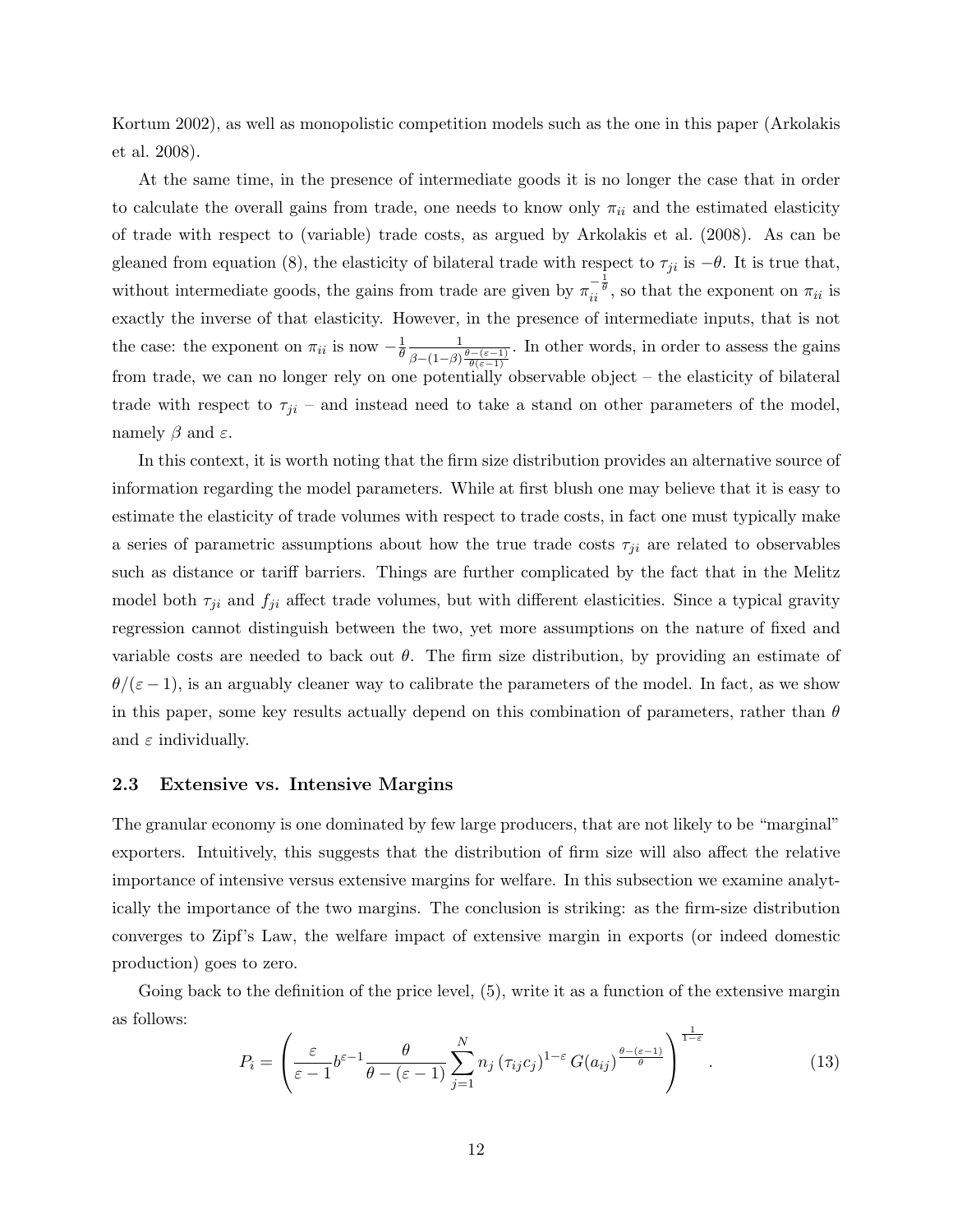Here, the price level is expressed in terms of the share of firms from country j supplying country  $i$ ,  $G(a_{ij})$ , precisely because it is the extensive margin: in any policy experiment, the change in  $G(a_{ij})$ is exactly the increase in the number (mass) of firms supplying market  $i$ . To derive the analytical result in the simplest way, let us assume that the countries are symmetric:  $L_i = L$ ,  $n_i = n$ ,  $f_{ii} = f$  $\forall i$ , and  $\tau_{ij} = \tau$ ,  $f_{ij} = f_X \ \forall i, j, j \neq i$ . In that case, wages are the same in all countries, and we normalize them to 1. The price levels are the same in all countries as well, and thus dropping the country subscripts we obtain:

$$
P = \left\{ \frac{\varepsilon}{\varepsilon - 1} b^{\varepsilon - 1} \frac{\theta}{\theta - (\varepsilon - 1)} n \left( G(a_D)^{\frac{\theta - (\varepsilon - 1)}{\theta}} + (N - 1) \tau^{1 - \varepsilon} G(a_X)^{\frac{\theta - (\varepsilon - 1)}{\theta}} \right) \right\}^{\frac{1}{\beta(1 - \varepsilon)}},\qquad(14)
$$

where  $a_D$  is the cutoff for domestic production, and  $a_X$  is the cutoff for exporting. These are of course the same across all countries as well.

Note that since wages are normalized to 1, the total welfare in this economy is simply  $W = 1/P$ . We are now ready to evaluate the relative importance of the extensive and intensive margins. Imagine that there is a reduction in trade costs  $\tau$ . This reduction will affect both the prices that existing exporters charge in the domestic market, given by  $p(k) = \frac{\varepsilon}{\varepsilon - 1} \tau ca(k)$ , and the mass of firms serving the market,  $G(a_X)$ . From the expression for the price level (14), it is immediate that the elasticity of welfare with respect to the extensive margin is equal to:

$$
\frac{d \log W}{d \log G(a_X)} = \frac{1}{\beta} \frac{\theta - (\varepsilon - 1)}{\theta} \frac{(N - 1)\tau^{1 - \varepsilon} G(a_X)^{\frac{\theta - (\varepsilon - 1)}{\theta}}}{G(a_D)^{\frac{\theta - (\varepsilon - 1)}{\theta}} + (N - 1)\tau^{1 - \varepsilon} G(a_X)^{\frac{\theta - (\varepsilon - 1)}{\theta}}}
$$

.

.

As the economy becomes granular –  $\theta \to (\varepsilon - 1)$  – the welfare impact of the extensive margin goes to zero:  $\frac{d \log W}{d \log G(a_X)} \to 0$ .

The same is not true for the intensive margin. The price  $p$  that each exporter charges in the domestic market is proportional to  $\tau$ . Therefore, the elasticity of welfare with respect to the intensive margin equals:

$$
\frac{d \log W}{d \log p} = \frac{1}{\beta} \frac{(N-1)\tau^{1-\varepsilon}G(a_X)^{\frac{\theta-(\varepsilon-1)}{\theta}}}{G(a_D)^{\frac{\theta-(\varepsilon-1)}{\theta}} + (N-1)\tau^{1-\varepsilon}G(a_X)^{\frac{\theta-(\varepsilon-1)}{\theta}}}
$$

The welfare impact of the intensive margin clearly does not converge to zero as  $\theta \to (\varepsilon - 1)$ .

What is the intuition for these results? In a granular economy the most productive firms are vastly better than the marginal firms. As a result, most of the welfare impact of trade is driven by what happens to these best firms, rather than by whether trade liberalization leads to new entry. That is, a reduction in trade costs impacts welfare mainly because the "major brands" – Sony, Panasonic, etc. – become cheaper, rather than because the many additional inferior brands of television sets become available.

This discussion shows that the conclusions about the impact of entry barriers, international trade, and the extensive margin are very sensitive to whether or not we think the economy is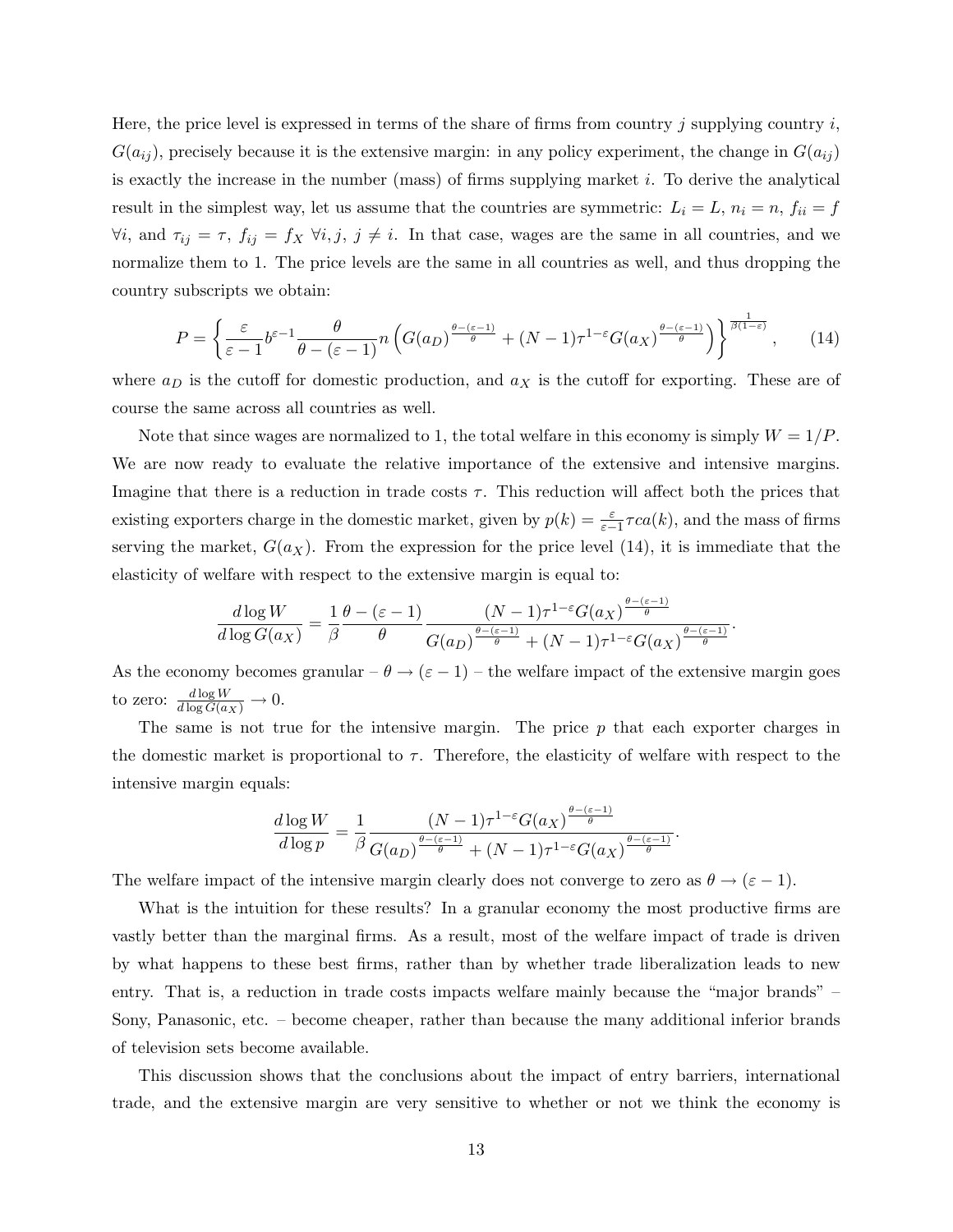granular. All else equal, the extensive margin matters less in the granular economy, and trade openness matters more, as it allows the country to access the extremely productive varieties from abroad.

Before proceeding to the quantitative assessment of the importance of entry costs and the intensive and extensive margins of trade in a multi-country calibrated model, it is worth making an additional remark regarding our modeling approach to fixed costs. Arkolakis (2008) develops a framework in which the fixed costs of entry are replaced by smoother market penetration costs, and firms choose not just whether to enter markets, but also what share of consumers to serve in each market. Appendix B presents a model with market penetration costs, and shows that proportional changes in welfare obtained in that model are identical to those in a simple fixed costs model of the main text. This result holds for all parameter values that govern the distribution of firm size and the curvature of market penetration costs. In addition, we show that as the distribution of firm size converges to Zipf's Law, the level of welfare in that model also becomes identical to the baseline model. This is because under Zipf's Law, what matters most for welfare are the very large firms, which are least affected by the introduction of the market penetration margin. The large firms choose to penetrate markets fully, making their sales nearly the same as what they would be in a simple fixed cost model. For this reason, we choose to adopt the standard formulation of fixed costs of entry in our analysis.

## 3 Quantitative Evidence

In order to fully solve the model numerically, we must find the wages and price levels for each country,  $w_i$  and  $P_i$ , using the system of equations given by (6) and (9). To solve this system, we must calibrate the values of  $L_i$ ,  $n_i$ ,  $\tau_{ij}$ , and  $f_{ij}$  for each country and country pair, as well as the parameters common to all countries. We now discuss how we calibrate each parameter value.

The elasticity of substitution is  $\varepsilon = 6$ . Anderson and van Wincoop (2004) report available estimates of this elasticity to be in the range of 3 to 10, and we pick a value close to the middle of the range. The key parameter is  $\theta$ , as it governs the slope of the power law. As described above, in this model firm sales follow a power law with the exponent equal to  $\frac{\theta}{\varepsilon-1}$ . In the data, firm sales follow a power law with the exponent close to 1. Axtell (2001) reports the value of 1.06, which we use to find  $\theta$  given our preferred value of  $\varepsilon$ :  $\theta = 1.06 \times (\varepsilon - 1) = 5.3$ . As mentioned above, we set the share of intermediates  $\beta = 0.5$ , following Jones (2008).

For finding the values of  $L_i$ , we follow the approach of Alvarez and Lucas (2007). First, we would like to think of  $L$  not as population per se, but as "equipped labor," to take explicit account of TFP and capital endowment differences between countries. To obtain the values of L that are internally consistent in the model, we start with an initial guess for  $L_i$  for all  $i = 1, ..., N$ , and use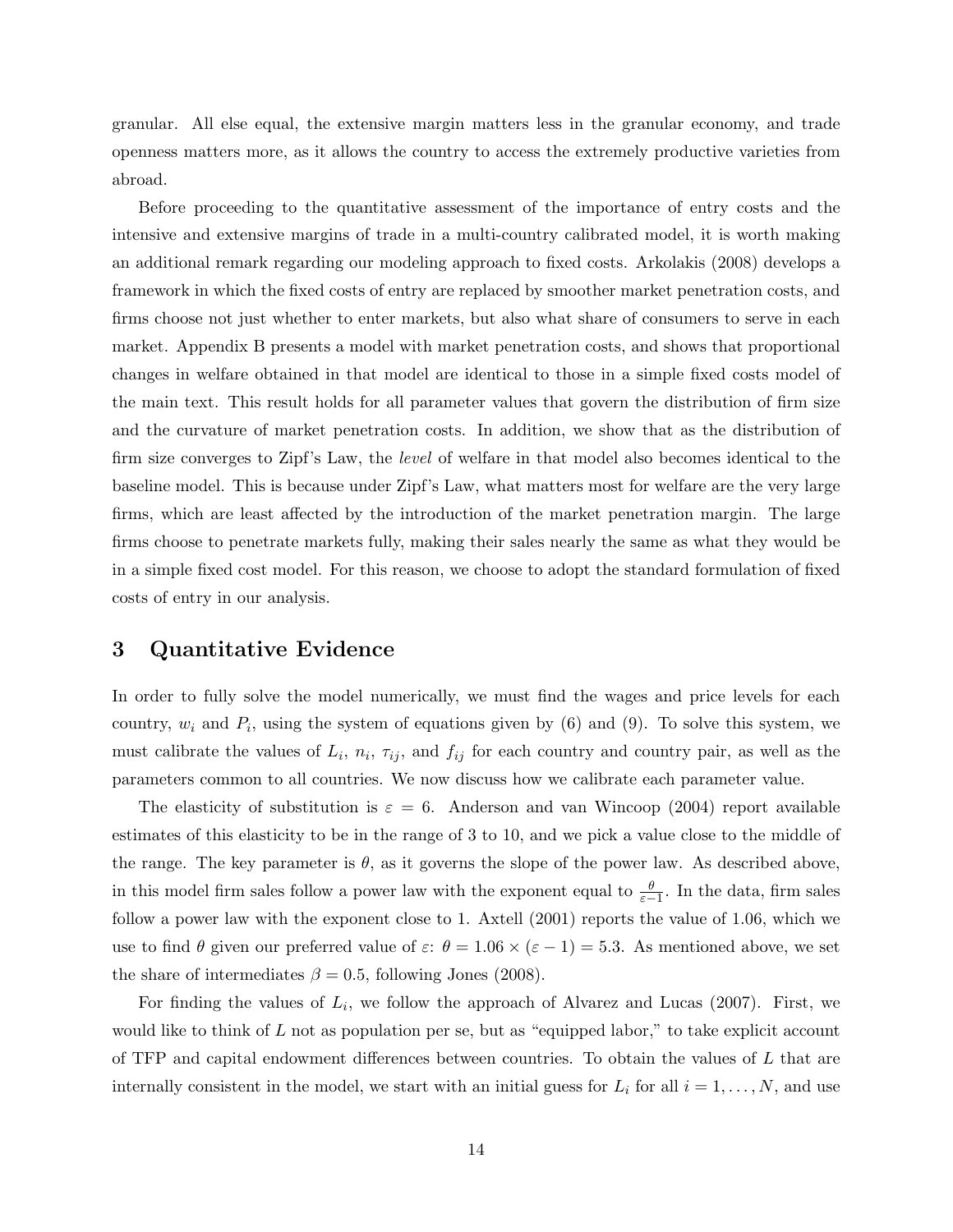it to solve the model. Given the vector of equilibrium wages, we update our guess for  $L_i$  for each country in order to match the ratio of total GDPs between each country  $i$  and the U.S.. Using the resulting values of  $L_i$ , we solve for the new set of wages, and iterate to convergence (for more on this approach, see Alvarez and Lucas 2007). Thus, our procedure generates vectors  $w_i$  and  $L_i$  in such a way as to match exactly the relative total GDPs of the countries in the sample. In practice, the results are extremely close to simply equating  $L_i$  to the relative GDPs of the countries. In this procedure, we must normalize the population of one of the countries. We thus set  $L_{US}$  to its actual value of 291 million as of 2003, and compute  $L_i$  of every other country relative to this U.S. value. Finally, we set  $n_i$  in proportion to  $L_i$ . That is, the country's endowment of entrepreneurs is simply proportional to its "equipped labor" endowment. An important consequence of this assumption is that countries with higher TFP and capital abundance will have a greater number of potential productivity draws, all else equal. This is an assumption adopted by Alvarez and Lucas (2007) and Chaney (2008). We set  $n_{US} = 10,000,000$ , that is, there are ten million potential firms in the U.S.. In this calibration it implies that there are about 9,500,000 operating firms there. According to the 2002 U.S. Economic Census, there were 6,773,632 establishments with a payroll in the United States. There are an additional 17,646,062 business entities that are not employers, but they account for less than 3.5% of total shipments. Thus, choosing  $n_{US} = 10,000,000$  gets the correct order of magnitude for the number of firms.

Next, we must calibrate the values of  $\tau_{ij}$  for each pair of countries. To do that we use the set of gravity estimates from the empirical model of Helpman et al. (2008). That is, we combine geographical characteristics such as bilateral distance, common border, common language, whether the two countries are in a currency union and others, with the coefficient estimates reported by Helpman et al. (2008) to calculate values of  $\tau_{ij}$  for each country pair.<sup>14</sup> Note that in this formulation,  $\tau_{ij} = \tau_{ji}$  for all i and j.

Finally, we must take a stand on the values of  $f_{ii}$  and  $f_{ij}$ . The level of  $f_{US,US}$  is set to ensure an interior solution for the domestic production cutoff. Then, we use the information from the Doing Business Indicators database (The World Bank 2007a) to set  $f_{ii}$  for every other country relative to the U.S.. In this application, the particular Doing Business indicator is the amount of time required to set up a business. We favor this indicator compared to others that measure entry costs either in dollars or in units of per capita income, because in our model  $f_{ii}$  is a quantity of inputs rather than value. To be precise, if according to the Doing Business Indicators database, in country  $i$  it takes 10 times longer to register a business than in the U.S., then  $f_{ii} = 10 \times f_{US, US}$ .

To measure the fixed costs of international trade, we use the Trading Across Borders module

<sup>&</sup>lt;sup>14</sup>In di Giovanni and Levchenko (2009), as a robustness check, we also computed  $\tau_{ij}$  using the estimates of Eaton and Kortum (2002). The advantage of the Helpman et al. (2008) estimates is that they are obtained in an empirical model that accounts explicitly for both fixed and variable costs of exporting, and thus corresponds most closely to the theoretical structure in our paper.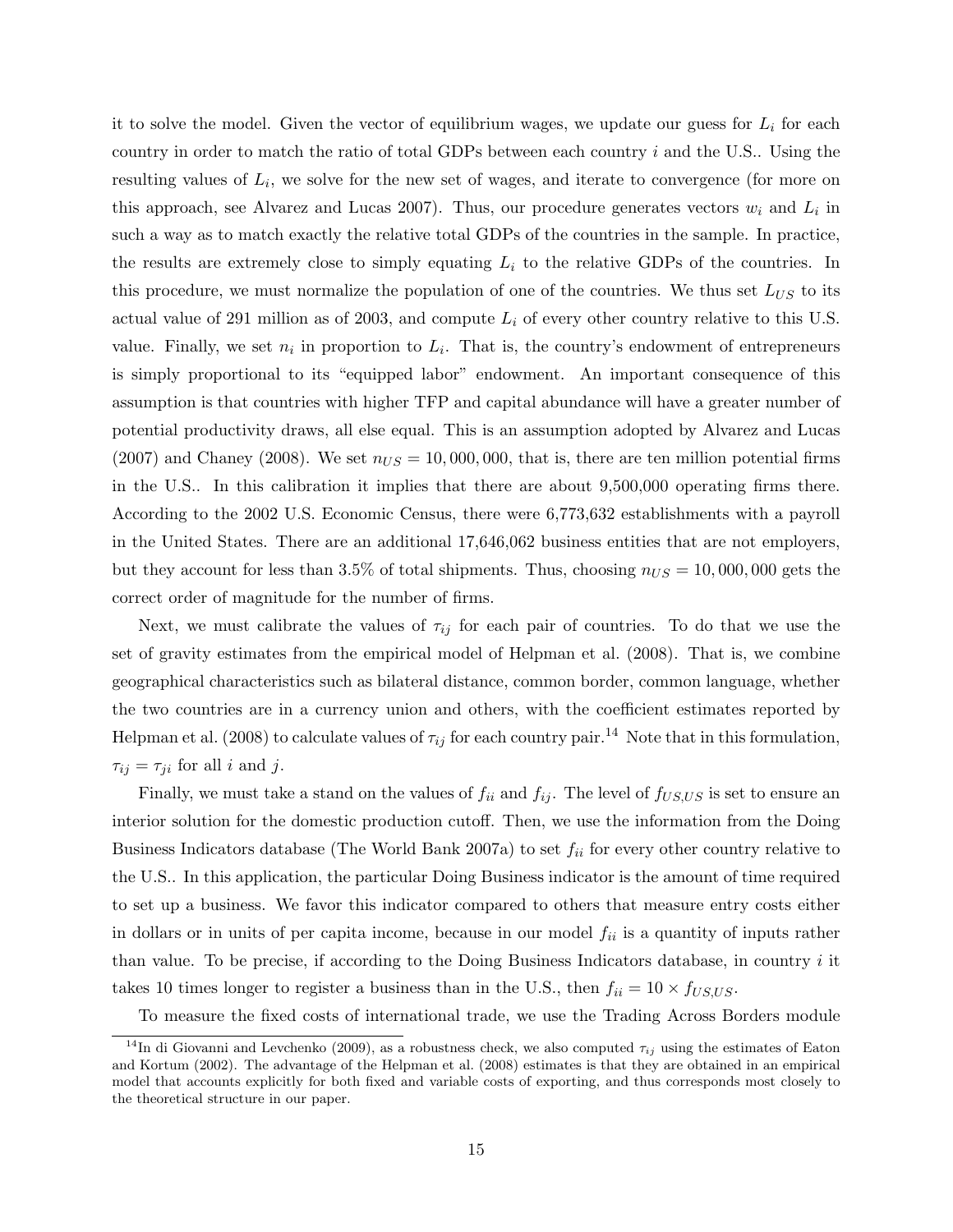of the Doing Business Indicators. This module provides the costs of exporting a 20-foot dry-cargo countainer out of each country, as well as the costs of importing the same kind of container into each country. We take the bilateral fixed cost  $f_{ij}$  to be the sum of the two: the cost of exporting from country j plus the cost of importing into country  $i^{15}$ 

We carry out the analysis on the sample of the largest 49 countries by total GDP, plus the 50th that represents the rest of the world.<sup>16</sup> These 49 countries together cover  $97\%$  of world GDP. We exclude entrepôt economies of Hong Kong and Singapore, both of which have total trade well in excess of their GDP, due to significant re-exporting activity. Thus, our model is not intended to fit these countries. (We do place them into the rest-of-the-world category). The country sample, sorted by total GDP, is reported in Table 1.

### 3.1 Model Fit

As described above, our iterative procedure ensures that the ratio of total GDPs in the model for any two countries matches exactly the ratio of the total GDPs in the data. However, since the object of the paper is to examine the role of trade openness in welfare, it is more important that the model matches well the bilateral and overall trade volumes observed in the data. Comparing bilateral trade patterns generated by the model to the actual data is a good test of the model's success in describing the world economy, since the calibration procedure does not use any information on actual trade patterns, only country GDPs and estimated bilateral trade costs.

Figure 2 reports the scatterplot of bilateral trade ratios  $\pi_{ij} = X_{ij}/X_i$ . On the horizontal axis is the natural log of  $\pi_{ij}$  that comes from the model, while on the vertical axis is the corresponding value of that bilateral trade flow in the data. Hollow dots represent exports from one country to another,  $\pi_{ij}$ ,  $i \neq j$ . Solid dots, at the top of the scatterplot, represent sales of domestic firms as a share of domestic absorption,  $\pi_{ii}$ . For convenience, we added a 45-degree line. It is clear that the trade volumes implied by the model match the actual data well. Most observations are quite close to the 45-degree line. It is especially important that we get the overall trade openness  $(1 - \pi_{ii})$ right, since that will drive the gains from trade in each country. Figure 3 plots the actual values of  $(1 - \pi_{ii})$  against those implied by the model, along with a 45-degree line. We can see that though the relationship is not perfect, it is close.

Table 2 compares the means and medians of  $\pi_{ii}$  and  $\pi_{ij}$ 's for the model and the data, and reports the correlations between the two. The correlation between domestic shares  $\pi_{ii}$  the model and the data for this sample of countries is around 0.48. The means and the medians look very

<sup>&</sup>lt;sup>15</sup>An earlier version of the paper carried out the analysis setting the bilateral fixed cost to be the sum of domestic costs of starting a business in the source and destination countries:  $f_{ij} = f_{ii} + f_{jj}$ . This approach may be preferred if fixed costs of exporting involved more than just shipping, and required, for instance, the exporting firm to create a subsidiary for the distribution in the destination country. The results were virtually identical.

<sup>&</sup>lt;sup>16</sup>We set the parameters, such as  $\tau_{ij}$  and  $f_{ij}$ , for the rest-of-the-world category as the average values among the remaining countries in the world.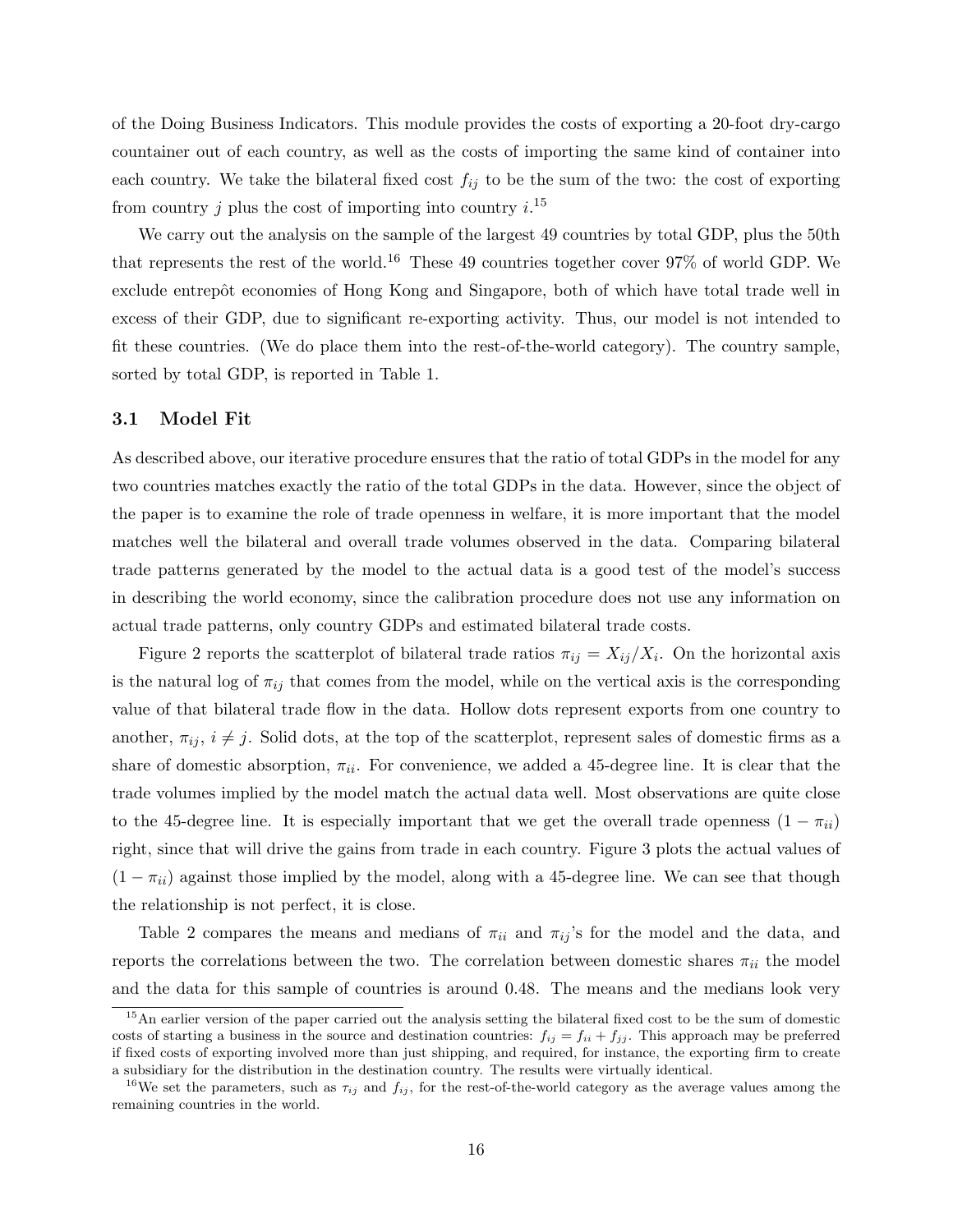similar as well, with the countries in the model slightly more open on average than the data. The correlation between export shares,  $\pi_{ij}$ , is actually higher at 0.71.<sup>17</sup>

Overall, though the model calibration does not use any information on trade volumes, it fits bilateral trade data quite well. We now turn to the analysis of welfare gains from reduction in entry costs and trade barriers implied by the model.

### 3.2 Counterfactual I: Reduction in Entry Costs

Using the calibrated model above, the first counterfactual we perform is a reduction in the fixed costs of entry  $f_{ii}$  and  $f_{ij}$ . We simulate a complete harmonization of entry costs across the world, such that entry costs everywhere are the same as in the U.S.. This is a substantial improvement. As first shown by Djankov et al. (2002), the differences in these fixed costs are substantial across countries. In our sample of the world's 49 largest economies, it takes on average 6 times longer to start a business compared to the U.S.. For a country at the 75th percentile of the distribution, it takes almost 8 times longer, and the country with the highest entry costs in this sample – Brazil – it takes 25 times longer than in the U.S.. This experiment also entails a substantial drop in the fixed costs of cross-border trade. The average exporting cost in this sample is 3 times higher than in the U.S., and the average importing cost is 4 times higher.

Table 3 reports the associated welfare gains. The top panel presents the granular calibration, in which firm-size distribution is set to match Zipf's Law. The bottom panel reports the non-granular calibration, in which  $\theta/(\varepsilon - 1) = 2$ . Since by construction  $f_{ij}$  affects entry, but not the variable costs of existing firms, we attribute all of the welfare gains to the extensive margin. The welfare gains are small. We can see that even a dramatic drop (6-fold on average) in the fixed costs of production and exporting improves welfare by only 3.26% on average. It could be that this average number is hiding a lot of heterogeneity, since different countries are experiencing a different size reduction in trade costs. In parentheses below the average value, we report the range of welfare gains in the entire sample. We can see that even in the country that gains the most from this institutional improvement, the gain is only about double the average, at 7.32%. Zipf's Law matters a great deal for this conclusion. In the bottom panel, we report that the welfare gain from the same reduction in entry barriers is on average 40.87% in the non-granular world. This is 12 times higher than in the Zipf's Law calibration. The range is also greater: the country gaining the most more than doubles its welfare.<sup>18</sup>

<sup>&</sup>lt;sup>17</sup>We also experimented with increasing the number of countries in the simulation to 60. The model fit the data well, though it over-predicted the overall average trade openness of countries by slightly more than the 50-country model. In addition, there are more zeros in bilateral trade data in the 60-country sample compared to the 50-country one. (With 50 countries, among the 2500 possible unidirectional bilateral trade flows, only 18 are zeros.) For these reasons we confine our analysis to the largest 50 countries.

<sup>&</sup>lt;sup>18</sup>An interesting question is how large is the role of international trade in generating this welfare gain. To get a sense of this, we calculated the gains from the same reduction in fixed costs of entry under the assumption that each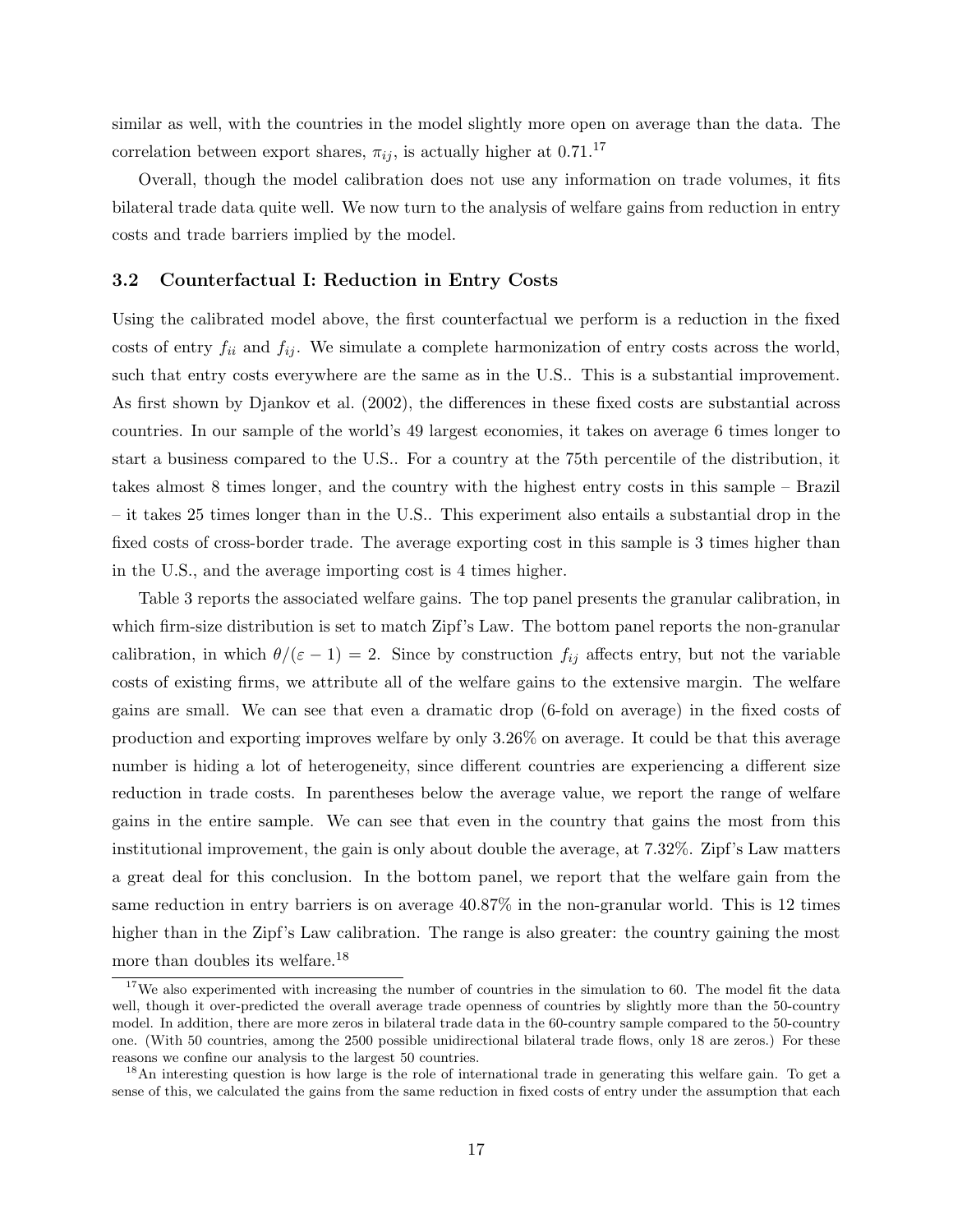The intuition for this result is that the distribution of firm size contains information on the relative importance of the marginal and the inframarginal varieties. Under Zipf's Law, the inframarginal varieties – the very large firms – are overwhelmingly more important than the marginal varieties. Thus, since the high entry costs do not affect the entry decision of the very large firms, they do not have much impact on welfare. As our quantitative exercise demonstrates, this is true even in a model that features a substantial intermediate input multiplier. As we move away from Zipf's Law, the distribution of firm size becomes flatter. As a result, entry of the marginal firms, and consequently the fixed costs of entry, become more important for welfare.

#### 3.3 Counterfactual II: Reduction in Trade Barriers

Consider a global reduction in trade costs  $\tau_{ij}$ . How will it affect welfare, and what will be the relative importance of the intensive and the extensive margins? We know that welfare in this model is proportional to real income,  $W_i = w_i/P_i$ . From equation (13), welfare can be expressed, up to a constant that is the same in all countries and trade regimes, as follows:

$$
W_i = \left[\sum_{j=1}^{N} n_j \left(\tau_{ij} \frac{c_j}{c_i}\right)^{1-\varepsilon} G(a_{ij})^{\frac{\theta-(\varepsilon-1)}{\theta}}\right]^{\frac{1}{\beta(\varepsilon-1)}}.
$$
\n(15)

A reduction in trade costs will impact the intensive margin, by making existing goods cheaper. That is captured by the  $\tau_{ij} \frac{c_j}{c_i}$  $\frac{c_j}{c_i}$  term. Additionally, welfare will increase due to the extensive margin, by leading to a greater number of varieties. This is captured by the  $G(a_{ij})$  term. Using a Taylor expansion, we can write the proportional increase in welfare as a function of the two margins:

$$
\frac{\Delta W_i}{W_i} \approx \frac{1}{\beta} \sum_{j=1}^{N} \omega_{ij} \left[ \frac{\Delta \left( \tau_{ij} \frac{c_j}{c_i} \right)}{\tau_{ij} \frac{c_j}{c_i}} + \frac{\theta - (\varepsilon - 1)}{\theta (\varepsilon - 1)} \frac{\Delta G(a_{ij})}{G(a_{ij})} \right],
$$
\n(16)

where  $\omega_{ij}$  is the weight of country j in country i's price level:

$$
\omega_{ij} \equiv \frac{n_j \left(\tau_{ij} c_j\right)^{1-\epsilon} G(a_{ij})^{\frac{\theta-(\epsilon-1)}{\theta}}}{\sum_{l=1}^N n_l \left(\tau_{il} c_l\right)^{1-\epsilon} G(a_{il})^{\frac{\theta-(\epsilon-1)}{\theta}}}.
$$

It is immediate from (16) that the extensive margin does not have much of a chance to impact welfare. Any given change in the mass of new firms,  $\frac{\Delta G(a_{ij})}{G(a_{ij})}$ , while it may be large, is pre-multiplied by the term  $\frac{\theta-(\varepsilon-1)}{\theta(\varepsilon-1)}$ , which goes to zero as the economy becomes more granular. As we saw above, the calibrated value of this ratio is about 0.01.

country is in autarky. It turns out that the magnitude of the autarky gains is very similar. For instance, under the granular calibration the autarky gain is 3.47%, compared to 3.26% in the baseline open economy case. We conjecture that the average autarky percentage gain is slightly higher because in the absence of the possibility of importing, it is more important to have access to the most domestic varieties.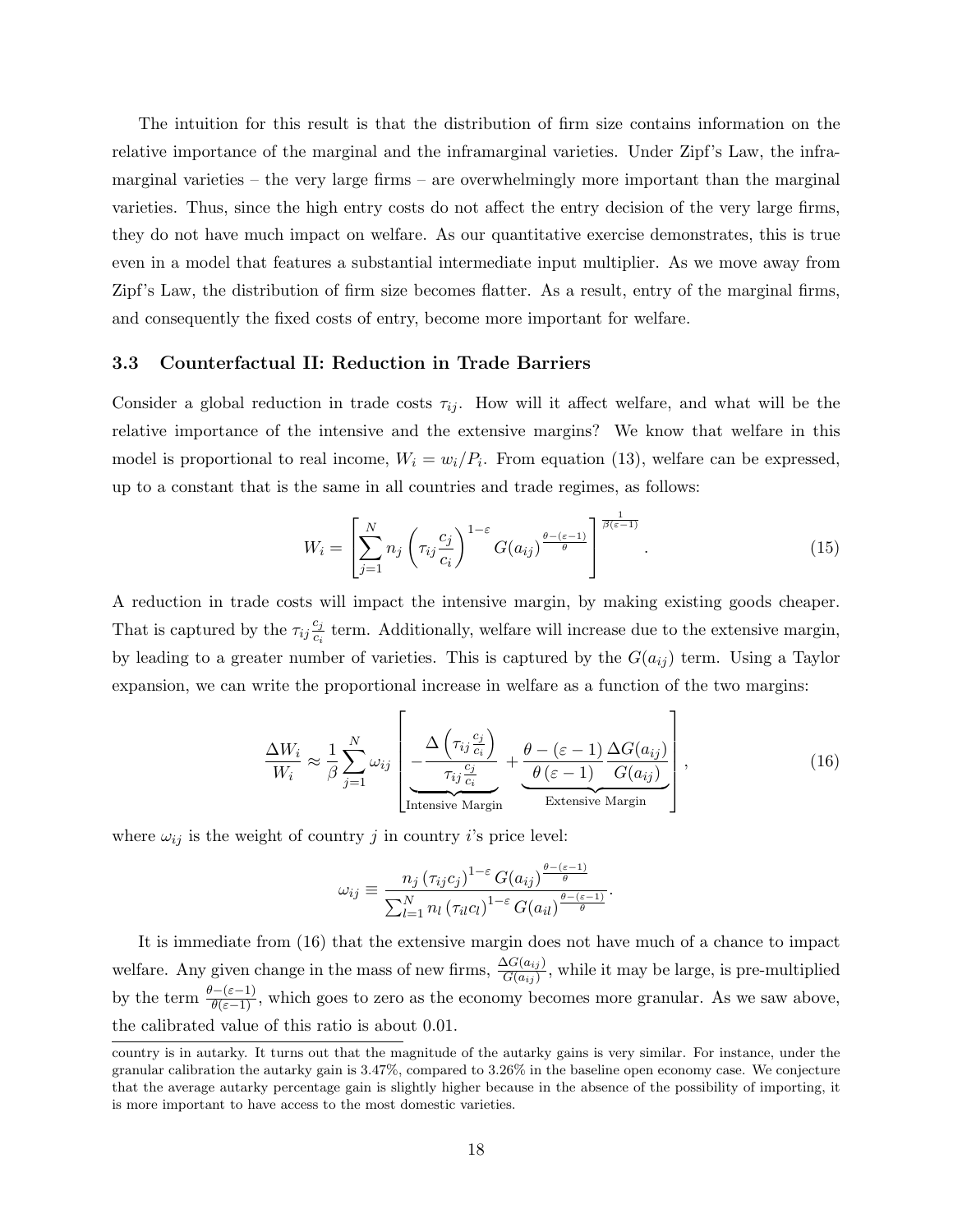Table 3 reports the quantitative results for our sample of countries. A 10% reduction in trade barriers leads to an average increase in welfare of about 4.3%, with a range between 0.28 and 8.26%. Notably, this is somewhat higher than welfare gain we saw following a complete harmonization of entry barriers across countries. It turns out that the intensive margin accounts for 97.6% of the overall welfare gain. The table breaks down the extensive margin into the component coming from the new foreign varieties, and the component due to the disappearance of some domestic ones. The foreign extensive margin contributes 3.6% of the total welfare gain. It is partially undone by the domestic extensive margin, which is negative. As we can see, in Zipf's world, the extensive margin plays a minimal role relative to the intensive one.

It is important to emphasize that this result is not due to a small increase in the number of foreign varieties. In this experiment, the 10% reduction in  $\tau_{ij}$  leads to an average 28% increase in the number of imported foreign varieties in this set of countries. The extensive margin, as measured by the number of varieties, is quantitatively important. However, its contribution to welfare is not.

The bottom panel reports these results with the non-granular calibration. Two features are most striking. First, the overall gains from a 10% reduction in  $\tau_{ij}$  are tiny compared to the granular calibration. The average gains are only 0.28% (less than one third of one percent), with a maximum of 1.7%. This is 15 times lower than the same reduction in trade costs in the granular calibration. Second, the overall importance of the intensive margin is almost the same as in the granular calibration, 95.5%. At first glance this is surprising. But it turns out that the welfare impact of the foreign extensive margin is indeed much bigger than in the granular calibration, as expected. The foreign extensive margin contributes 9% of the total welfare gain, 2.5 times greater than in the granular calibration. However, the domestic extensive margin is also more important for welfare, contributing –4.5% of the total impact. That is, the disappearance of existing domestic varieties that accompanies the drop in trade costs also has a greater (negative) welfare impact compared to the granular case. The two partially cancel out, leaving the relative importance of the intensive margin roughly unchanged.

The main results are presented graphically in Figure 4. On the x-axis is the power law exponent in firm size,  $\theta/(\varepsilon - 1)$ , which varies from 1.06 (Zipf's Law calibration) to 2. The lines display the welfare impact of the two counterfactual experiments we consider: a 10% reduction in  $\tau_{ij}$  (solid line) and the complete harmonization in  $f_{ij}$  to their U.S. level. The figure illustrates the importance of the firm size distribution for our conclusions about welfare. In particular, it is clear that changes in variable costs matter more for welfare as the economy becomes more granular, while changes in fixed costs matter less.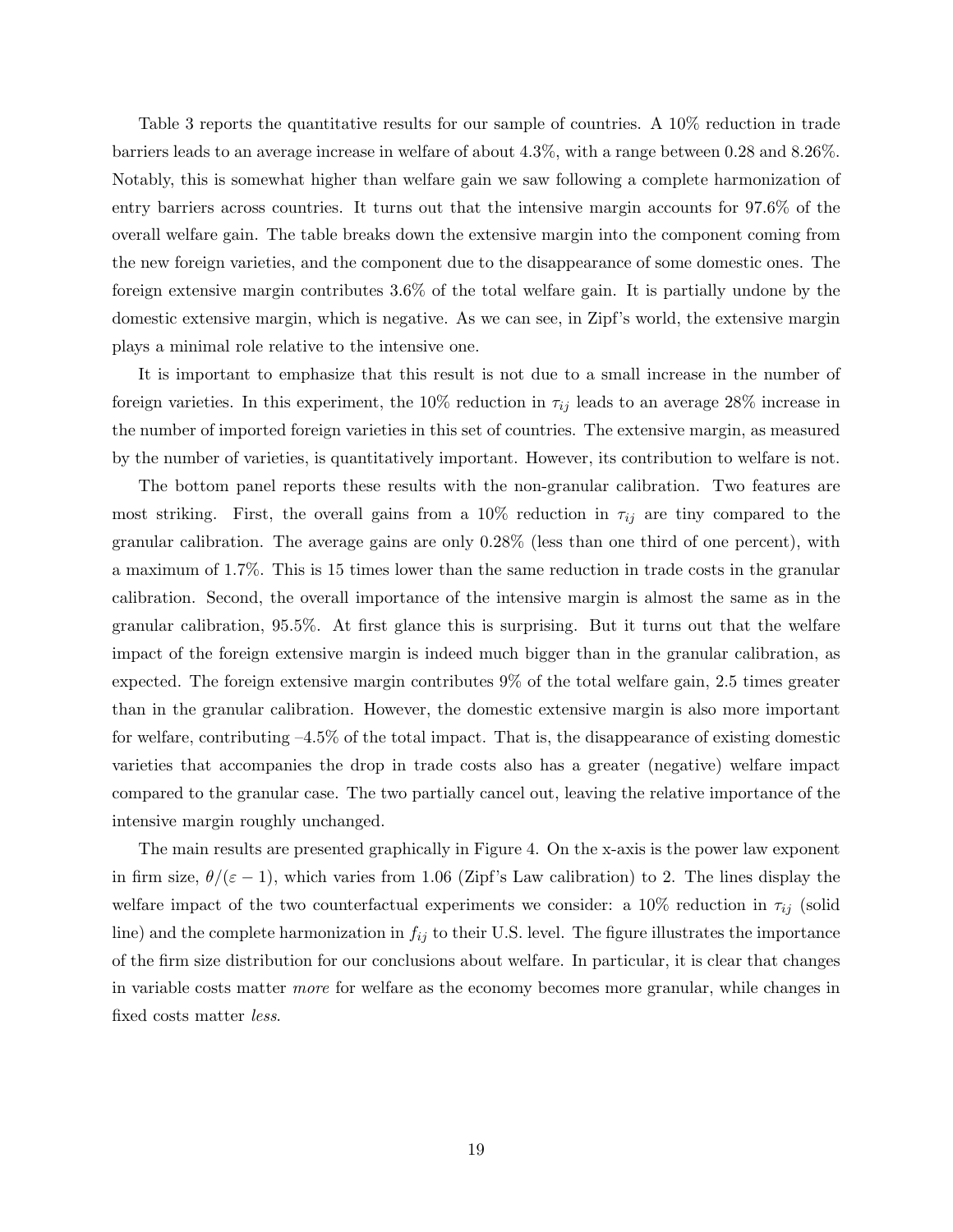### 3.4 Impact of Varying Intermediate Goods Share in Final Production

How important is the intermediate goods multiplier in our counterfactual exercises?<sup>19</sup> In order to examine this question, we vary  $\beta$ , which is set to 0.5 in the baseline (equal shares of labor and intermediate goods for final production). Table 4 presents the total welfare changes in the two counterfactual exercises for  $\beta$  equal to 0.33 (smaller share of labor/larger share of intermediate goods) and 0.67 (larger share of labor/smaller share of intermediate goods) for the granular simulations. We also include the baseline case for comparison. The welfare impact of the same firm entry cost and trade openness changes decreases monotonically as  $\beta$  increases (the intermediate goods share falls). Increasing the intermediate input share from  $1/2$  to  $2/3$  ( $\beta = 0.33$ ) increases the welfare gain from a reduction in fixed costs by about 50%. The same absolute change in  $\beta$  in the other direction ( $\beta = 0.67$ ) reduces the welfare gains by less than a percentage point relative to the baseline case. Finally, the last column of the table presents the case of no intermediate goods multiplier ( $\beta = 1$ , and therefore  $c = w$ ). We see that the welfare gains from a reduction in entry costs are reduced roughly in half compared to the baseline case. To summarize, the variation in the share of intermediates in production has an important effect on welfare. Though we do not pursue this point further here, our comparative statics suggest that gains from trade may differ substantially across countries depending on their export specialization: countries that specialize in industries requiring lots of (foreign) intermediates will gain from trade substantially more than countries that simply produce output using the domestic factors of production.

### 4 Conclusion

The world economy and world trade flows are dominated by very large firms. This paper studies the implications of this stylized fact for two related aspects of the economy: entry costs and the extensive margin of exports. Our conclusions about the welfare impact of higher entry barriers and the extensive margin of trade are very sensitive to the assumptions on the size distribution of firms. In a model calibrated to match the observed firm-size distribution, the welfare costs of entry barriers are low. By contrast, gains from reductions in trade costs are much higher than in a model that does not exhibit Zipf's Law in firm size. Finally, the extensive margin accounts for less than 3% of the overall gains from trade.

What should we take away from this exercise? Quantitative evidence cannot be used to argue

<sup>&</sup>lt;sup>19</sup>The idea of the intermediate goods multiplier in the closed-economy setting is due to Jones (2008), who in addition assumes that intermediate inputs are complements in production to get an even larger effect, and explain potentially all the variation in per-capita incomes across countries. In the multi-country model of production with endogenous varieties, it would not be possible to incorporate complementarities of inputs, since producers of varieties are monopolistically competitive, and their profit maximization problem is not well defined when the elasticity of substitution is less than 1. Thus, we adopt the setup in which the elasticity of substitution in production and consumption is the same.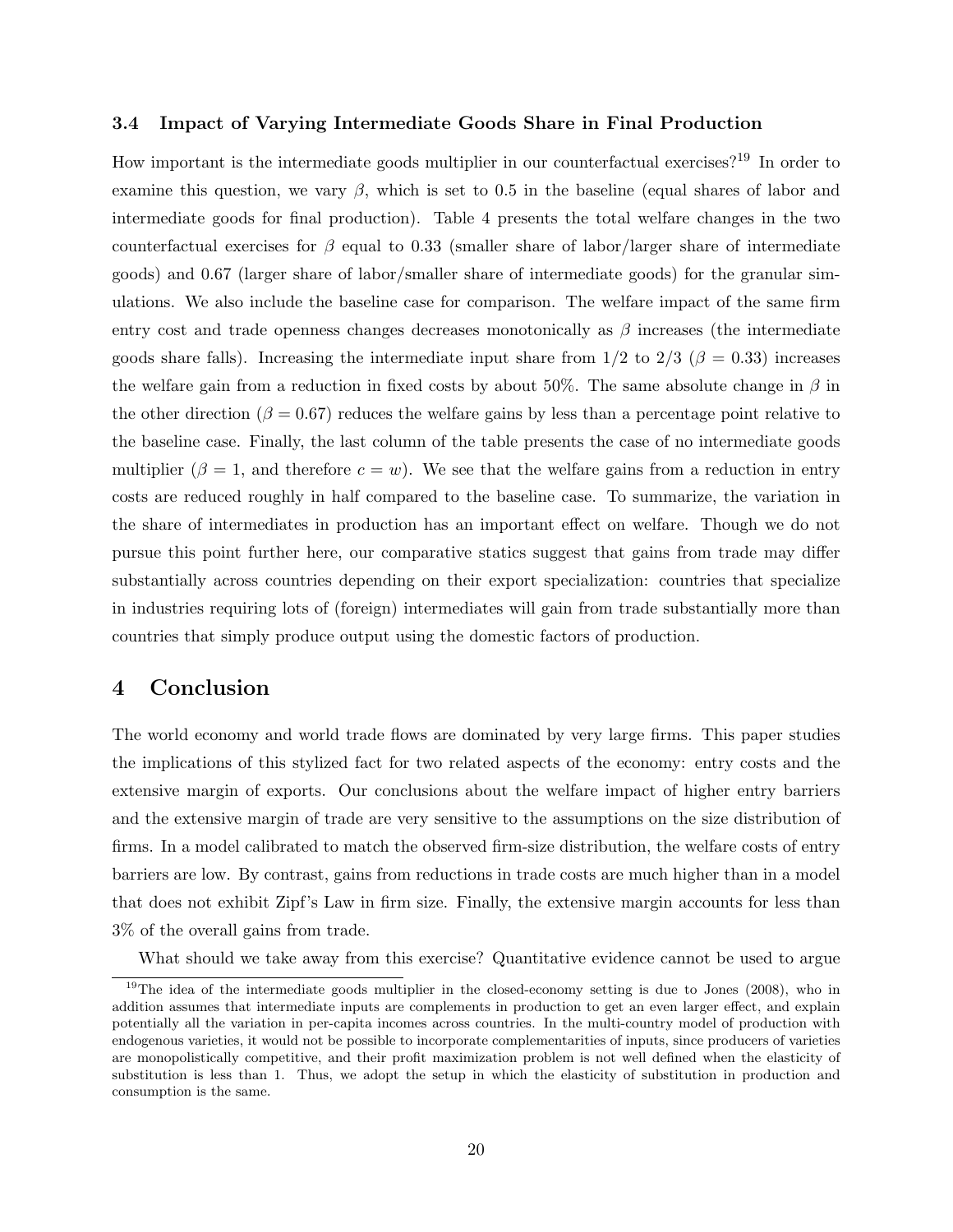that entry costs and the extensive margin of trade are not important for welfare. We can establish, however, that the canonical model of production and trade with endogenous variety cannot generate a significant welfare impact of entry barriers and the extensive margin, while at the same time matching both the empirically observed distribution of firm size and trade volumes. If these matter, it must be through some other channel. Uncovering the conditions under which the costs of entry into domestic and foreign markets matter more remains a fruitful avenue for future research.

In this context, our results have implications for the trade versus institutions debate. There is no consensus regarding the relative importance of trade openness and economic institutions in explaining income differences. Rodrik, Subramanian and Trebbi (2004) and Rigobon and Rodrik (2005) argue that once institutions are controlled for, trade openness has no impact on income. By contrast, Dollar and Kraay (2003) and Alcalá and Ciccone (2004) make the case that trade openness matters independently of institutions. The quantitative results in the paper imply that trade has a far greater impact than one particular form of institutions – entry barriers. A reduction in the variable trade costs of only 10% has the a greater welfare impact than even the complete elimination of entry barrier differences across countries. More generally, the results imply that to evaluate the relative importance of trade versus domestic regulation for welfare, we must carefully take into account the underlying structure of the economy.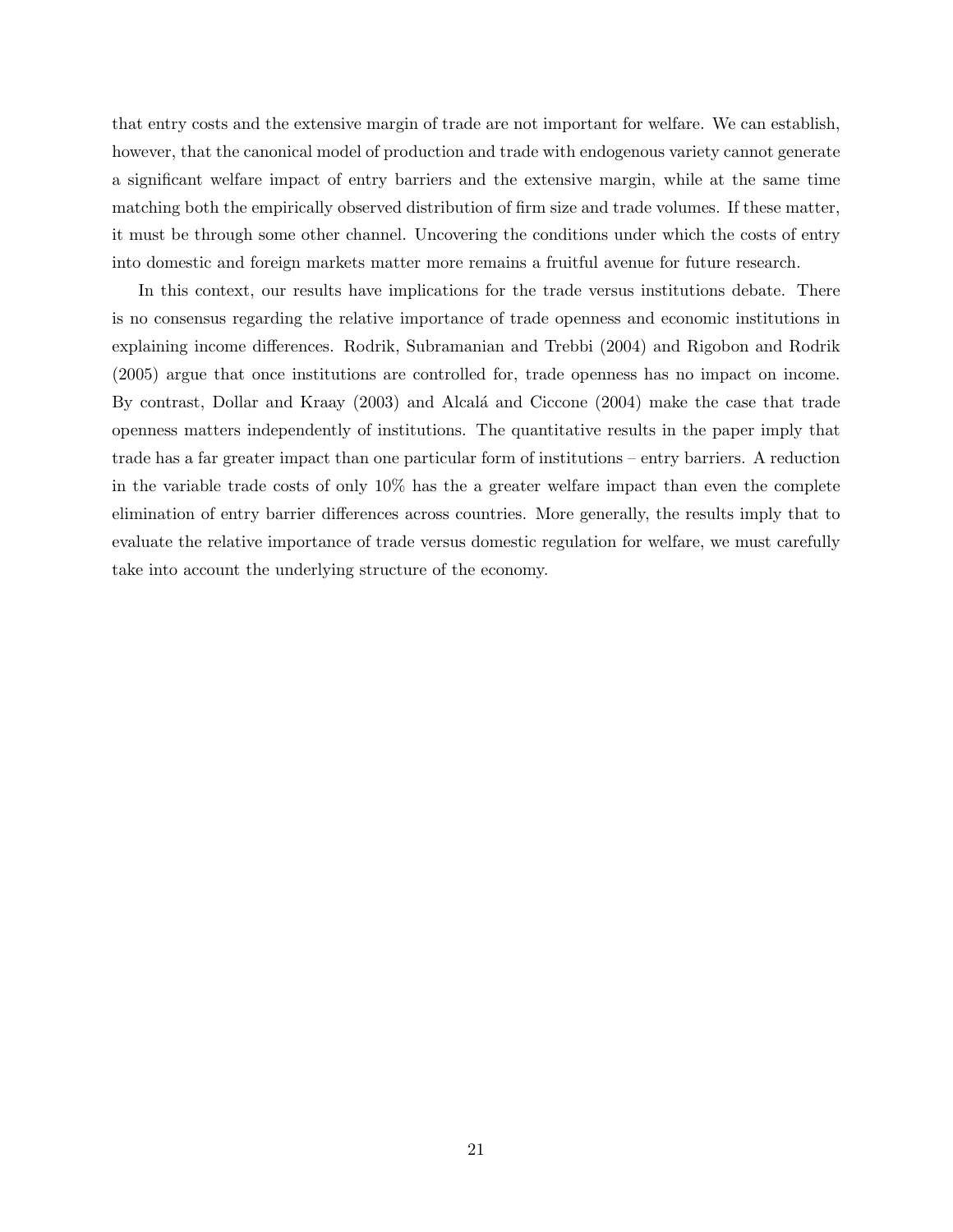## Appendix A Proof of Proposition 1

**Proof:** The total variable profits from selling to country  $j$  from country  $i$  are:

$$
\Pi_{ji}^V = \int_{J_{ji}} \frac{X_j}{\varepsilon P_j^{1-\varepsilon}} \left( \frac{\varepsilon}{\varepsilon - 1} \tau_{ji} c_i a(k) \right)^{1-\varepsilon}
$$

.

The total sales from  $i$  to  $j$  are:

$$
X_{ji} = \int_{J_{ji}} \frac{X_j}{P_j^{1-\varepsilon}} \left( \frac{\varepsilon}{\varepsilon - 1} \tau_{ji} c_i a(k) \right)^{1-\varepsilon}.
$$

Therefore,  $\Pi_{ji}^V = \frac{X_{ji}}{\varepsilon}$  $\frac{e\,ji}{\varepsilon}$  .

The total fixed costs paid by firms in country i to enter market j are equal to  $f_{ji}c_i n_i (ba_{ji})^{\theta}$ . We need to show that this quantity is also a constant multiple of  $X_{ji}$ . To do so, write

$$
X_{ji} = \frac{X_j}{P_j^{1-\varepsilon}} \left(\frac{\varepsilon}{\varepsilon - 1} \tau_{ji} c_i\right)^{1-\varepsilon} \int_{J_{ji}} (a(k))^{1-\varepsilon} dk
$$
  
\n
$$
= \frac{X_j}{P_j^{1-\varepsilon}} \left(\frac{\varepsilon}{\varepsilon - 1} \tau_{ji} c_i\right)^{1-\varepsilon} n_j \frac{b^{\theta} \theta}{\theta - (\varepsilon - 1)} a_{ji}^{\theta - (\varepsilon - 1)}
$$
  
\n
$$
= \frac{X_j}{P_j^{1-\varepsilon}} \left(\frac{\varepsilon}{\varepsilon - 1} \tau_{ji} c_i\right)^{1-\varepsilon} n_j \frac{b^{\theta} \theta}{\theta - (\varepsilon - 1)} a_{ji}^{\theta} c_i f_{ji} \frac{\varepsilon P_j^{1-\varepsilon}}{X_j} \left(\frac{\varepsilon - 1}{\varepsilon}\right)
$$
  
\n
$$
= \frac{\theta}{\theta - (\varepsilon - 1)} \varepsilon n_j \left(b a_{ji}\right)^{\theta} c_i f_{ji}.
$$

Therefore, the total fixed costs paid by firms in i to export to j are a constant multiple of  $X_{ji}$ :

$$
n_j (ba_{ji})^{\theta} c_i f_{ji} = \frac{\theta - (\varepsilon - 1)}{\theta} \frac{X_{ji}}{\varepsilon}.
$$

Therefore, the total profits from selling to  $j$  from country  $i$  are:

$$
\Pi_{ji} = \Pi_{ji}^V - \frac{\theta - (\varepsilon - 1)}{\theta} \frac{X_{ji}}{\varepsilon}
$$

$$
= \frac{X_{ji}}{\varepsilon} \left( 1 - \frac{\theta - (\varepsilon - 1)}{\theta} \right)
$$

$$
= X_{ji} \frac{(\varepsilon - 1)}{\varepsilon \theta}.
$$

This means that the total profits from selling to all countries equal:

$$
\Pi_i = \sum_{j=1}^N \Pi_{ji} = \frac{(\varepsilon - 1)}{\varepsilon \theta} \sum_{j=1}^N X_{ji}.
$$

Since in equilibrium total income equals total expenditure in each country,  $X_i = \sum_{j=1}^{N} X_{ji}$ , leading to the result that  $\Pi_i = \frac{(\varepsilon - 1)}{\varepsilon \theta} X_i$ .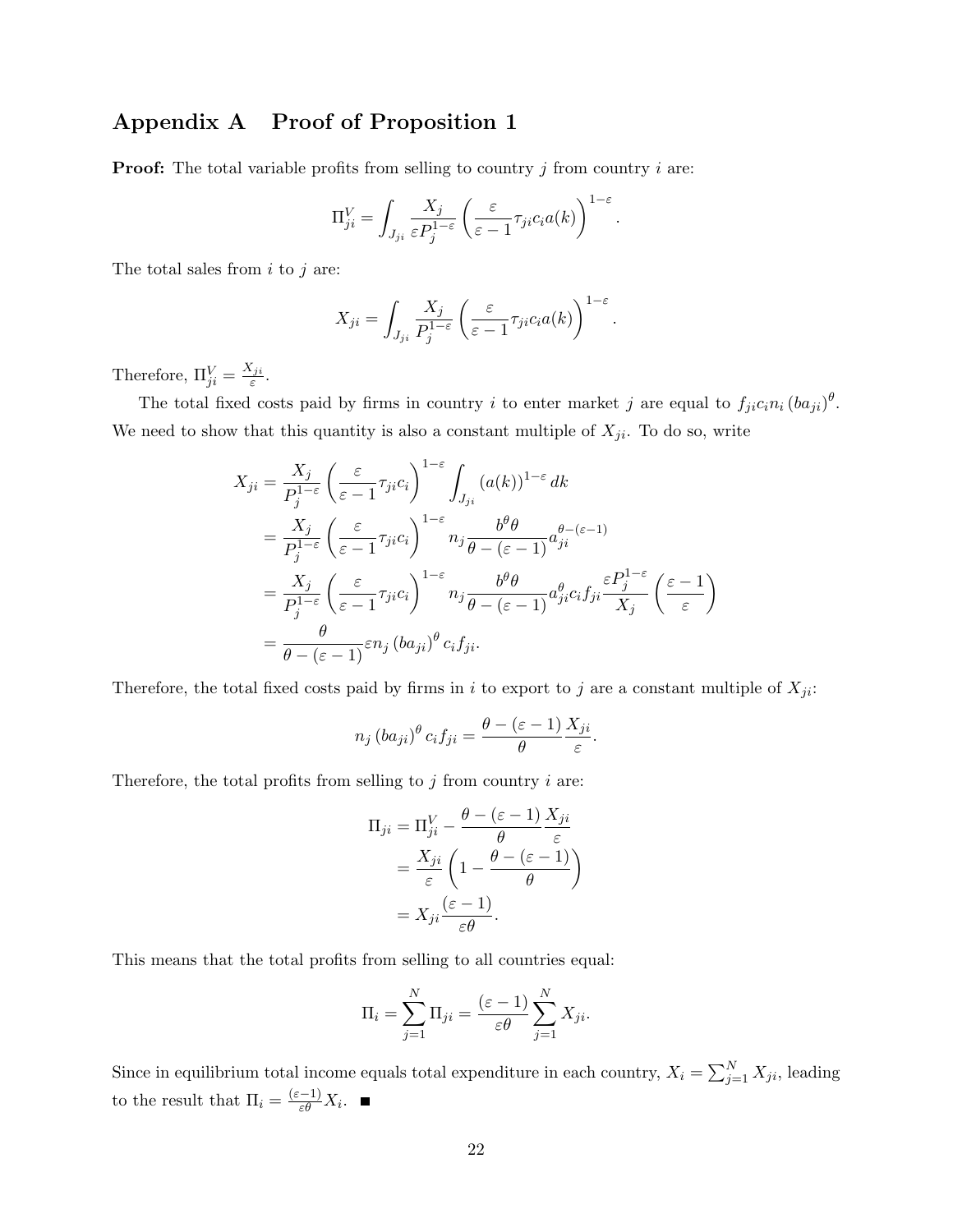### Appendix B Model with Market Penetration Costs

A recent contribution by Arkolakis (2008) emphasizes that the model with simple fixed costs of accessing markets is too stark. Instead, Arkolakis (2008) proposes a model in which firms choose not only whether to enter a particular market, but what share of the consumers in that market to serve. Arkolakis (2008) and Eaton et al. (2008) demonstrate that modeling entry costs in this more continuous way is important to account for the empirical regularity that many firms export only small amounts abroad. In this Appendix, we extend the baseline model to feature market penetration costs instead of fixed entry costs, and demonstrate that the total welfare in such a model differs from the baseline only by a constant. As a result, in any policy experiment the market penetration costs model produces welfare changes that are identical to the baseline fixed costs model.

Our functional form assumption follows Eaton et al. (2008). Assume that rather than paying the fixed cost  $f_{ij}c_j$  to gain access to all consumers in market i, a firm in country j incurs a cost

$$
f_{ij}c_j \frac{1 - (1 - s)^{1 - \frac{1}{\lambda}}}{1 - \frac{1}{\lambda}}
$$

to reach a share s of consumers in that market. Given the demand for its variety by the consumer reached in country i, the firm with marginal cost  $a(k)$  from country j maximizes its profits by choosing both its price and market penetration  $s_i(k)$  optimally. The profits are given by:

$$
\pi_i(k) = [p_i(k) - \tau_{ij}c_j a(k)] \left(\frac{p_i(k)}{P_i}\right)^{-\varepsilon} s_i(k)X_i - f_{ij}c_j \frac{1 - (1 - s)^{1 - \frac{1}{\lambda}}}{1 - \frac{1}{\lambda}}
$$

where the price index,  $P_i$ , now aggregates over the prices of varieties available to a typical consumer in  $i$ , and not over all the varieties that are sold in that country. It is easily verified that the price is still a constant markup over the marginal cost. Optimal market penetration for a firm with marginal cost  $a(k)$  is given by:

$$
s_i(k) = 1 - \left[ \frac{X_i}{\varepsilon c_j f_{ij}} \left( \frac{\frac{\varepsilon}{\varepsilon - 1} \tau_{ij} c_j a(k)}{P_i} \right)^{1 - \varepsilon} \right]^{-\lambda}.
$$
 (B.1)

,

Finally, the firm will only enter market  $i$  if at zero market penetration, profits are increasing in  $s$ :  $\frac{\partial \pi_i(k)}{\partial s}|_{s=0} > 0$ . It turns out that the cutoff  $a_{ij}$  for positive sales from j to i has the exact same form as in the baseline model, and is given by equation (4). That expression can be combined with equation (B.1) to write the sales of a firm with marginal cost  $a(k)$  from country j to country i as:

$$
\left[1-\left(\frac{a(k)}{a_{ij}}\right)^{\lambda(\varepsilon-1)}\right]\left(\frac{\varepsilon}{\varepsilon-1}\tau_{ij}c_ja(k)}{P_i}\right)^{1-\varepsilon}X_i.
$$

As first observed by Arkolakis (2008), the baseline model with simple fixed costs provides the best approximation to the sales of the largest firms: as the marginal cost  $a(k)$  decreases,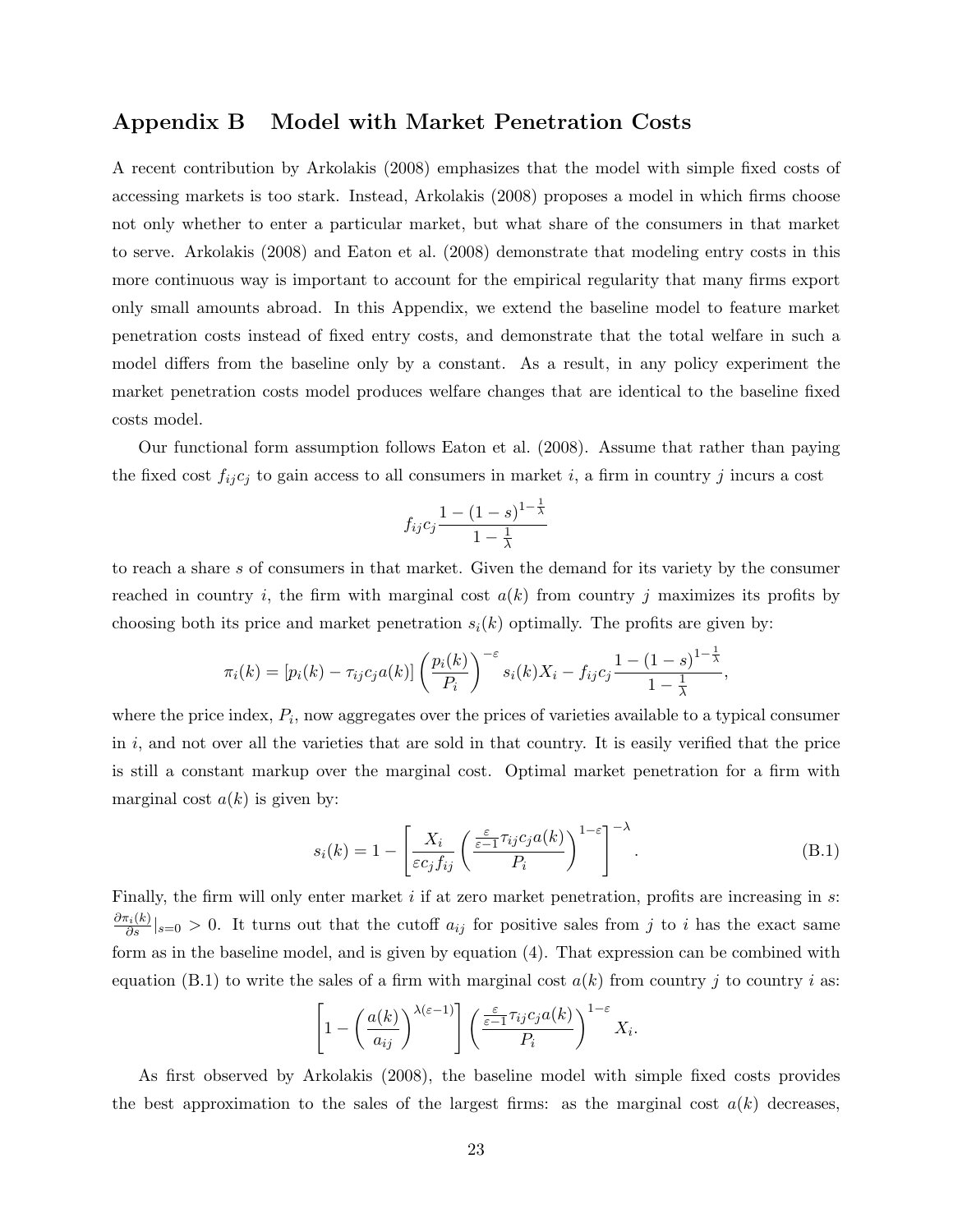$s_i(k) = \left[1 - \left(\frac{a(k)}{a_{ij}}\right)^{\lambda(\varepsilon-1)}\right]$  approaches 1 and the firm penetrates the entire market. This result does not rely on the Zipf's Law assumption: the market penetration ratio  $s_i(k)$  does not depend on the combination of parameters  $\frac{\theta}{\varepsilon-1}$ . As we argue at the end of this section, Zipf's Law does imply that the large firms are the ones most important for welfare, and thus the assumption of simple fixed costs adopted in the main text will not substantially affect our conclusions.

Under the Pareto distribution of productivity draws, the expression for the price level in country  $i$  is given by:

$$
P_i^{mp} = \left(\sum_{j=1}^N n_j \int_0^{a_{ij}} \left[\frac{\varepsilon}{\varepsilon - 1} \tau_{ij} c_j a(k)\right]^{1-\varepsilon} s_j(k) dG(a(k))\right)^{\frac{1}{1-\varepsilon}}
$$
  

$$
= \frac{1}{b} \left[\frac{\theta}{\theta - (\varepsilon - 1)} - \frac{\theta}{\theta - (\varepsilon - 1)(1-\lambda)}\right]^{-\frac{1}{\theta}} \frac{\varepsilon}{\varepsilon - 1} \left(\frac{X_i}{\varepsilon}\right)^{-\frac{\theta - (\varepsilon - 1)}{\theta(\varepsilon - 1)}} \times
$$
  

$$
\left(\sum_{j=1}^N n_j \left(\frac{1}{\tau_{ij} c_j}\right)^{\theta} \left(\frac{1}{c_j f_{ij}}\right)^{\frac{\theta - (\varepsilon - 1)}{\varepsilon - 1}}\right)^{-\frac{1}{\theta}}.
$$
 (B.2)

Comparing equations  $(6)$  and  $(B.2)$ , it is clear that the price levels in the baseline model and the market penetration cost model differ only by a constant. The rest of the solution is unchanged. In particular, it is straightforward to show that Proposition 1 still holds, and that the wages are still determined by equation (9). Thus, the solution to the market penetration costs model proceeds to find  $w_i^{mp}$  $\binom{mp}{i}$  and  $P_i^{mp}$  $i^{mp}$  for all  $i = 1, ..., N$  that solve the system of equations given by (9) and (B.2). We now state the main result of this Appendix.

**Proposition 2** Let the vectors  $[w_1, ..., w_N]$  and  $[P_1, ..., P_N]$  jointly be a solution to the system of equations defining the equilibrium in the baseline fixed costs model, (6) and (9). Then, the vectors

$$
\left[w_1^{mp}, ..., w_N^{mp}\right] = \left[w_1, ..., w_N\right]
$$
\n(B.3)

and

$$
\left[P_1^{mp}, ..., P_N^{mp}\right] = \delta\left[P_1, ..., P_N\right] \tag{B.4}
$$

are a solution to the system of equations (B.2) and (9) that define the equilibrium in the market penetration costs model.

**Proof:** It is immediate from examining (9) that the vector  $[w_1, ..., w_N]$  that solves (9) is the same under  $[P_1, ..., P_N]$  and  $[P_1^{mp}]$  $\{m^m_1, ..., P^{mp}_N\}$  when the latter is defined by (B.4), since  $\delta$  cancels out from the numerator and the denominator. We now show that as long as (B.3) is satisfied, (B.4) holds as well for some constant  $\delta$ . The vector  $[P_1^{mp}]$  $P_1^{mp},..., P_N^{mp}$  provides a solution to the market penetration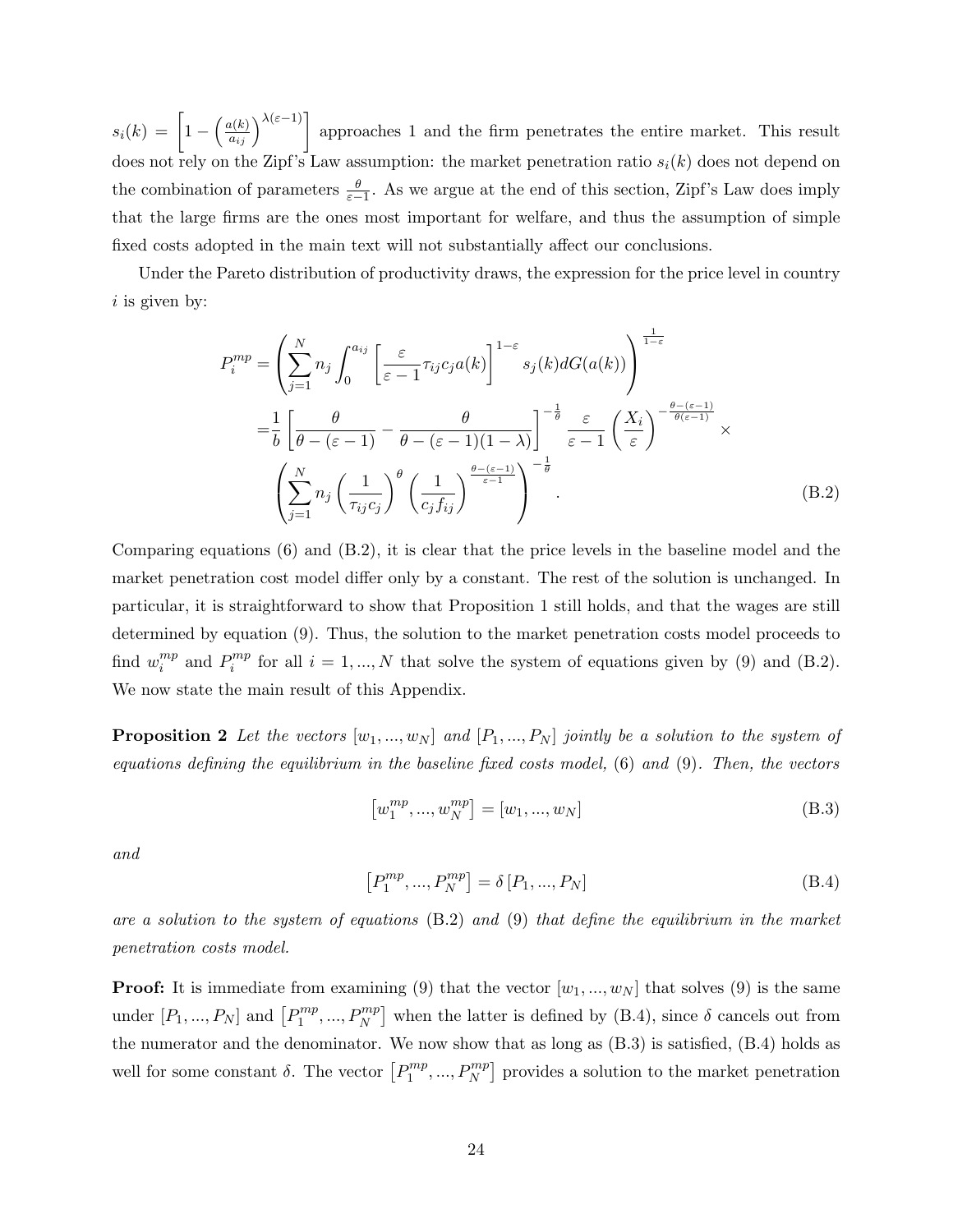costs model if  $\forall i$ , (B.2) holds. We check directly whether the vector  $\delta[P_1, ..., P_N]$  satisfies that condition:

$$
P_i^{mp} = \delta P_i = \frac{1}{b} \left[ \frac{\theta}{\theta - (\varepsilon - 1)} - \frac{\theta}{\theta - (\varepsilon - 1)(1 - \lambda)} \right]^{-\frac{1}{\theta}} \frac{\varepsilon}{\varepsilon - 1} \left( \frac{w_i L_i}{\varepsilon \beta \left( 1 - \frac{\varepsilon - 1}{\theta \varepsilon} \right)} \right)^{-\frac{\theta - (\varepsilon - 1)}{\theta (\varepsilon - 1)}} \times \left( \sum_{j=1}^N n_j \left( \frac{1}{\tau_{ij} w_j^{\beta} \left( \delta P_j \right)^{1 - \beta}} \right)^{\theta} \left( \frac{1}{w_j^{\beta} \left( \delta P_j \right)^{1 - \beta} f_{ij}} \right)^{-\frac{\theta - (\varepsilon - 1)}{\varepsilon - 1}} \right)^{-\frac{1}{\theta}}.
$$
\n(B.5)

After rearranging it becomes:

$$
\delta^{\beta - (1-\beta)\frac{\theta - (\varepsilon - 1)}{\theta(\varepsilon - 1)}} P_i = \frac{1}{b} \left[ \frac{\theta}{\theta - (\varepsilon - 1)} - \frac{\theta}{\theta - (\varepsilon - 1)(1 - \lambda)} \right]^{-\frac{1}{\theta}} \frac{\varepsilon}{\varepsilon - 1} \left( \frac{w_i L_i}{\varepsilon \beta \left( 1 - \frac{\varepsilon - 1}{\theta \varepsilon} \right)} \right)^{-\frac{\theta - (\varepsilon - 1)}{\theta(\varepsilon - 1)}} \times \left( \sum_{j=1}^N n_j \left( \frac{1}{\tau_{ij} w_j^{\beta} P_j^{1 - \beta}} \right)^{\theta} \left( \frac{1}{w_j^{\beta} P_j^{1 - \beta} f_{ij}} \right)^{\frac{\theta - (\varepsilon - 1)}{\varepsilon - 1}} \right)^{-\frac{1}{\theta}},
$$

which is the same as (6) for  $\delta$  satisfying  $\left[\frac{\theta}{\theta-(\varepsilon-1)}\right]^{-\frac{1}{\theta}} = \left[\frac{\theta}{\theta-(\varepsilon-1)} - \frac{\theta}{\theta-(\varepsilon-1)}\right]$  $\frac{\theta}{\theta-(\varepsilon-1)(1-\lambda)}\Big]^{-\frac{1}{\theta}}\delta^{-\left(\beta-(1-\beta)\frac{\theta-(\varepsilon-1)}{\theta(\varepsilon-1)}\right)}.$ Since the vector  $[P_1, ..., P_N]$  satisfies (6), we have shown that  $\delta[P_1, ..., P_N]$  satisfies (B.5), which completes the proof.  $\blacksquare$ 

The main consequence of Proposition 2 is that the total welfare in the market penetration costs model differs from the welfare in the basic fixed costs model only by a constant:  $w_i^{mp}$  $\binom{mp}{i} P_i^{mp} =$  $(1/\delta)w_i/P_i$ . This implies that any percentage change in welfare calculated in this model will be identical to the baseline in the main text.

One additional remark is worth making on the relationship between the market penetration costs model and this paper. Straightforward rearranging yields the following expression for  $\delta$ :

$$
\delta = \left[ \frac{\lambda(\varepsilon - 1)}{\theta - (\varepsilon - 1)(1 - \lambda)} \right]^{-\frac{1}{\theta} \frac{1}{\beta - (1 - \beta) \frac{\theta - (\varepsilon - 1)}{\theta(\varepsilon - 1)}}}
$$

Setting  $\lambda = 1$  the expression in the square brackets becomes  $(\varepsilon - 1)/\theta$ .<sup>20</sup> Therefore, it is immediate that as we approach Zipf's Law,  $\delta \rightarrow 1$  and the welfare *level* in the market penetration cost model converges exactly to the welfare level in the simple fixed costs model. This is intuitive: under Zipf's Law, what matters the most for welfare are the biggest firms, for which the market penetration margin matters the least, since they choose to serve the entire market.

<sup>&</sup>lt;sup>20</sup>This is the value of  $\lambda$  preferred by Arkolakis (2008). Using Simulated Method of Moments, Eaton et al. (2008) indeed estimate a value of  $\lambda = 0.91$  with a standard error of 0.12. This type of value for  $\lambda$  implies a fair amount of curvature to the market penetration costs, and thus many firms that choose to penetrate only a small share of the export market. The fixed cost model obtains instead when  $\lambda = \infty$ .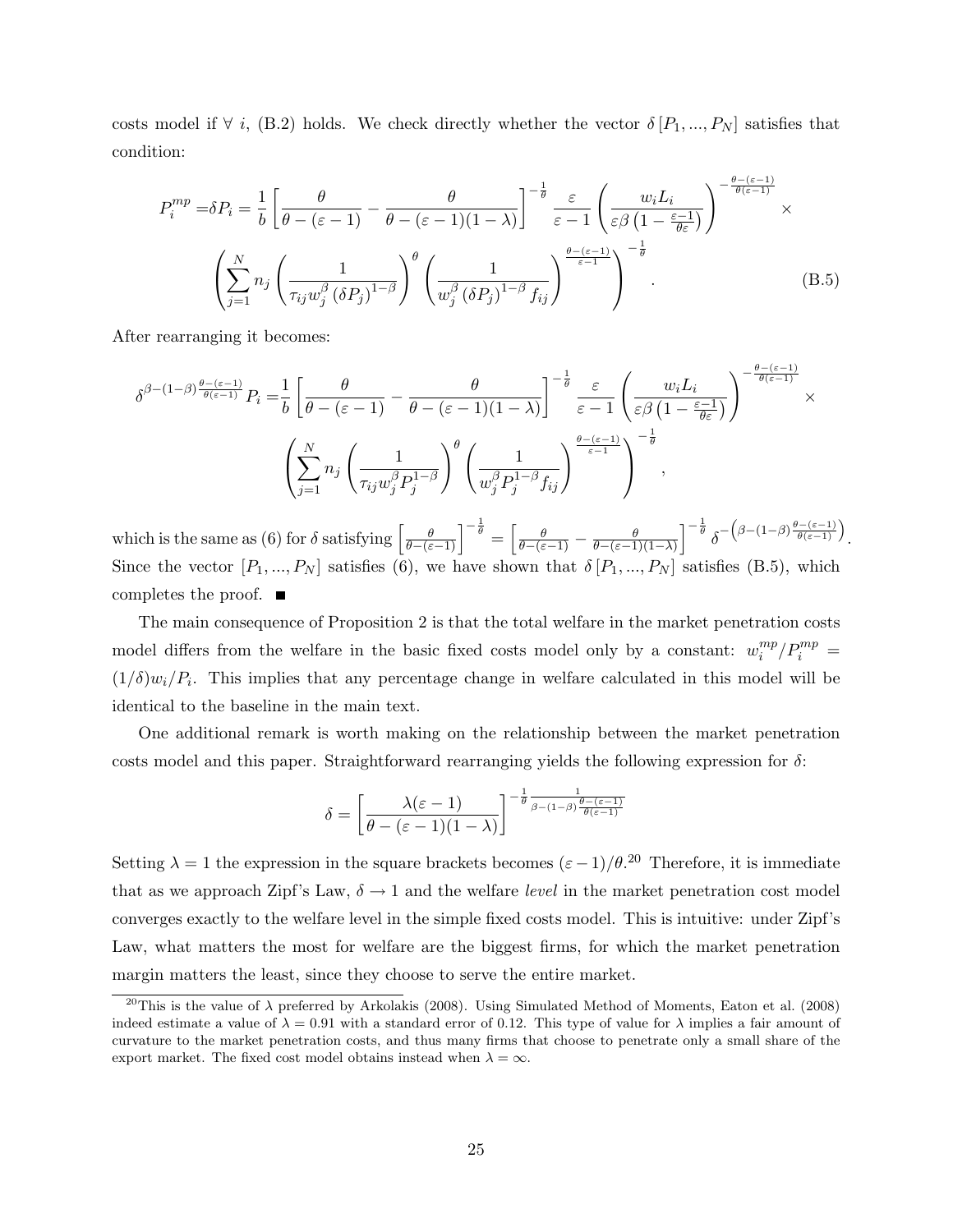# Appendix C Power Laws in Firm Size in the ORBIS/AMADEUS Database

This Appendix uses a large cross-country firm-level database to assess whether Zipf's Law approximates well the distribution of firm size in a large sample of countries. Though we use the largest available non-proprietary firm-level database in this analysis, the results should be interpreted with caution: coverage is quite uneven across countries and years, implying that power law estimates may not be reliable or comparable across countries. Nonetheless, as we describe below, Zipf's Law provides a good approximation for the firm size distribution in most countries in this sample.

We estimate power laws in firm size using ORBIS, a large multi-country database published by Bureau van Dijk that contains information on more than 50 million companies worldwide. The data come from a variety of sources, including, but not limited to, registered filings and annual reports. Coverage varies by world region: there are data on some 17 million companies in the U.S. and Canada, 22 million companies in the 46 European countries, 6.2 million companies from Central and South America, 5.3 million from Asia, but only 260,000 from Africa and 45,000 from the Middle East. Importantly, the database includes both publicly traded and privately held firms. For 41 European countries, the AMADEUS database also published by Bureau van Dijk contains similar information but often has better coverage (more firms). In addition, the data in AMADEUS appear more standardized across countries. Thus, for countries with better coverage and data quality in AMADEUS compared to ORBIS, we use information from the former database. While in principle data are available going back to mid-1990s for some countries, coverage improves dramatically for more recent years. For this reason, we focus our analysis on 2006, the year with the most observations available. The main variable used in the analysis is total sales. We restrict our empirical analysis to countries that have sales figures for at least 1000 firms in 2006.

In order to obtain reliable estimates, this paper uses three standard methods of estimating the slope of the power law  $\zeta$ . The first method, based on Axtell (2001), makes direct use of the definition of the power law (10), which in natural logs becomes:

$$
\log\left(\Pr(x > s)\right) = \log\left(c\right) - \zeta \log\left(s\right). \tag{C.1}
$$

For a grid of values of sales s, the estimated probability  $Pr(x > s)$  is simply the number of firms in the sample with sales greater than s divided by the total number of firms. We then regress the natural log of this probability on  $log(s)$  to obtain our first estimate of  $\zeta$ . Following the typical approach in the literature, we do this for the values of s that are equidistant from each other on log scale. This implies that in absolute terms, the intervals containing low values of s are narrower than the intervals at high values of s. This is done to get a greater precision of the estimates: since there are fewer large firms, observations in small intervals for very high values of s would be more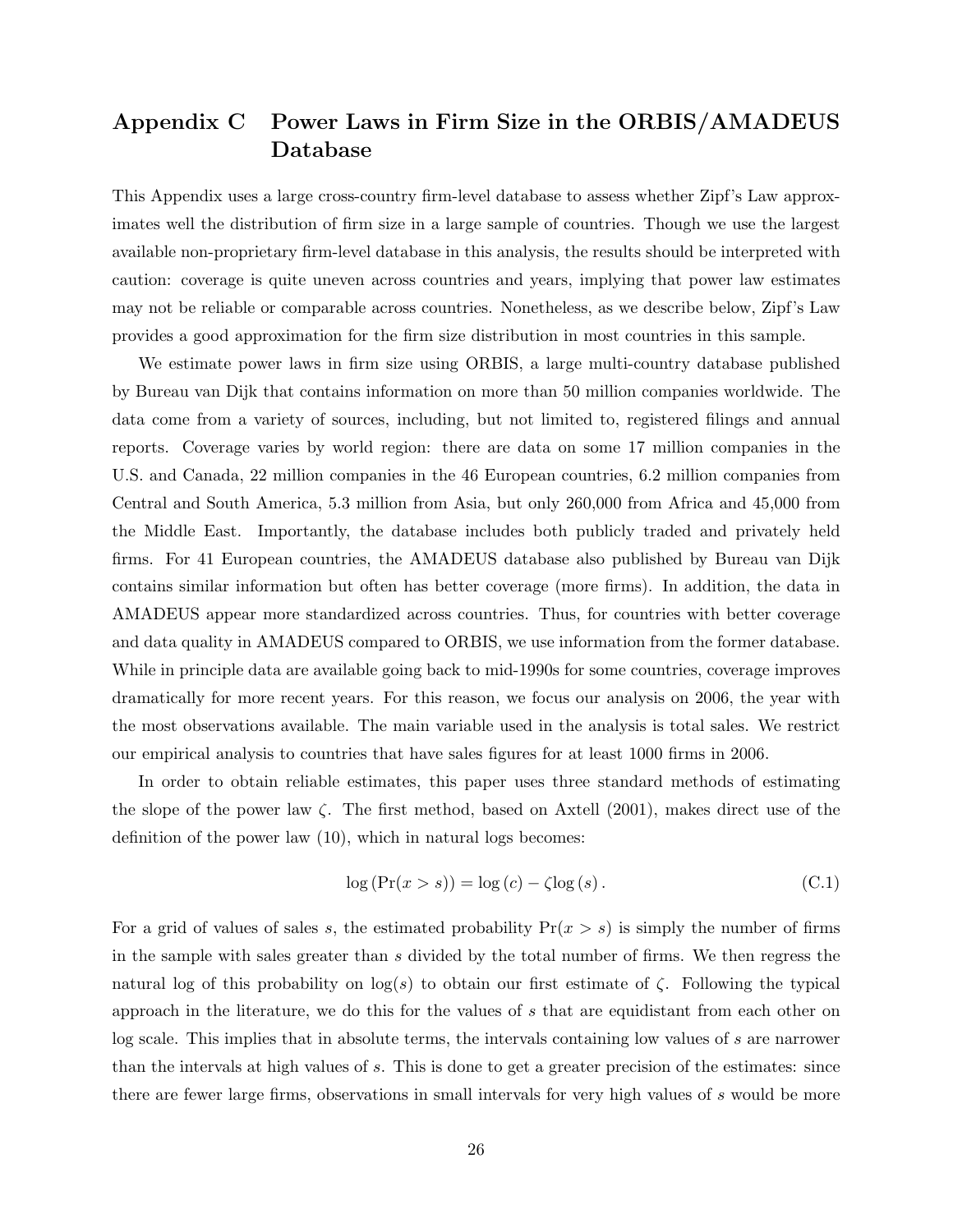noisy.

The second approach starts with the observation that the cdf in (10) has a probability density function

$$
f(s) = c\zeta s^{-(\zeta+1)}.\tag{C.2}
$$

To estimate this pdf, we divide the values of firm sales into bins of equal size on the log scale, and compute the frequency as the number of firms in each bin divided by the width of the bin. Since in absolute terms the bins are of unequal size, we regress the resulting frequency observations on the value of s which is the geometric mean of the endpoints of the bin (this approach follows Axtell 2001). Note that the resulting coefficient is an estimate of  $-(\zeta + 1)^{21}$ 

Table A1 reports the results. The left panel reports estimates of equation  $(C.1)$ , the right panel, equation (C.2). (Note that the right panel's estimates are of  $-(\zeta + 1)$ , thus they should differ from the right panel by about  $-1$ .) The columns report the power law coefficient, the  $\mathbb{R}^2$ , and the p-value of the test that the coefficient differs from  $-1$  ( $-2$  in the right panel). Several things are worth noting about these results. First, the power law approximates the data well: with the exception of the U.K., the  $R^2$ 's are all well above 0.9. Second, most of the power law coefficients are very close to 1 in absolute value, and many are not statistically different from −1. Those that are statistically different from −1 tend to be lower in absolute value, implying that if the firm size distribution follows a power law in those countries, it is even more fat-failed than Zipf. Aside from the U.K. – whose firm-size distribution does not appear to be well approximated by a power law, at least in this database – the least fat-tailed countries have the power law exponent of about −1.2, still quite far from −2 and thus comfortably within the granular range. Finally, the country sample is diverse: it includes major European economies (France, Germany, Netherlands), smaller E.U. accession countries (Czech Republic, Estonia), major middle income countries (Brazil, Argentina), as well as the two largest emerging markets (India and China).

It is important to note that these results do not establish that the distribution of firm size in these countries follows a power law, as opposed to some other distribution. Indeed, as noted by Gabaix (2008), with more paratemeters (allowing for more curvature), one will always fit the data better. Rather, Gabaix (2008) suggests that what is important is whether a power law provides a good fit to the data, which appears to be the case in our results.

### References

Acemoglu, Daron, Pol Antràs, and Elhanan Helpman, "Contracts and Technology Adoption," American Economic Review, June 2007, 97 (3), 916–943.

<sup>&</sup>lt;sup>21</sup>Finally, we also regressed log( $rank - 1/2$ ) of each firm in the sales distribution on log of its sales. This is the estimator suggested by Gabaix and Ibragimov (2009), which delivers very similar results. If anything, the power law exponents implied by this estimator are even lower in absolute value than those reported in this Appendix.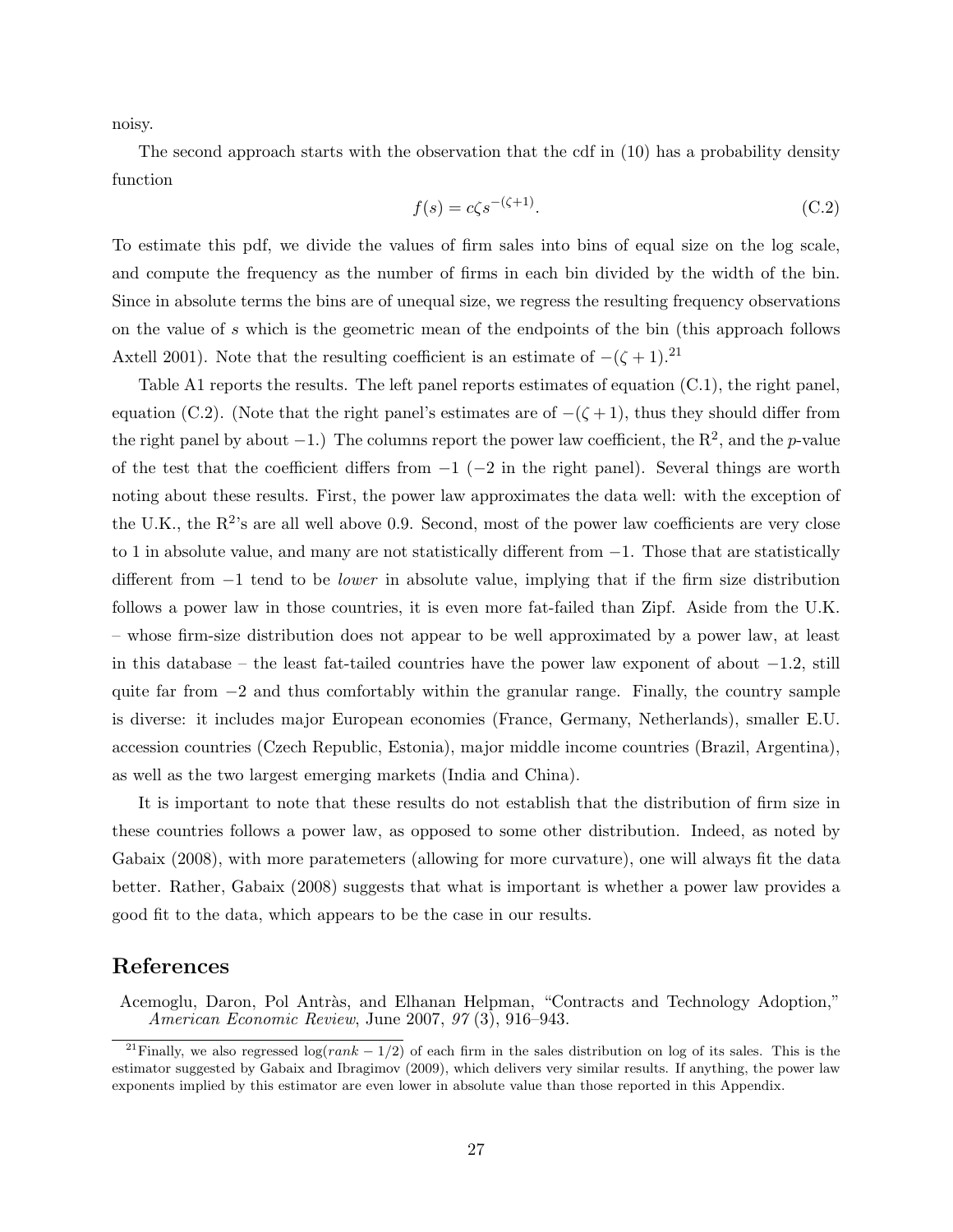- Alcalá, Francisco and Antonio Ciccone, "Trade and Productivity," Quarterly Journal of Economics, May 2004, 119 (2), 612–645.
- Alvarez, Fernando and Robert E., Jr. Lucas, "General Equilibrium Analysis of the Eaton-Kortum Model of International Trade," Journal of Monetary Economics, September 2007, 54 (6), 1726–1768.
- Amiti, Mary and Jozef Konings, "Trade Liberalization, Intermediate Inputs, and Productivity," American Economic Review, December 2007, 97 (5), 1611–1638.
- Anderson, James and Eric van Wincoop, "Trade Costs," Journal of Economic Literature, 2004, 42 (3), 691–751.
- Arkolakis, Costas, "Market Penetration Costs and the New Consumers Margin in International Trade," 2008. Mimeo, Yale University.
- , Svetlana Demidova, Peter J. Klenow, and Andres Rodriguez-Clare, "Endogenous Variety and the Gains from Trade," American Economic Review Papers and Proceedings, May 2008, 98 (2), 444–450.
- Atkeson, Andrew and Ariel Burstein, "Innovation, Firm Dynamics, and International Trade," December 2008. mimeo, UCLA.
- Axtell, Robert L., "Zipf Distribution of U.S. Firm Sizes," Science, September 2001, 293 (5536), 1818–1820.
- Bernard, Andrew, J. Bradford Jensen, Stephen Redding, and Peter Schott, "Firms in International Trade," Journal of Economic Perspectives, 2007, 21, 105–130.
- Broda, Christian and David Weinstein, "Globalization and the Gains from Variety," Quarterly Journal of Economics, May 2006, 121 (2), 541–85.
- Carvalho, Vasco, "Aggregate Fluctuations and the Network Structure of Intersectoral Trade," June 2008. Mimeo, CREI-Universitat Pompeu Fabra.
- Chaney, Thomas, "Distorted Gravity: The Intensive and Extensive Margins of International Trade," American Economic Review, September 2008, 98 (4), 1707–1721.
- Costinot, Arnaud, "On the Origins of Comparative Advantage," Journal of International Economics, April 2009, 77 (2), 255–264.
- Cowan, Kevin and Alejandro Neut, "Intermediate Goods, Institutions, and Output Per Worker," 2007. Central Bank of Chile Working Paper No. 420.
- di Giovanni, Julian and Andrei A. Levchenko, "International Trade and Aggregate Fluctuations in Granular Economies," February 2009. RSIE Discussion Paper 585.
- Djankov, Simeon, Rafael La Porta, Florencio Lopez-De-Silanes, and Andrei Shleifer, "The Regulation of Entry," Quarterly Journal of Economics, 2002,  $117(1)$ , 1–37.
- Dollar, David and Aart Kraay, "Institutions, Trade, and Growth," Journal of Monetary Economics, January 2003, 50 (1), 133–162.
- Eaton, Jonathan and Samuel Kortum, "Technology, Geography, and Trade," Econometrica, September 2002, 70 (5), 1741–1779.
- and  $\mu$ , "Technology in the Global Economy: A Framework for Quantitative Analysis," 2005. Book manuscript, New York University and University of Chicago.
- ., and Francis Kramarz, "An Anatomy of International Trade: Evidence From French Firms," December 2008. NBER Working Paper No. 14610.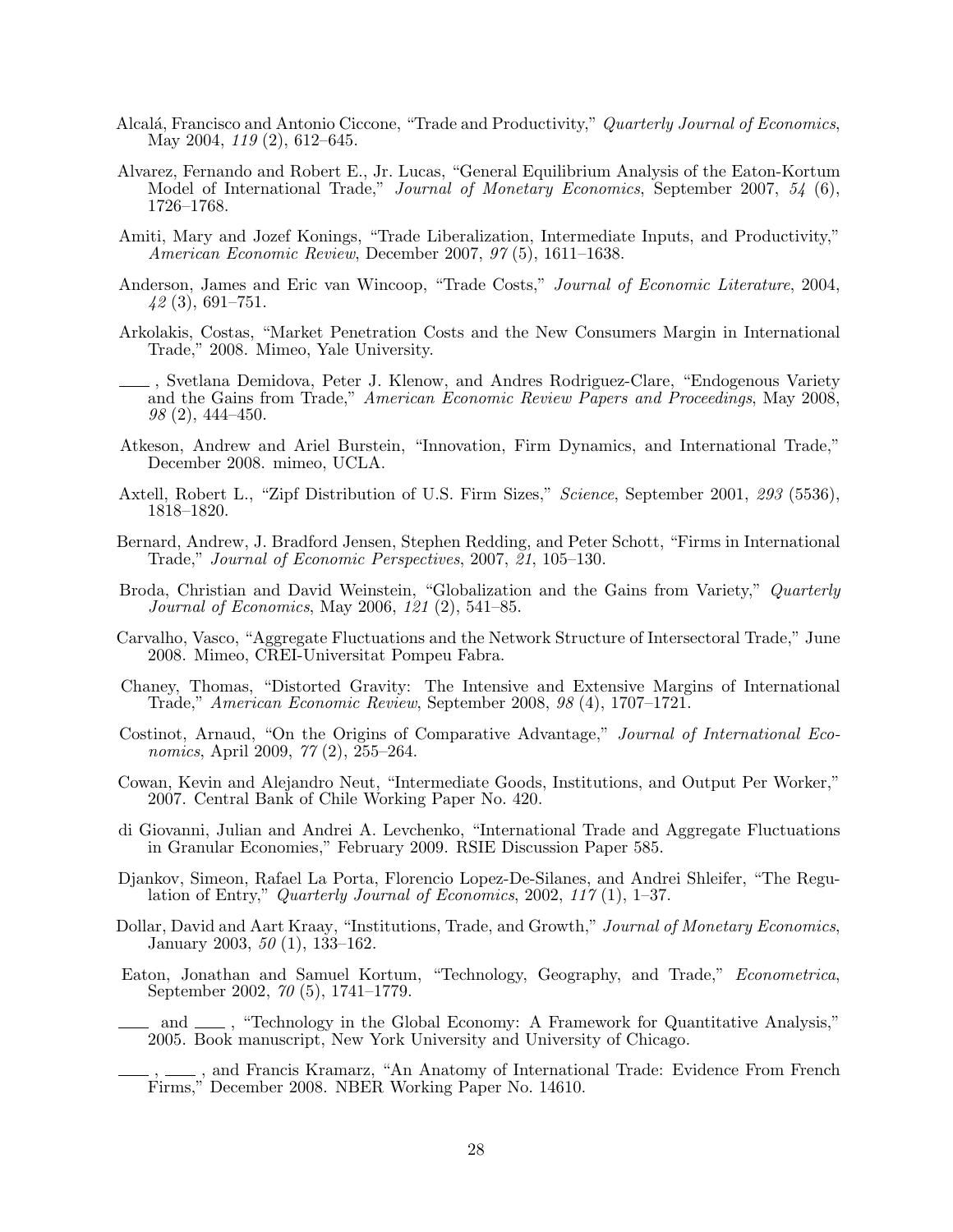- Feenstra, Robert C., "Measuring the Gains From Trade Under Monopolistic Competition," 2009. "State of the Art" Lecture for the Canadian Economic Association Meetings.
- Fujiwara, Yoshi, Hideaki Aoyama, Corrado Di Guilmi, Wataru Souma, and Mauro Gallegati, "Gibrat and Pareto-Zipf Revisited with European firms," Physica A: Statistical Mechanics and its Applications,  $2004$ ,  $344$  (1-2), 112–116. Applications of Physics in Financial Analysis 4 (APFA4).
- Gabaix, Xavier, "Zipf's Law for Cities: an Explanation," Quarterly Journal of Economics, 1999, 114, 739–767.
	- , "Power Laws in Economics and Finance," September 2008. NBER Working Paper No. 14299. Forthcoming, Annual Reviews of Economics.
	- , "The Granular Origins of Aggregate Fluctuations," August 2009. NBER Working Paper No. 15286.
- and Augustin Landier, "Why Has CEO Pay Increased So Much?," Quarterly Journal of Economics, 2007, 123, 49–100.
- and Rustam Ibragimov, "Rank-1/2: A Simple Way to Improve the OLS Estimation of Tail Exponents," May 2009. Forthcoming, Journal of Business Economics and Statistics.
- Ghironi, Fabio and Marc J. Melitz, "International Trade and Macroeconomic Dynamics with Heterogeneous Firms," Quarterly Journal of Economics, August 2005, 120 (3), 865–915.
- Goldberg, Pinelopi, Amit Khandelwal, Nina Pavcnik, and Petia Topalova, "Imported Intermediate Inputs and Domestic Product Growth: Evidence from India," 2008. mimeo, Princeton University, Columbia University, Dartmouth College, and International Monetary Fund.
- Halpern, László, Miklós Koren, and Adam Szeidl, "Imported Inputs and Productivity," April 2009. mimeo, Hungarian Academy of Sciences, Central European University, and UC Berkeley.
- Helpman, Elhanan, Marc Melitz, and Yona Rubinstein, "Estimating Trade Flows: Trading Partners and Trading Volumes," Quarterly Journal of Economics, May 2008, 123 (2), 441–487.
- Hinloopen, Jeroen and Charles van Marrewijk, "Comparative advantage, the rank-size rule, and Zipf's law," 2006. Tinbergen Institute Discussion Paper 06-100/1.
- Hsieh, Chang-Tai and Peter J. Klenow, "Misallocation and Manufacturing TFP in China and India," October 2008. Forthcoming, Quarterly Journal of Economics.
- International Monetary Fund, "Directions of Trade Statistics," 2007.
- Jones, Charles, "Input-Output Multipliers, General Purpose Technologies, and Economic Development," September 2007. Mimeo, University of California-Berkeley.
- , "Intermediate Goods and Weak Links: A Theory of Economic Development," March 2008. NBER Working Paper No. 13834.
- Kasahara, Hiroyuki and Joel Rodrigue, "Does the use of imported intermediates increase productivity? Plant-level evidence," Journal of Development Economics, 2008, 87, 106–118.
- Luong, Tuan A., "The Impact of Input and Output Tariffs on Firms' Productivity: Theory and Evidence," 2008. mimeo, Princeton University.
- Luttmer, Erzo, "Selection, Growth, and the Size Distribution of Firms," Quarterly Journal of Economics, 2007, 122, 1103–1144.
- Melitz, Marc J., "The Impact of Trade on Intra-Industry Reallocations and Aggregate Industry Productivity," Econometrica, November 2003, 71 (6), 1695–1725.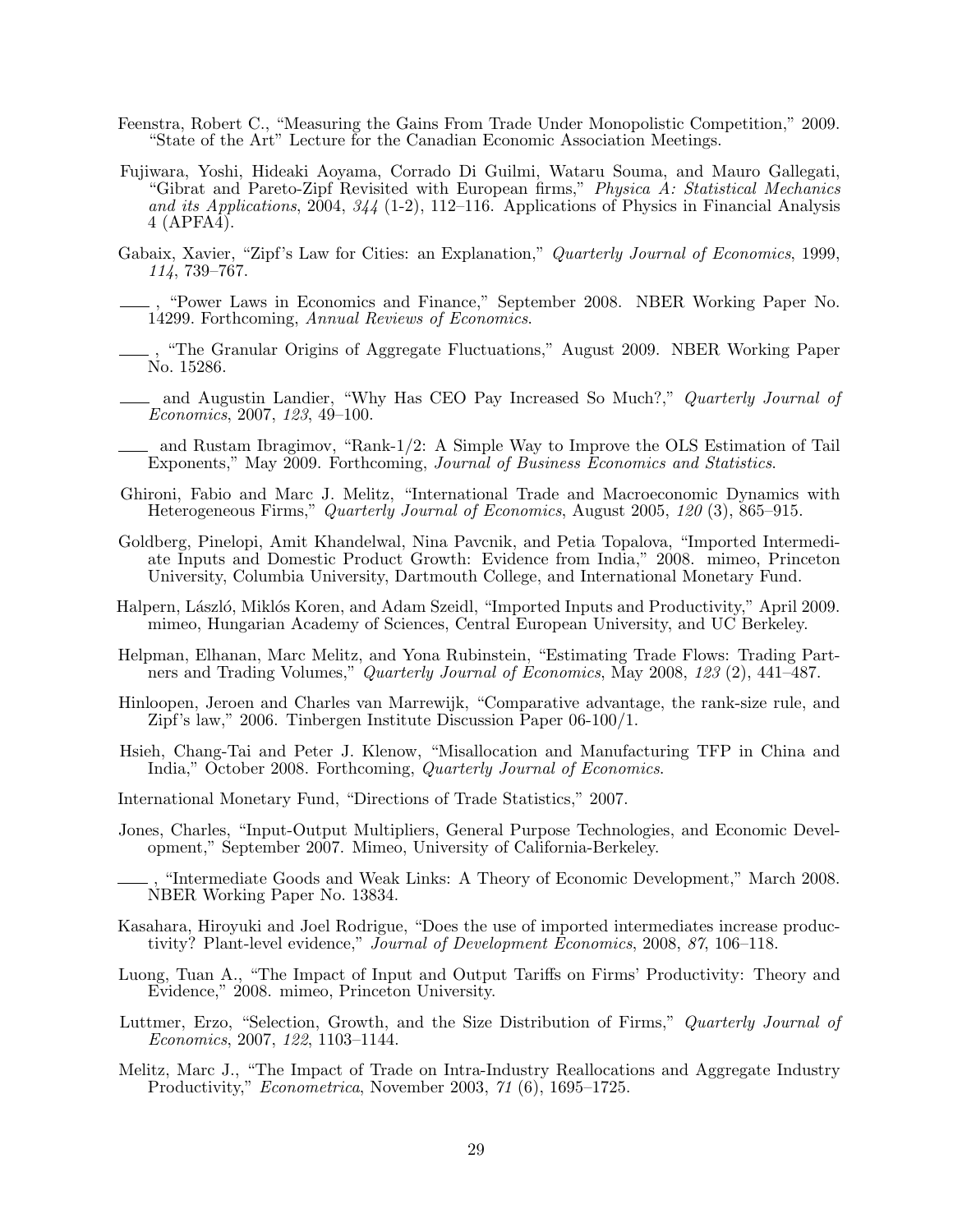- Okuyama, K., M. Takayasu, and H. Takayasu, "Zipf's Law in Income Distribution of Companies," Physica A: Statistical Mechanics and its Applications, 1999, 269 (1), 125–131.
- Rigobon, Roberto and Dani Rodrik, "Rule of Law, Democracy, Openness, and Income: Estimating the Interrelationships," *Economics of Transition*, 2005, 13, 533–564.
- Rodrik, Dani, Arvind Subramanian, and Francesco Trebbi, "Institutions Rule: The Primacy of Institutions over Geography and Integration in Economic Development," Journal of Economic Growth, 2004, 9, 131–165.
- Rossi-Hansberg, Esteban and Mark Wright, "Establishment Size Dynamics in the Aggregate Economy," American Economic Review, 2007, 97, 1639–66.

The World Bank, "Doing Business Indicators," 2007.

, "World Development Indicators," 2007.

Waugh, Michael, "International Trade and Income Differences," 2007. Mimeo, University of Iowa.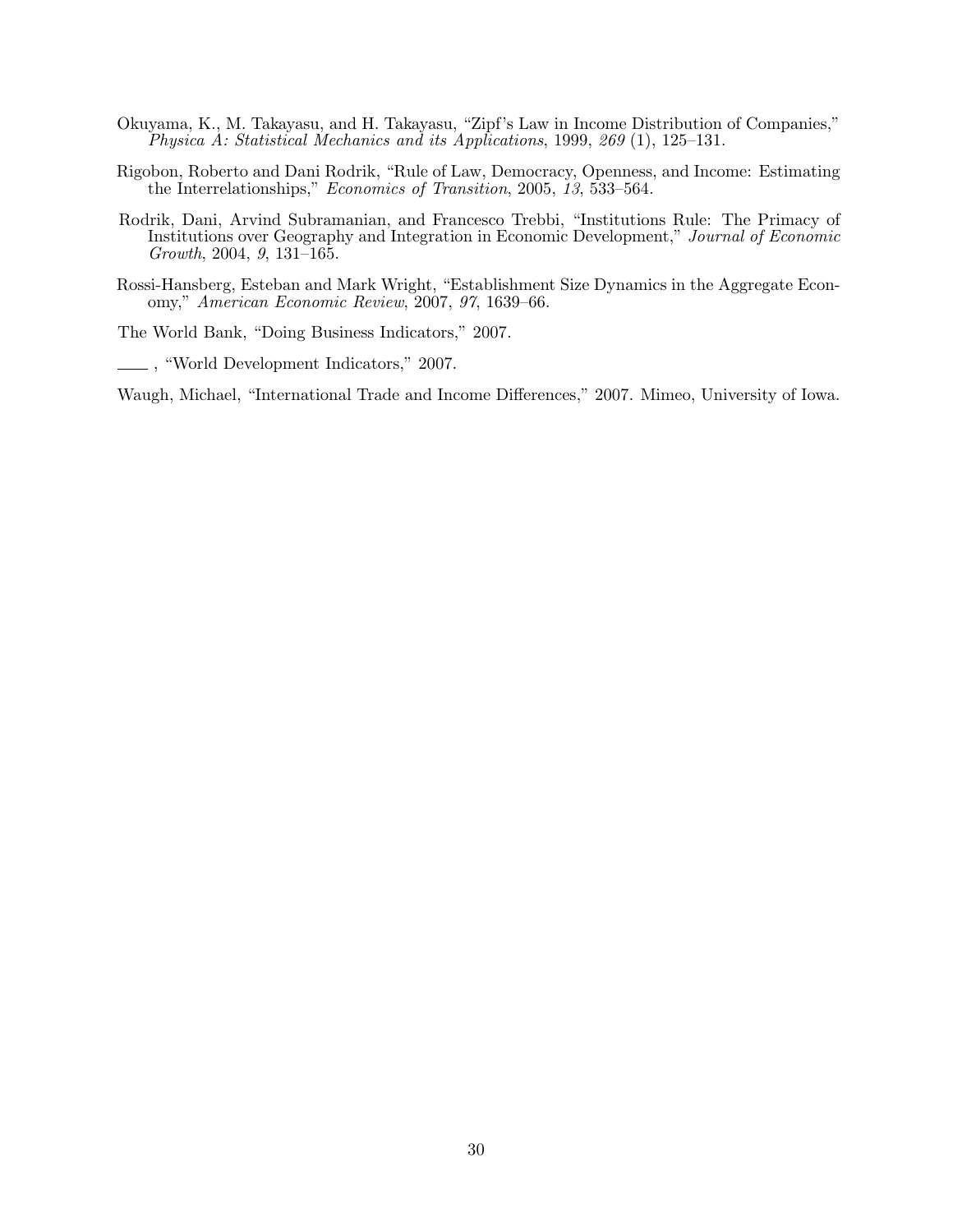|                    | GDP/      |                      | GDP/      |
|--------------------|-----------|----------------------|-----------|
| Country            | World GDP | Country              | World GDP |
| United States      | 0.300     | Indonesia            | 0.006     |
| Japan              | 0.124     | South Africa         | 0.006     |
| Germany            | 0.076     | Norway               | 0.006     |
| France             | 0.054     | Poland               | 0.005     |
| United Kingdom     | 0.044     | Finland              | 0.005     |
| Italy              | 0.041     | Greece               | 0.004     |
| China              | 0.028     | Venezuela, RB        | 0.004     |
| Canada             | 0.026     | Thailand             | 0.004     |
| <b>Brazil</b>      | 0.021     | Portugal             | 0.003     |
| Spain              | 0.020     | Colombia             | 0.003     |
| India              | 0.017     | Nigeria              | 0.003     |
| Australia          | 0.016     | Algeria              | 0.003     |
| Russian Federation | 0.015     | Israel               | 0.003     |
| Mexico             | 0.015     | Philippines          | 0.003     |
| Netherlands        | 0.015     | Malaysia             | 0.002     |
| Korea, Rep.        | 0.011     | Ireland              | 0.002     |
| Sweden             | 0.010     | Egypt, Arab Rep.     | 0.002     |
| Switzerland        | 0.010     | Pakistan             | 0.002     |
| Belgium            | 0.009     | Chile                | 0.002     |
| Argentina          | 0.008     | New Zealand          | 0.002     |
| Saudi Arabia       | 0.007     | Czech Republic       | 0.002     |
| Austria            | 0.007     | United Arab Emirates | 0.002     |
| Iran, Islamic Rep. | 0.007     | Hungary              | 0.002     |
| Turkey             | 0.007     | Romania              | 0.002     |
| Denmark            | 0.006     | Rest of the World    | 0.027     |

Table 1. Top 49 Countries and the Rest of the World in Terms of 2004 GDP

Notes: Ranking of top 49 countries and the rest of the world in terms of 2004 U.S.\$ GDP. We include Hong Kong, POC, and Singapore in Rest of the World. Source: The World Bank (2007b).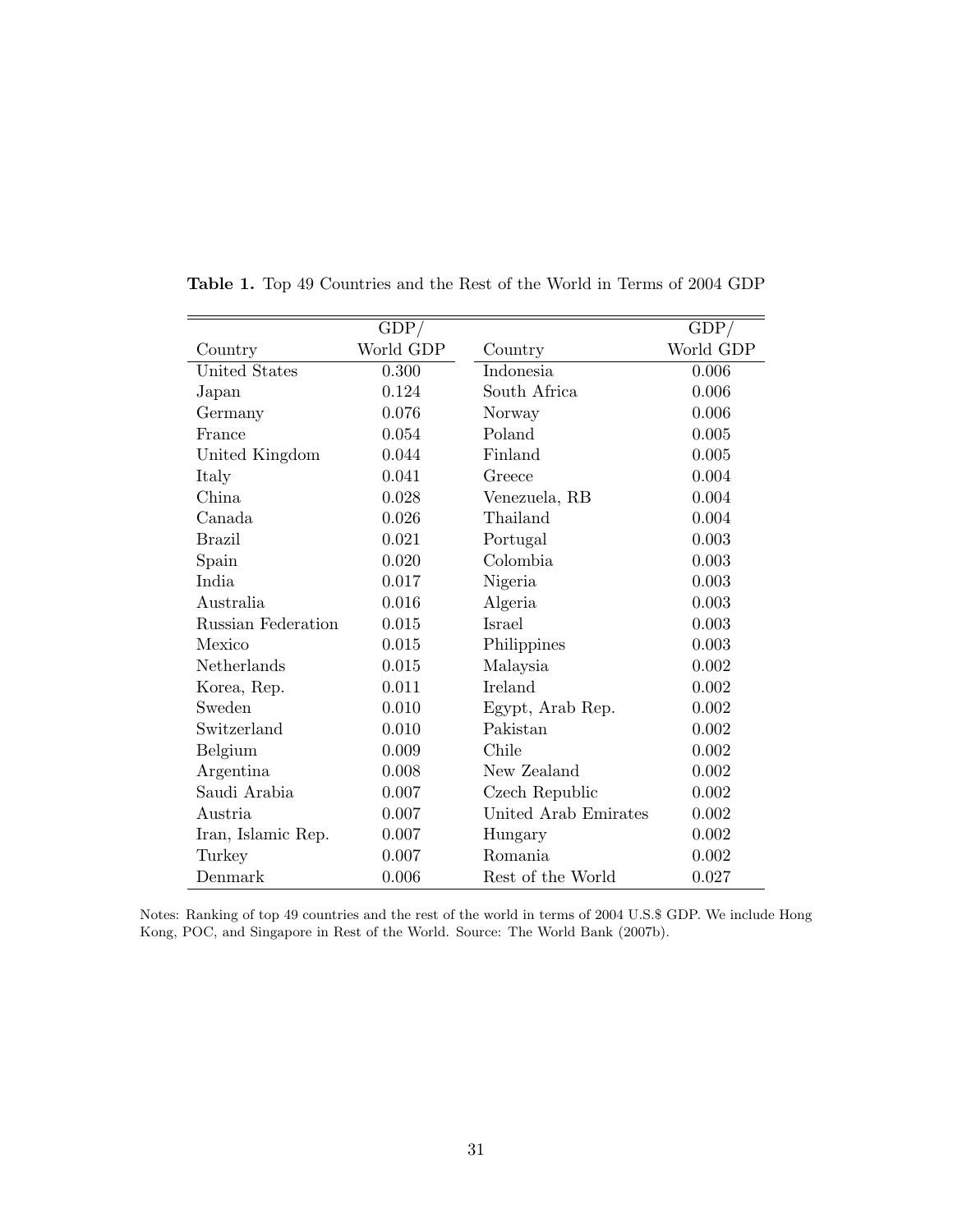Table 2. Bilateral Trade Shares: Data and Model Predictions for the 50-Country Sample

|                                                               | model  | data   |
|---------------------------------------------------------------|--------|--------|
| Domestic sales as a share of domestic absorption $(\pi_{ii})$ |        |        |
| mean                                                          | 0.7228 | 0.7555 |
| median                                                        | 0.7256 | 0.7982 |
| corr(model, data)                                             | 0.4757 |        |
| Export sales as a share of domestic absorption $(\pi_{ii})$   |        |        |
| mean                                                          | 0.0056 | 0.0047 |
| median                                                        | 0.0025 | 0.0011 |
| corr(model, data)                                             | 0.7107 |        |

Notes: This table reports the means and medians of domestic output (top panel), and bilateral trade (bottom panel), both as a share of domestic absorption, in the model and in the data. Source: International Monetary Fund (2007).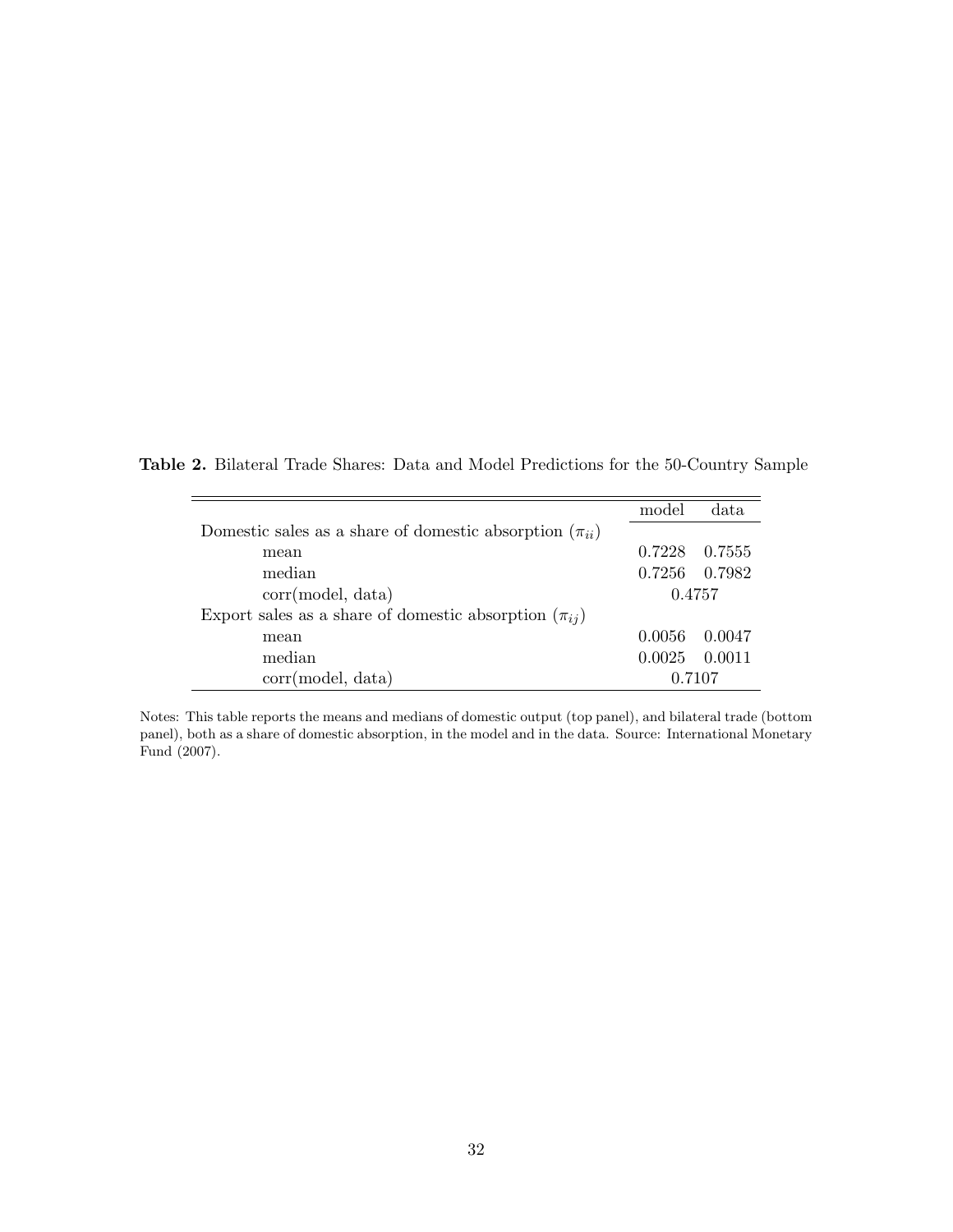|                                                                                                                                              |                         | $\frac{v}{e-1} = 1.06$ (Zipf's World) |                                                                                                     |
|----------------------------------------------------------------------------------------------------------------------------------------------|-------------------------|---------------------------------------|-----------------------------------------------------------------------------------------------------|
| $\rm Counterfactual$                                                                                                                         | Total change in welfare | Intensive margin                      | Extensive margin                                                                                    |
| Complete harmonization<br>of entry costs                                                                                                     | (0.03, 7.32)<br>3.26    |                                       | (0.03, 7.32)<br>3.26                                                                                |
| $10\%$ reduction in $\tau$                                                                                                                   | (0.28, 8.26)<br>4.33    | (0.28, 8.06)<br>0.976<br>4.23         | $(-0.07, -0.01)$<br>Domestic<br>$-0.013$<br>$-0.05$<br>(0.05, 0.27)<br>Foreign<br>0.036<br>0.15     |
|                                                                                                                                              |                         | $\frac{6}{\sqrt{5}-1} = 2$            |                                                                                                     |
| $\rm Counterfactual$                                                                                                                         | Total change in welfare | Intensive margin                      | Extensive margin                                                                                    |
| Complete harmonization<br>of entry costs                                                                                                     | (0.00, 104.78)<br>40.87 |                                       | (0.00, 104.78)<br>$40.87$                                                                           |
| $10\%$ reduction in $\tau$                                                                                                                   | (0.01, 1.72)<br>0.28    | (0.01, 1.64)<br>0.955<br>0.27         | $(0.000, 0.137)$ $(-0.057, 0.000)$<br>Domestic<br>$-0.045$<br>$-0.013$<br>Foreign<br>0.090<br>0.025 |
| tes: This table reports the welfare increase, in percentage points, due to each counterfactual experiment. The numbers in parentheses indica |                         |                                       |                                                                                                     |

Notes: This table reports the welfare increase, in percentage points, due to each counterfactual experiment. The numbers in parentheses indicate<br>the range across the 50 countries in the sample. The numbers in bold give the Notes: This table reports the welfare increase, in percentage points, due to each counterfactual experiment. The numbers in parentheses indicate the range across the 50 countries in the sample. The numbers in bold give the share of each margin (intensive, foreign extensive, and domestic

extensive) in the total welfare impact.

Table 3. Welfare Gains Table 3. Welfare Gains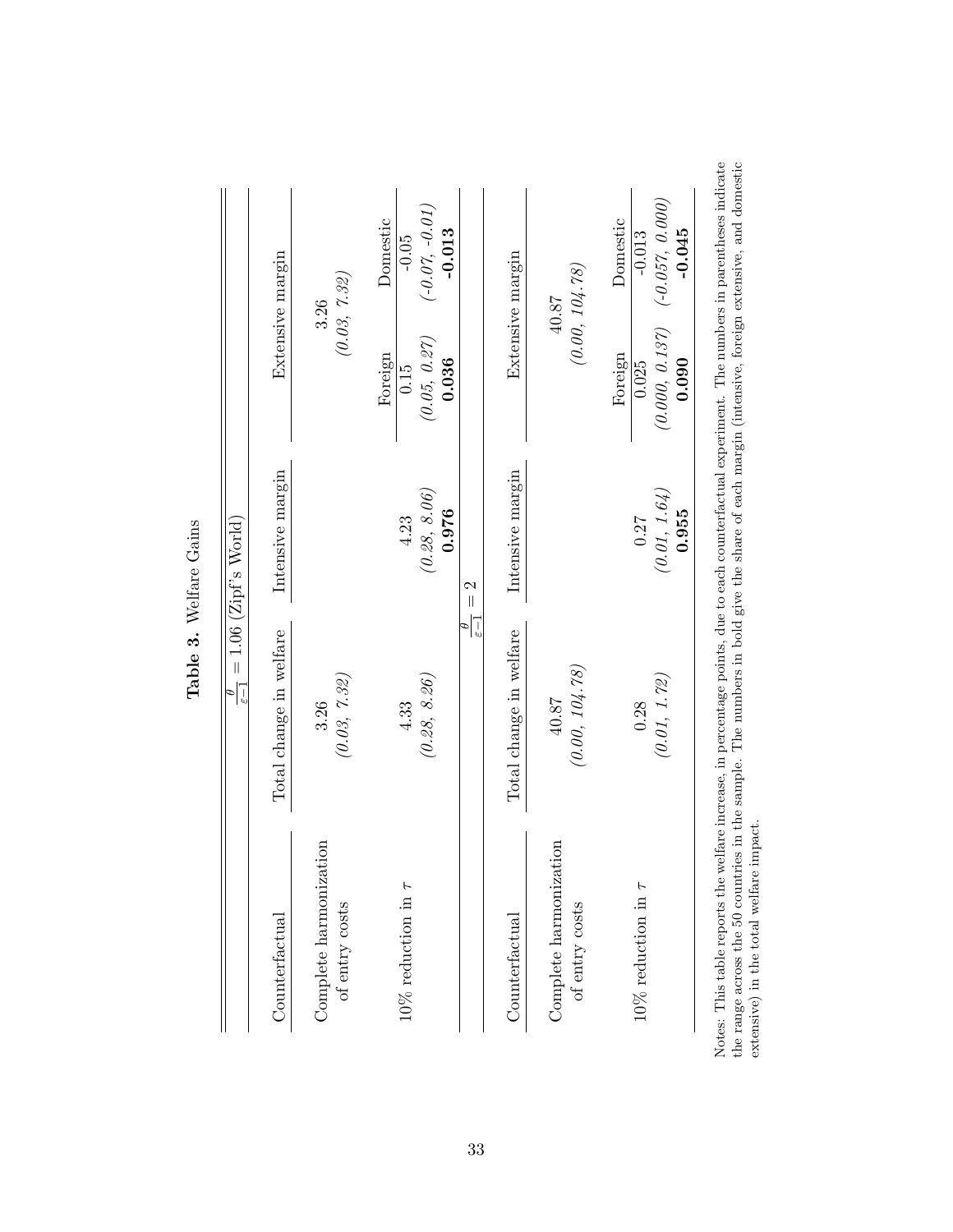|                          | Total change in welfare |               |                |              |  |
|--------------------------|-------------------------|---------------|----------------|--------------|--|
|                          | $\beta = 0.33$          | $\beta = 0.5$ | $\beta = 0.67$ | $\beta = 1$  |  |
| Counterfactual           |                         | (baseline)    |                |              |  |
| Complete harmonization   | 5.03                    | 3.26          | 2.41           | 1.60         |  |
| of entry costs           | (0.06, 11.37)           | (0.03, 7.32)  | (0.02, 5.39)   | (0.00, 3.58) |  |
| 10\% reduction in $\tau$ | 4.79                    | 4.33          | 4.07           | 3.80         |  |
|                          | (0.22, 8.87)            | (0.28, 8.26)  | (0.32, 7.85)   | (0.37, 7.37) |  |

Table 4. Welfare Gains when Varying Share of Intermediate Goods in Final Production

Notes: This table reports the welfare increase, in percentage points, due to each counterfactual experiment. The numbers in parentheses indicate the range across the 50 countries in the sample.  $1 - \beta$  equals the share of intermediate goods in final production. These counterfactuals are done assuming  $\frac{\theta}{\varepsilon-1} = 1.06$  (Zipf's World).



Figure 1. Estimated Power Law in Firm Size in the U.S. (Axtell, 2001).

Notes: Reproduced from Axtell (2001). This figure depicts the power law in firm size in the U.S.: it plots the log frequency of the firms against log of firm size, measured by the number of employees. The solid line is the OLS regression fit through the data. The estimated slope coefficient is -2.059 (s.e. 0.054), which implies  $\zeta = 1.059$ . The adjusted  $R^2$  is 0.992. Similar relationships are also reported for sales.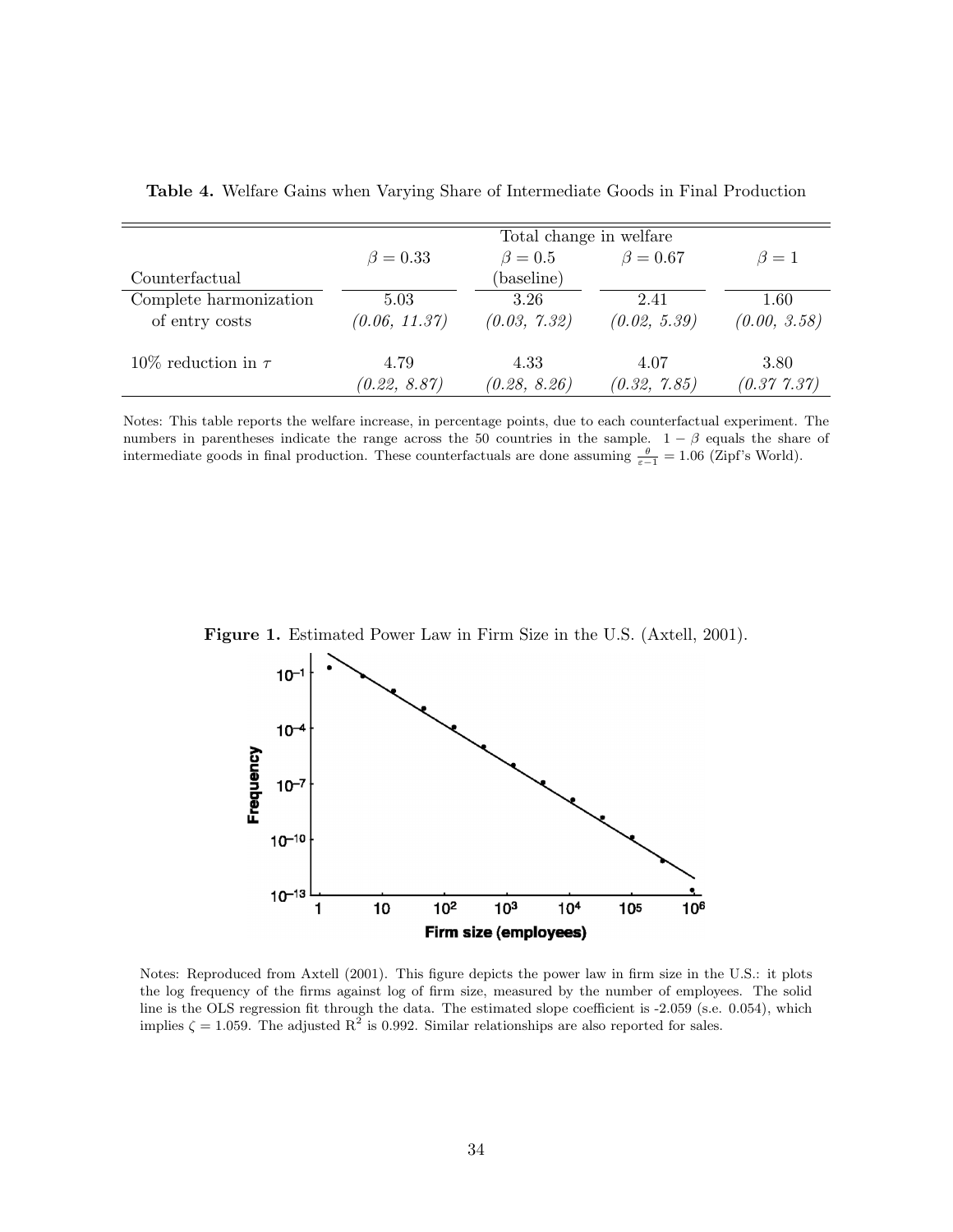

Figure 2. Bilateral Trade Shares: Data and Model Predictions

Notes: This figure reports the scatterplot of domestic output  $(\pi_{ii})$  and bilateral trade  $(\pi_{ij})$ , both as a share of domestic absorption. The values implied by the model are on the horizontal axis. Actual values are on the vertical axis. Solid dots represent observations of  $\pi_{ii}$ , while hollow dots represent bilateral trade observations  $(\pi_{ij} ).$  The line through the data is the 45-degree line.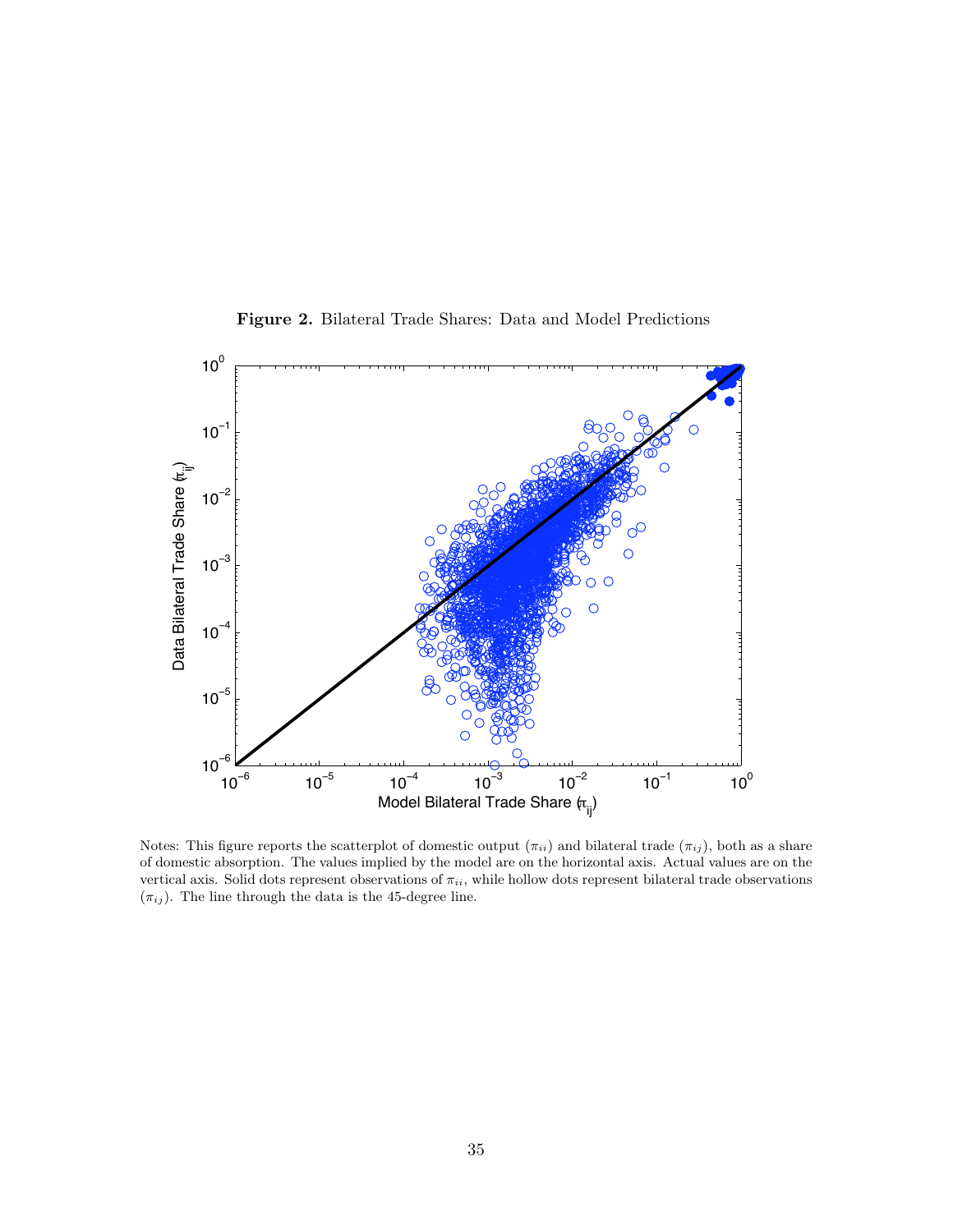

Figure 3. Trade Openness: Data and Model Predictions

Notes: This figure reports total imports as a share of domestic absorption  $(1 - \pi_{ii})$ . The values implied by the model are on the horizontal axis. Actual values are on the vertical axis. The line through the data is the 45-degree line.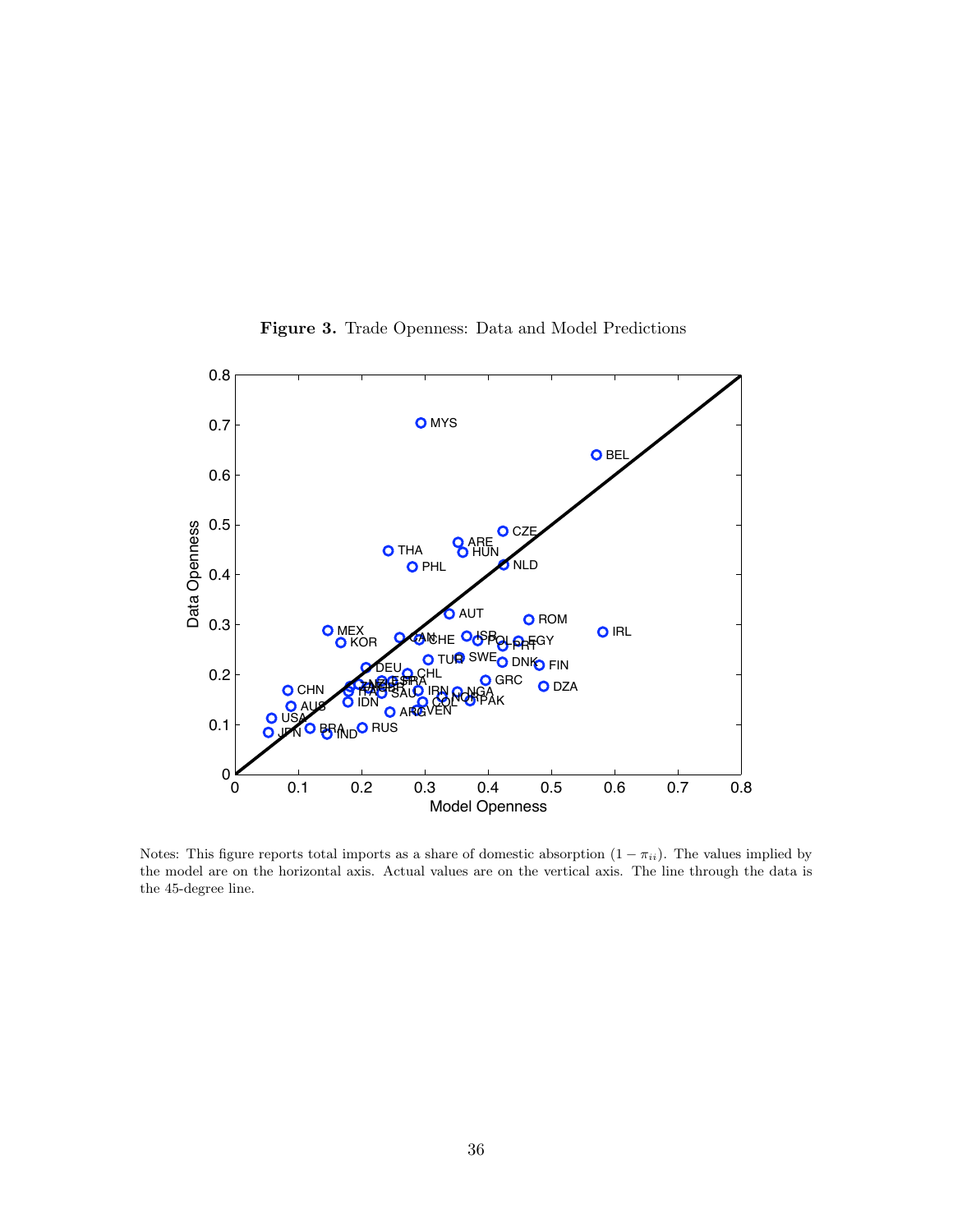



Notes: This figure reports the percentage changes in welfare due to a reduction in iceberg trade costs (solid line, left axis) and a reduction in fixed costs of entry (dashed line, right axis), as a function of the distribution of firm size.